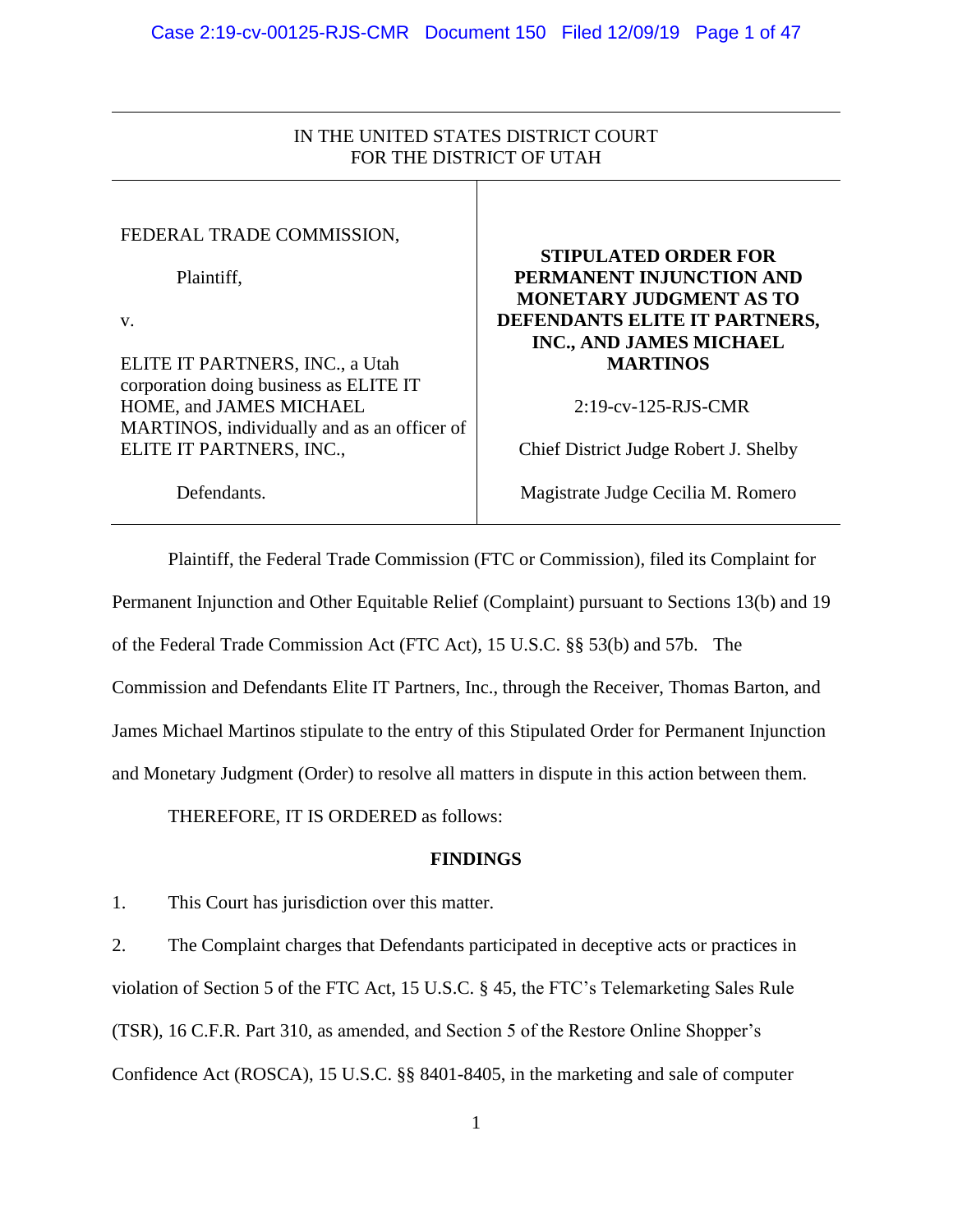# Case 2:19-cv-00125-RJS-CMR Document 150 Filed 12/09/19 Page 2 of 47

security or computer-related technical support services.

3. Defendants neither admit nor deny any of the allegations in the Complaint, except as specifically stated in this Order. Only for purposes of this action, Defendants admit the facts necessary to establish jurisdiction.

4. Defendants waive any claim that they may have under the Equal Access to Justice Act, 28 U.S.C. § 2412, concerning the prosecution of this action through the date of this Order and agree to bear their own costs and attorney fees.

5. Defendants waive all rights to appeal or otherwise challenge or contest the validity of this Order.

# **DEFINITIONS**

For the purpose of this Order, the following definitions apply:

A. "**Defendants**" means the Individual Defendant and the Corporate Defendant, individually, collectively, or in any combination.

1. "**Corporate Defendant**" means Elite IT Partners, Inc., and its successors and assigns.

2. "**Individual Defendant**" means James Michael Martinos.

B. "**Negative Option Feature**" means, in an offer or agreement to sell or provide any good or service, a provision under which the consumer's silence or failure to take affirmative action to reject a good or service or to cancel the agreement is interpreted by the seller or provider as acceptance or continuing acceptance of the offer.

C. "**Receivership Defendant**" means "Corporate Defendant" as defined above.

# D. "**Technical Support Products or Services**" and "**Technical Support Product or**

Service" means any product, service, plan, program, software, or hardware marketed to clean,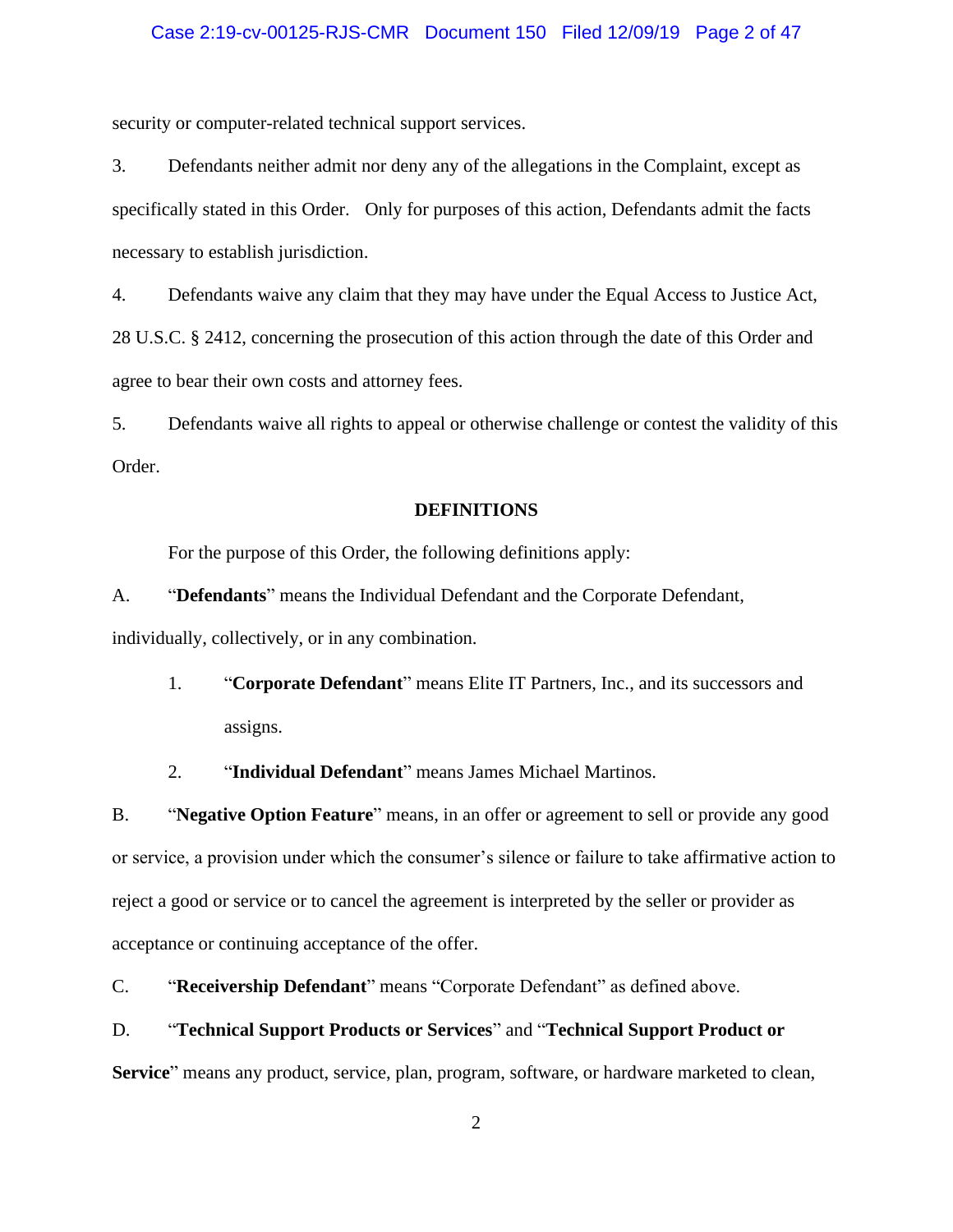# Case 2:19-cv-00125-RJS-CMR Document 150 Filed 12/09/19 Page 3 of 47

repair, or maintain a computer or improve its performance or security, including antivirus programs, registry cleaners, and computer or software diagnostic, maintenance, cleaning, or repair services.

E. "**Telemarketing**" means any plan, program, or campaign which is conducted to induce the purchase of goods or services by use of one or more telephones, and which involves a telephone call, whether or not covered by the Telemarketing Sales Rule.

#### **ORDER**

# **I. BAN ON TECHNICAL SUPPORT PRODUCTS OR SERVICES**

IT IS ORDERED that Defendants are permanently restrained and enjoined from:

A. advertising, marketing, promoting, or offering for sale any Technical Support Product or Service to consumers;

B. assisting, including providing consulting services, others engaged in or receiving any proceeds from advertising, marketing, promoting, or offering for sale any Technical Support Product or Service to consumers; or

C. owning, controlling, or serving as an officer, director, or manager of any business entity advertising, marketing, promoting, or offering for sale any Technical Support Product or Service to consumers.

*Provided*, however, that "consumers" shall not include corporations, limited liability companies, limited liability partnerships, limited liability limited partnerships, or subchapter S corporations.

# **II. BAN RELATING TO NEGATIVE OPTION FEATURES**

IT IS FURTHER ORDERED that Defendants, whether acting directly or through an intermediary, are permanently restrained and enjoined from promoting or offering for sale or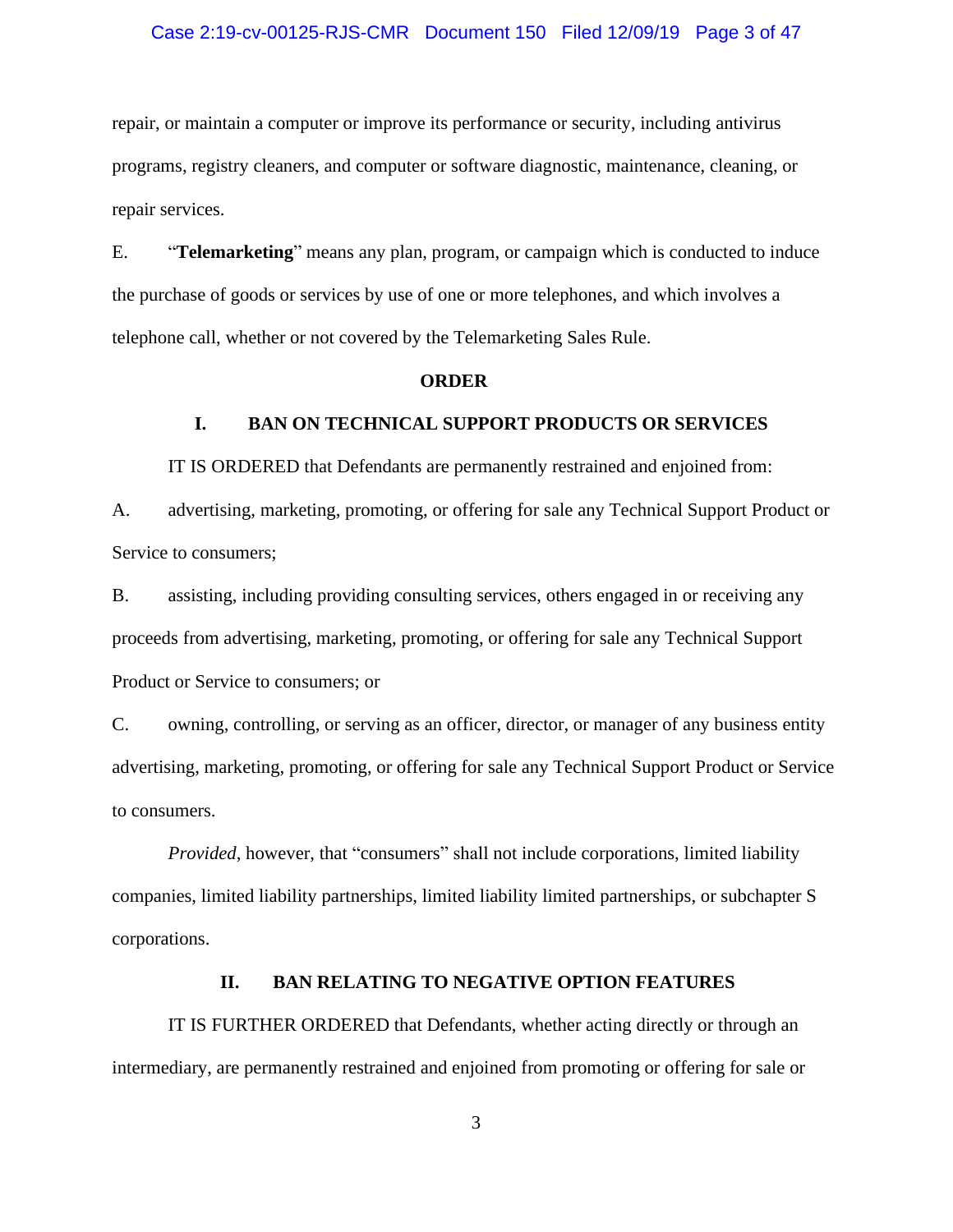assisting (including providing consulting services) others in the promoting or offering for sale of any good or service with a Negative Option Feature, except that this provision shall not apply to entities that are not consumers (as defined in Section I) with which Defendants have negotiated contracts.

# **III. PROHIBITION AGAINST MISREPRESENTATIONS**

IT IS FURTHER ORDERED that Defendants, their officers, agents, employees, and attorneys, and all other persons in active concert or participation with any of them, who receive actual notice of this Order, whether acting directly or indirectly, in connection with promoting or offering for sale any good or service are permanently restrained and enjoined from misrepresenting or assisting others in misrepresenting, expressly or by implication:

A. that Defendants have detected viruses or infections on any person's or entity's computer that affect the security of such computer and prevent access to email or other accounts;

B. that Defendants are part of, affiliated with, or certified or authorized by any entity; and C. any other fact material to consumers concerning any good or service, such as: the total costs; any material restrictions, limitations, or conditions; or any material aspect of its performance, efficacy, nature, or central characteristics.

### **IV. PROHIBITION CONCERNING TELEMARKETING**

IT IS FURTHER ORDERED that Defendants and Defendants' officers, agents, employees, and attorneys, and all other persons in active concert or participation with any of them, who receive actual notice of this Order, whether acting directly or indirectly, in connection with the advertising, marketing, promoting, or offering for sale of any good or service are hereby permanently restrained and enjoined from:

A. using any false or misleading statement to induce any person to pay for goods or services;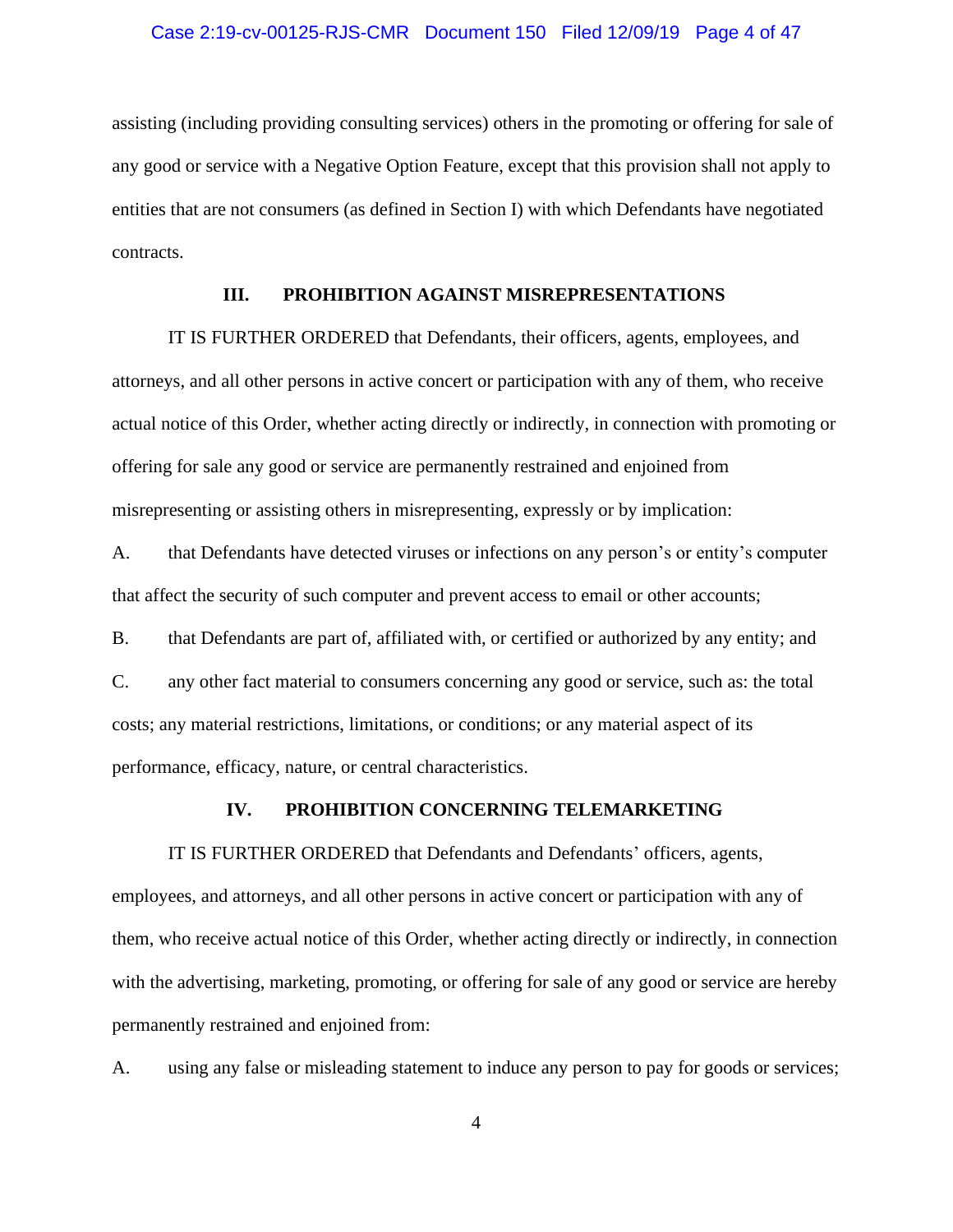#### Case 2:19-cv-00125-RJS-CMR Document 150 Filed 12/09/19 Page 5 of 47

B. failing to disclose truthfully, and in a clear and conspicuous manner, before accepting payment from a customer, the following material information:

i. the total costs to purchase, receive, or use, and the quantity of, any goods or services that are the subject of the sales offer;

ii. all material restrictions, limitations, or conditions to purchase, receive, or use the goods or services that are the subject of the sales offer; and

iii. if the seller has a policy of not making refunds, cancellations, exchanges, or repurchases, a statement informing the customer that this is the seller's policy; or if the seller or telemarketer makes a representation about a refund, cancellation, exchange, or repurchase policy, a statement of all materials terms and conditions of such policy; and

C. violating the TSR, 16 C.F.R. Part 310, attached as Attachment A.

# **V. PROHIBITIONS CONCERNING REFUNDS AND CANCELLATIONS**

IT IS FURTHER ORDERED that Defendants, Defendants' officers, agents, and employees, and all other persons in active concert or participation with any of them, who receive actual notice of this Order, whether acting directly or indirectly, in connection with the advertising, marketing, promotion, offering for sale, sale, or distribution of any good or service, are permanently restrained and enjoined from:

A. misrepresenting, expressly or by implication, any material term of any refund, return, or cancellation policy or practice; and

B. failing to honor a refund, return, or cancellation request that complies with any policy to make refunds or allow returns or cancellations.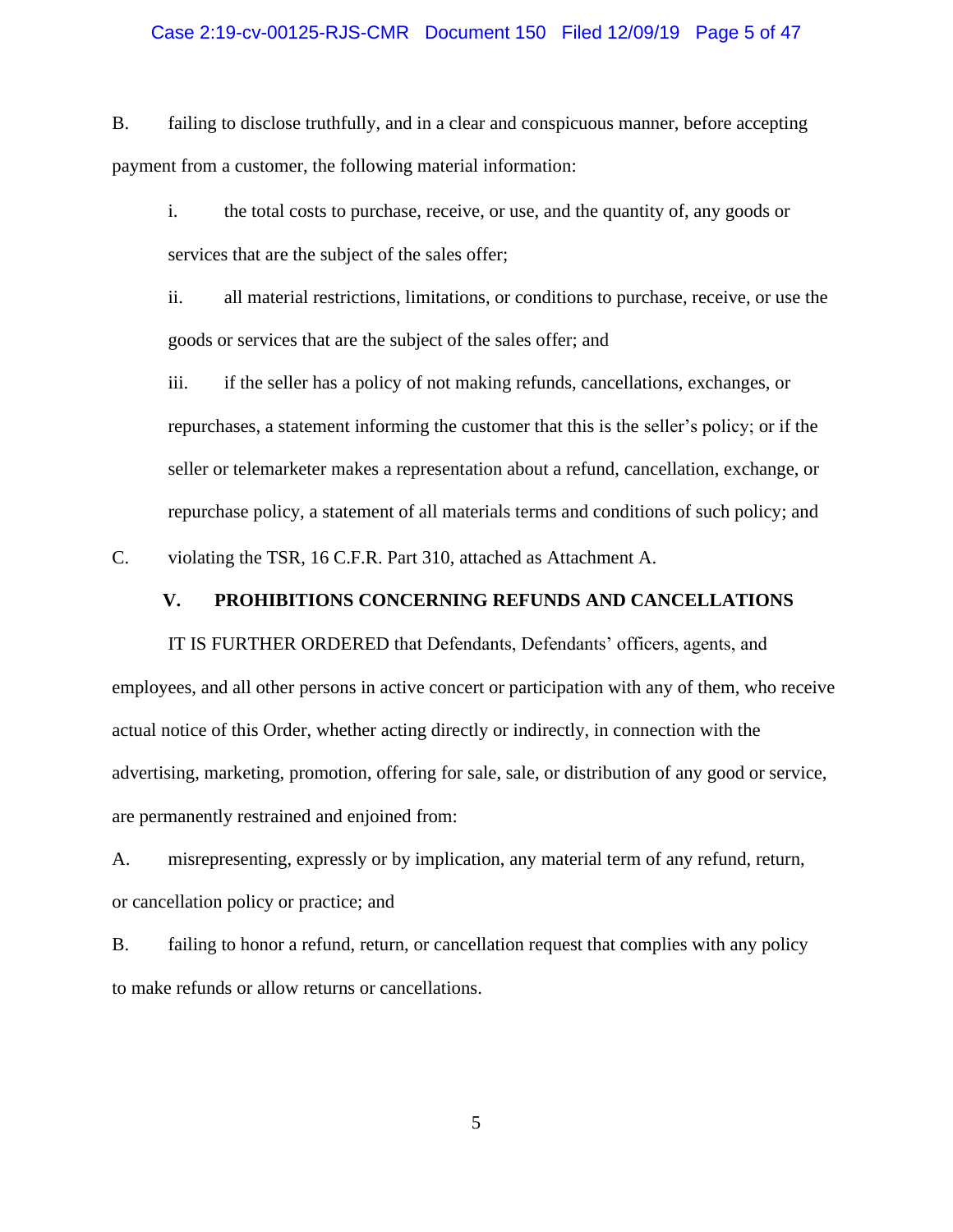#### **VI. MONETARY JUDGMENT AND PARTIAL SUSPENSION**

# IT IS FURTHER ORDERED that:

A. Judgment in the amount of thirteen million five hundred thirty-seven thousand two hundred eighty-eight dollars and seventy-five cents (\$13,537,288.75) is entered in favor of the Commission against the Individual Defendant and Corporate Defendant, jointly and severally, as equitable monetary relief.

B. Immediately after entry of this Order, the Individual Defendant is ordered to pay to the Commission one hundred seventy-three thousand five hundred dollars (\$173,500), held by Think Mutual in the account ending in 7384. This obligation is satisfied when Think Mutual transfers the \$173,500 to the Commission in accordance with Section VI.D.

C. In the event that the Individual Defendant fails to make the required payment when due under Subsection B, above, or the Commission is not allowed to retain any such payment, the entire judgment becomes immediately due in the amount specified in Subsection A, above, less any partial payment previously made pursuant to this Section, plus interest computed from the date of entry of this Order.

D. Think Mutual Bank is ordered to pay the Commission within seven (7) days of this Order all sums held in accounts in the name of Individual Defendant, individually or jointly with others, including amounts held in accounts ending in 7384 and 0000.

E. Wells Fargo Bank is ordered, within seven (7) days of this Order, to liquidate the brokerage account in the name of Individual Defendant ending in 6339, and thereafter to immediately pay the Commission all proceeds from such liquidation.

F. Vanguard Group, Inc. is ordered, within seven (7) days of this Order, to liquidate the IRA in the name of Individual Defendant ending in 6473, and thereafter to immediately pay the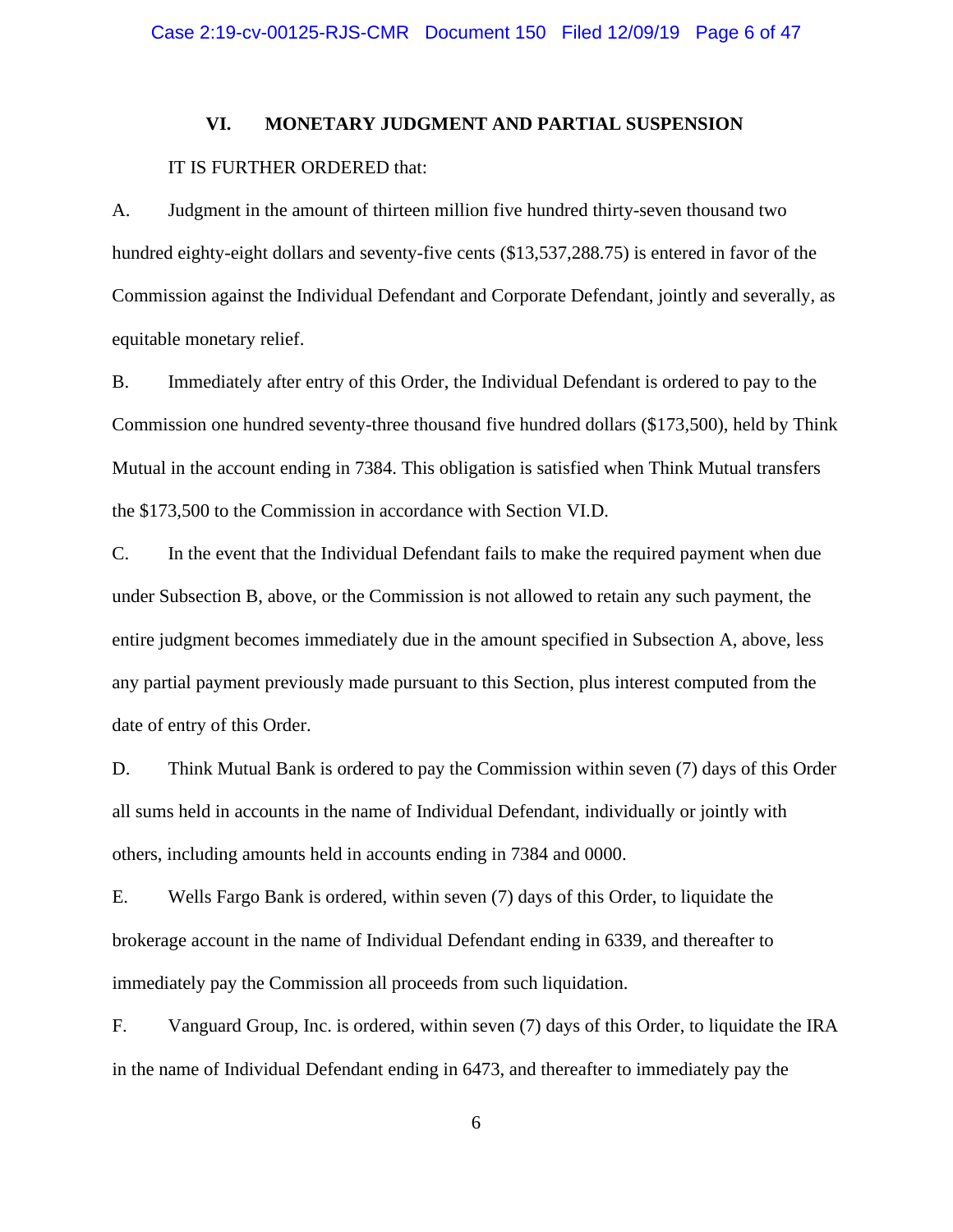# Case 2:19-cv-00125-RJS-CMR Document 150 Filed 12/09/19 Page 7 of 47

Commission all proceeds from such liquidation.

G. All payments to the Commission under the foregoing subsections shall be made by electronic fund transfer in accordance with the instructions provided by a representative of the Commission.

H. Upon payment, the remainder of the judgment is suspended, subject to the Subsections below.

I. The Commission's agreement to the suspension of part of the judgment is expressly premised upon the truthfulness, accuracy, and completeness of Defendants' sworn financial statements and related documents (collectively, "financial representations") submitted to the Commission, namely:

1. the Financial Statement of Individual Defendant James Michael Martinos signed on March 6, 2019, and amended on August 8, 2019, including the attachments;

2. the Financial Statement of Corporate Defendant Elite IT Partners, Inc., signed by James Michael Martinos on March 6, 2019, including the attachments;

3. the sworn declaration of Individual Defendant James Michael Martinos signed on August 19, 2019.

J. The suspension of the judgment will be lifted as to any Defendant if, upon motion by the Commission, the Court finds that Defendant failed to disclose any material asset, materially misstated the value of any asset, or made any other material misstatement or omission in the financial representations identified above.

K. If the suspension of the judgment is lifted, the judgment becomes immediately due as to that Defendant in the amount specified in Subsection A above (which the parties stipulate only for purposes of this Section represents the consumer injury alleged in the Complaint (Dkt. 1)),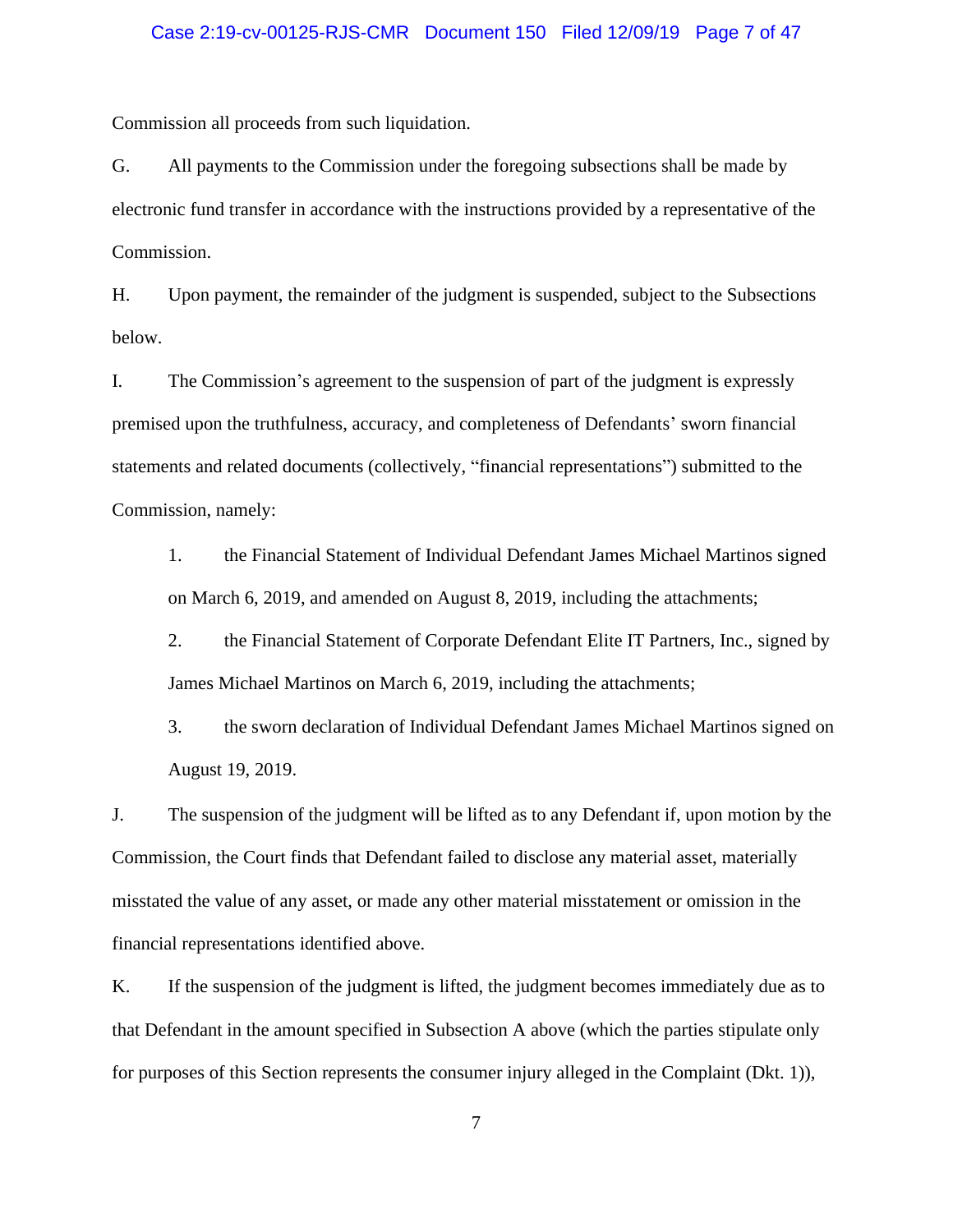#### Case 2:19-cv-00125-RJS-CMR Document 150 Filed 12/09/19 Page 8 of 47

less any payment previously made pursuant to this Section, plus interest computed from the date of entry of this Order.

#### **VII. ADDITIONAL MONETARY PROVISIONS**

### IT IS FURTHER ORDERED that:

A. Defendants relinquish dominion and all legal and equitable right, title, and interest in all assets transferred pursuant to this Order and may not seek the return of any assets.

B. The facts alleged in the Complaint will be taken as true, without further proof, in any subsequent civil litigation by or on behalf of the Commission, including in a proceeding to enforce its rights to any payment or monetary judgment pursuant to this Order, such as a nondischargeability complaint in any bankruptcy case.

C. The facts alleged in the Complaint establish all elements necessary to sustain an action by the Commission pursuant to Section  $523(a)(2)(A)$  of the Bankruptcy Code, 11 U.S.C. § 523(a)(2)(A), and this Order will have collateral estoppel effect for such purposes.

D. Defendants acknowledge that their Taxpayer Identification Numbers (Social Security Numbers or Employer Identification Numbers) may be used for collecting and reporting on any delinquent amount arising out of this Order, in accordance with 31 U.S.C. § 7701.

 consumer redress and any attendant expenses for the administration of any redress fund. If a determines to be reasonably related to Defendants' practices alleged in the Complaint. Any E. All money paid to the Commission pursuant to this Order may be deposited into a fund administered by the Commission or its designee to be used for equitable relief, including representative of the Commission decides that direct redress to consumers is wholly or partially impracticable or money remains after redress is completed, the Commission may apply any remaining money for such other equitable relief (including consumer information remedies) as it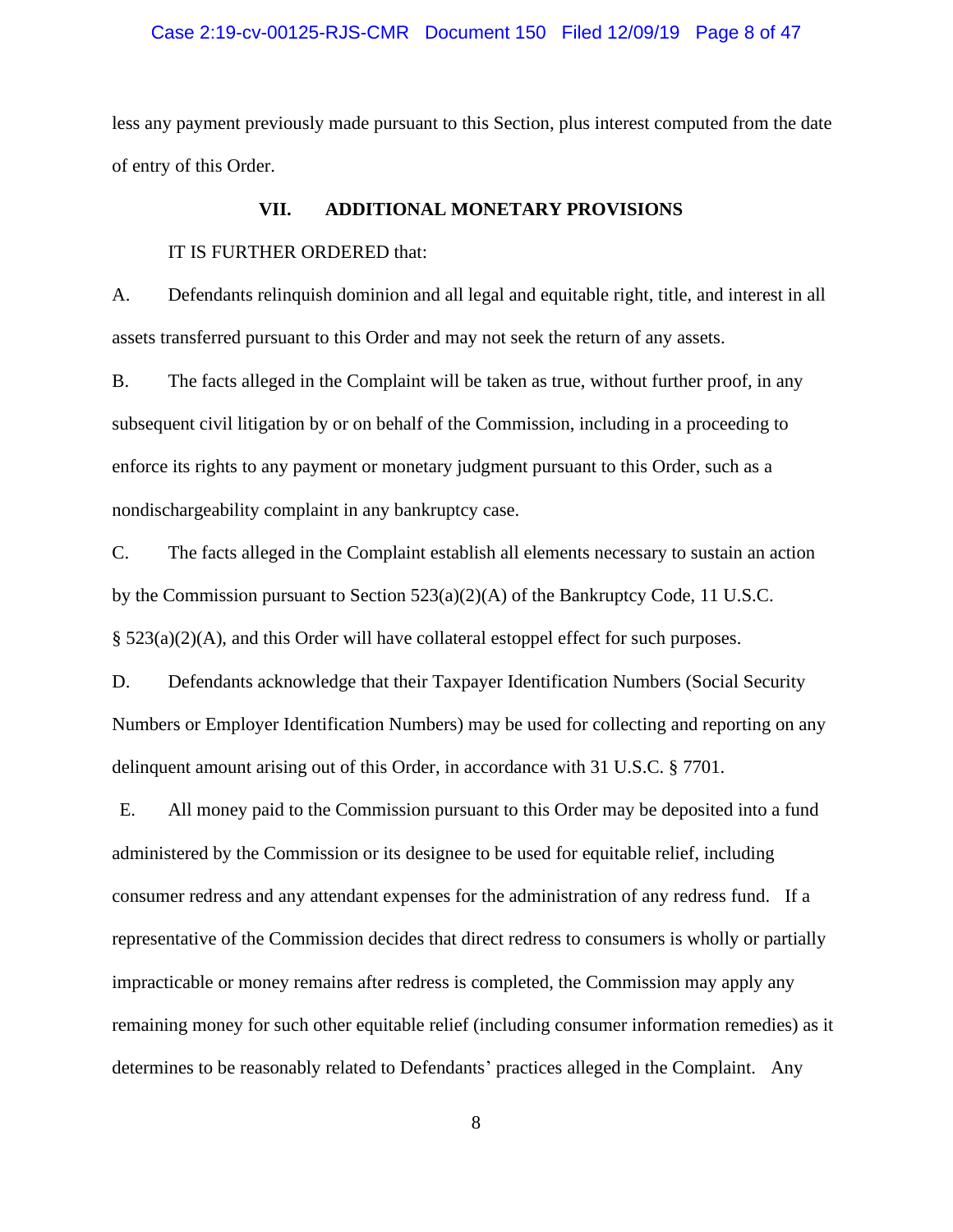#### Case 2:19-cv-00125-RJS-CMR Document 150 Filed 12/09/19 Page 9 of 47

money not used for such equitable relief is to be deposited to the U.S. Treasury as disgorgement. Defendants have no right to challenge any actions the Commission or its representatives may take pursuant to this Subsection.

#### **VIII. CUSTOMER INFORMATION**

IT IS FURTHER ORDERED that Defendants, their officers, agents, employees, and all other persons in active concert or participation with any of them, who receive actual notice of this Order, are permanently restrained and enjoined from directly or indirectly:

A. failing to provide sufficient customer information to enable the Commission to efficiently administer consumer redress. If a representative of the Commission requests in writing any information related to redress, Defendants must provide it, in the form prescribed by the Commission, within 14 days.

B. disclosing, using, or benefitting from customer information, including the name, address, telephone number, email address, social security number, other identifying information, or any data that enables access to a customer's account (including a credit card, bank account, or other financial account), that any Defendant obtained prior to entry of this Order in connection with the sale of Tech Support Products and Services to consumers related to the sale of services under the name "Elite IT Home"; and

C. failing to destroy such customer information in all forms in their possession, custody, or control within 30 days after receipt of written direction to do so from a representative of the Commission.

court order. *Provided*, however, that customer information need not be disposed of, and may be disclosed, to the extent requested by a government agency or required by law, regulation, or court order.<br>9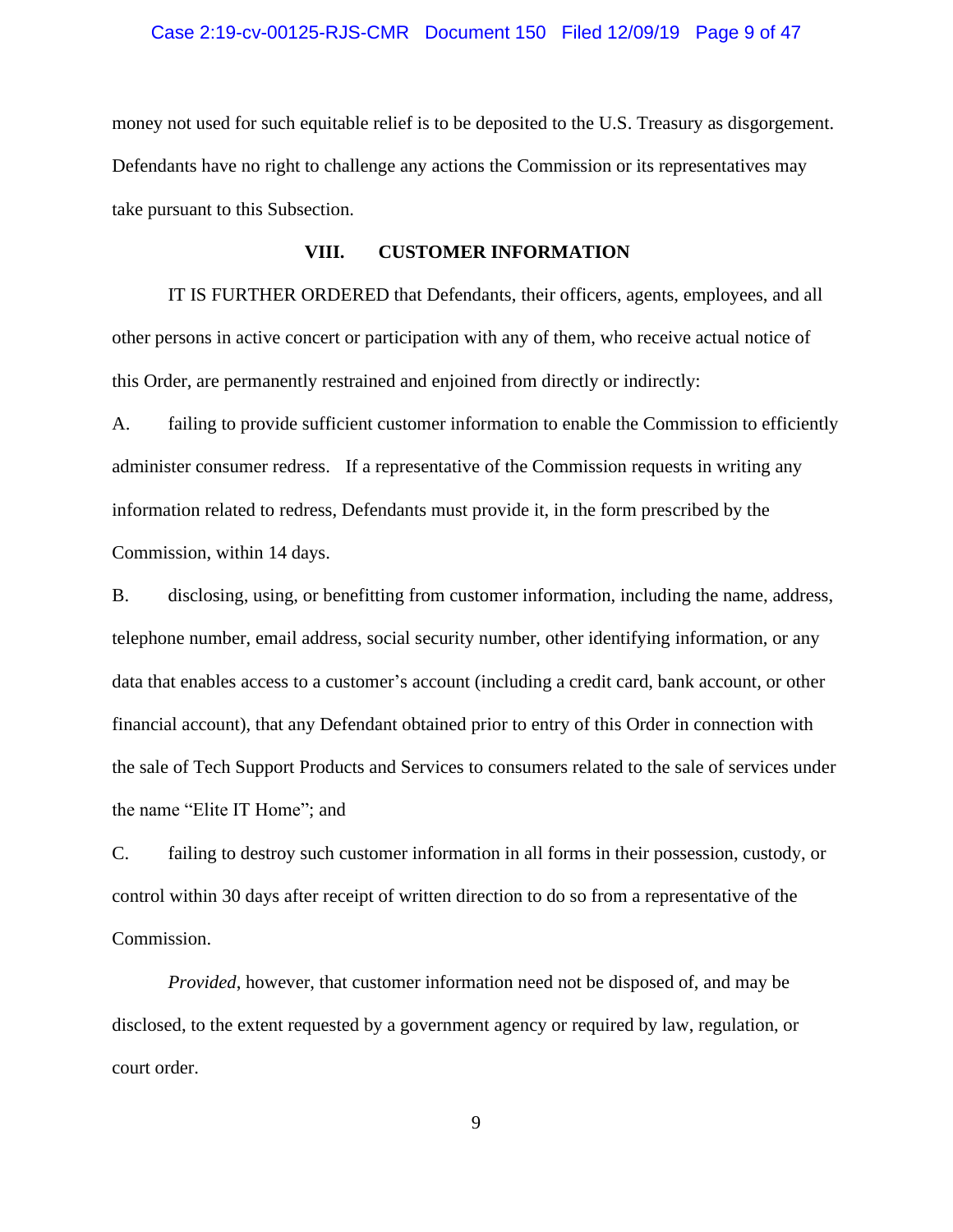# **IX. LIFTING OF ASSET FREEZE**

IT IS FURTHER ORDERED that the freeze of Defendants' assets remains in effect, but will be lifted for the sole purpose of transferring funds and assets to the Commission pursuant to Sections VI and X herein, and will be dissolved only upon completion of all such transfers.

# **X. RECEIVERSHIP**

### IT IS FURTHER ORDERED that:

A. Except as modified by this Section, the Receivership imposed by the court will continue as set forth in the Stipulated Preliminary Injunction Order as to Elite IT Partners, Inc. and James Michael Martinos entered on May 6, 2019 (Dkt. 104).

 liquidate the assets of the Receivership Defendant. *Provided*, however, notwithstanding any backup services. *Provided further*, however, that notwithstanding any limitations in Section B. The Receiver must take all steps necessary to immediately wind down the affairs and limitations in Sections I.B, II, and VIII.B, the Receiver, in his discretion, may assist in transitioning customers of Corporate Defendant to current providers of antivirus software and V.B, the Receiver is not responsible for providing refunds to consumers of Corporate Defendant.

C. Upon approval of the Receiver's final report and request for payment, but no later than one hundred twenty (120) days after entry of this Order, the Receivership will be terminated, and all funds remaining after payment of the Receiver's final approved payment must be remitted immediately to the Commission or its designated representative.

D. Any party or the Receiver may request that the Court extend the Receiver's term for good cause.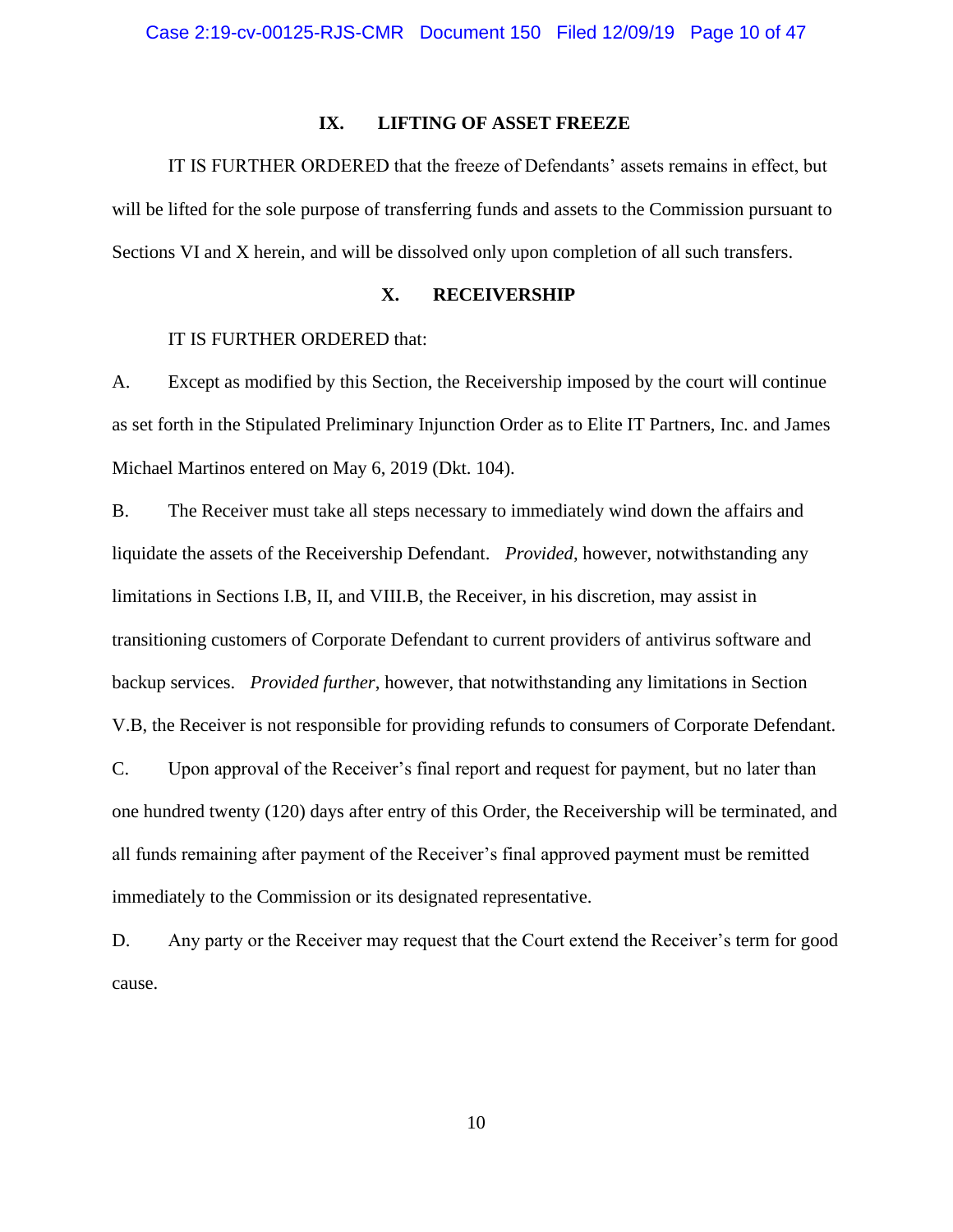#### **XI. COOPERATION**

IT IS FURTHER ORDERED that Defendants must fully cooperate with representatives of the Commission in this case and in any investigation related to or associated with the transactions or the occurrences that are the subject of the Complaint. Defendants must provide truthful and complete information, evidence, and testimony. The Individual Defendant must appear and the Corporate Defendant must cause the Corporate Defendant's officers, employees, representatives, or agents to appear for interviews, discovery, hearings, trials, and any other proceedings that a Commission representative may reasonably request upon 5 days written notice, or other reasonable notice, at such places and times as a Commission representative may designate, without the service of a subpoena.

# **XII. ORDER ACKNOWLEDGMENTS**

IT IS FURTHER ORDERED that Defendants obtain acknowledgments of receipt of this Order:

A. Each Defendant, within 7 days of entry of this Order, must submit to the Commission an acknowledgment of receipt of this Order sworn under penalty of perjury.

B. For 5 years after entry of this Order, the Individual Defendant for any business that such Defendant, individually or collectively with the other Defendant, is the majority owner of or controls directly or indirectly, and the Corporate Defendant, must deliver a copy of this Order to: (1) all principals, officers, directors, and LLC managers and members; (2) all employees having managerial responsibilities for the conduct specified in Sections III.A-C, IV.A-C, and V.A-B, and all agents and representatives who participate in the conduct specified in Sections III.A-C, IV.A-C, and V.A-B, and (3) any business entity resulting from any change in structure as set forth in the Section titled Compliance Reporting. Delivery must occur within 7 days of entry of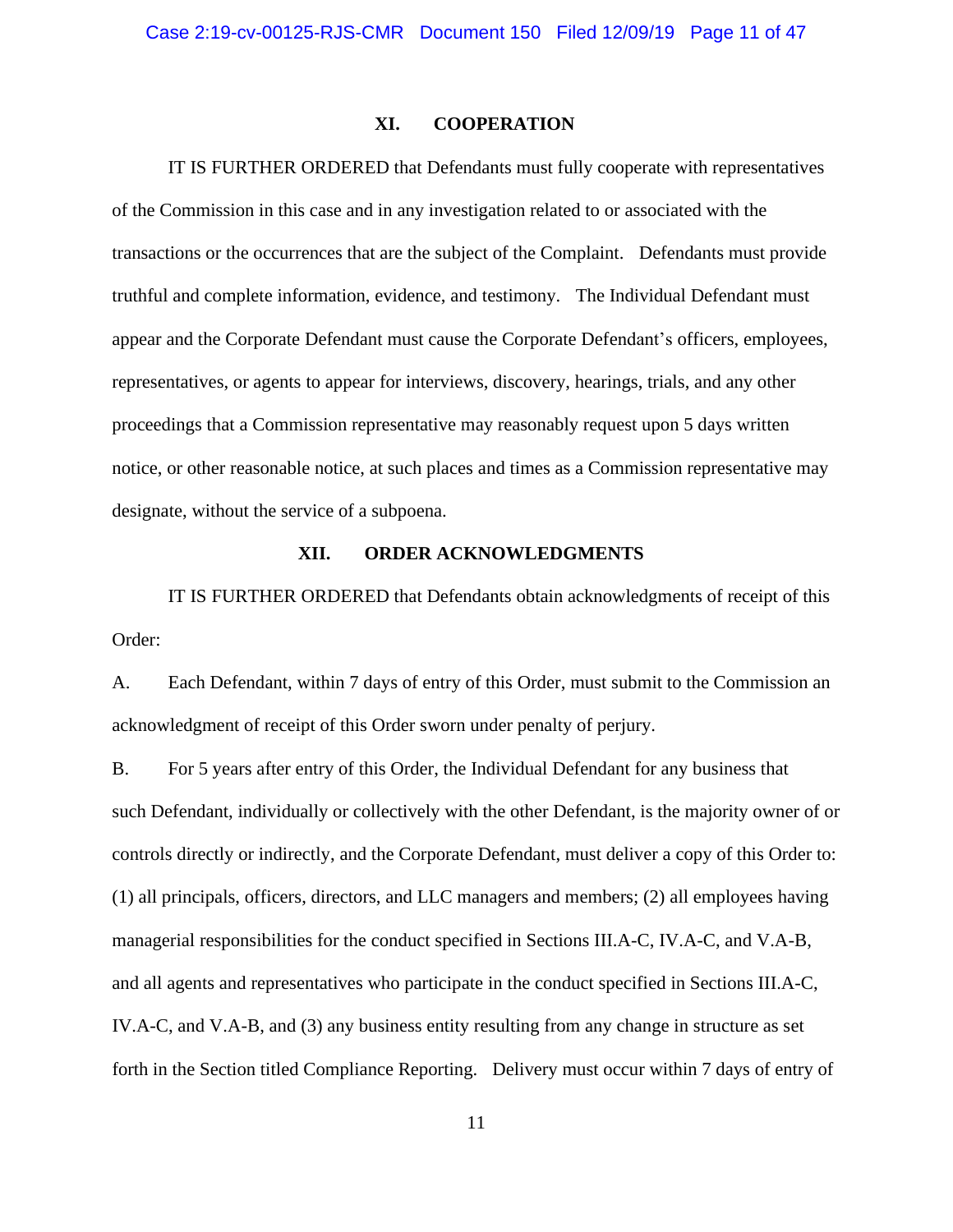# Case 2:19-cv-00125-RJS-CMR Document 150 Filed 12/09/19 Page 12 of 47

this Order for current personnel. For all others, delivery must occur before they assume their responsibilities.

C. From each individual or entity to which a Defendant delivered a copy of this Order, that Defendant must obtain, within 30 days, a signed and dated acknowledgment of receipt of this Order.

# **XIII. COMPLIANCE REPORTING**

IT IS FURTHER ORDERED that Defendants make timely submissions to the Commission:

A. One year after entry of this Order, each Defendant must submit a compliance report, sworn under penalty of perjury:

1. Each Defendant must: (a) identify the primary physical, postal, and email address and telephone number, as designated points of contact, which representatives of the Commission may use to communicate with Defendant; (b) identify all of that Defendant's businesses by all of their names, telephone numbers, and physical, postal, email, and Internet addresses; (c) describe the activities of each business, including the goods and services offered, the means of advertising, marketing, and sales, and the involvement of any other Defendant (which Individual Defendant must describe if they know or should know due to their own involvement); (d) describe in detail whether and how that Defendant is in compliance with each Section of this Order; and (e) provide a copy of each Order Acknowledgment obtained pursuant to this Order, unless previously submitted to the Commission.

2. Additionally, the Individual Defendant must: (a) identify all telephone numbers and all physical, postal, email, and Internet addresses, including all residences; (b)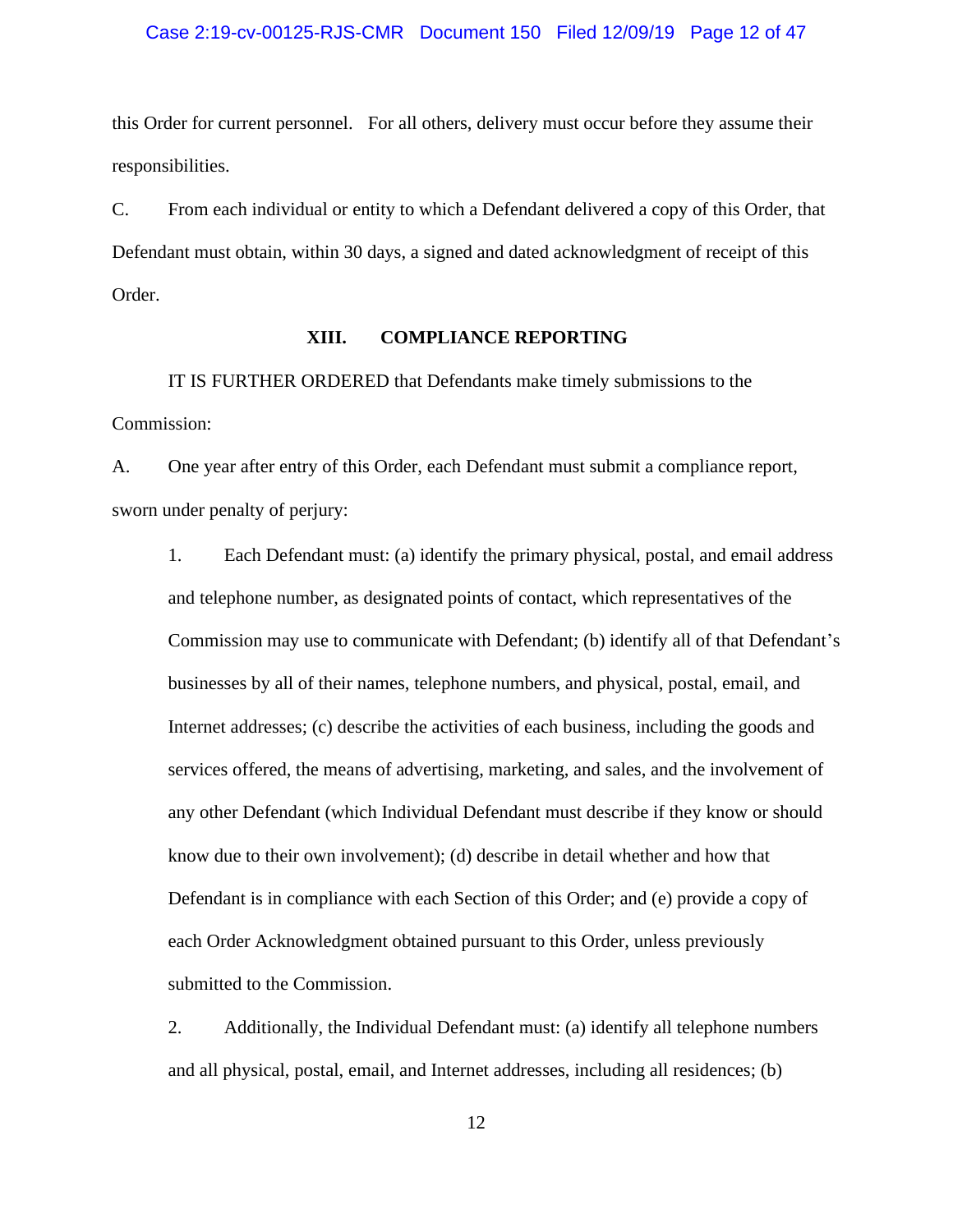identify all business activities, including any business for which he performs services whether as an employee or otherwise and any entity in which he has any ownership interest; and (c) describe in detail his involvement in each such business, including title, role, responsibilities, participation, authority, control, and any ownership.

B. For 10 years after entry of this Order, each Defendant must submit a compliance notice, sworn under penalty of perjury, within 14 days of any change in the following:

1. Each Defendant must report any change in: (a) any designated point of contact; or (b) the structure of the Corporate Defendant or any entity that Defendant has any ownership interest in or controls directly or indirectly that may affect compliance obligations arising under this Order, including: creation, merger, sale, or dissolution of the entity or any subsidiary, parent, or affiliate that engages in any acts or practices subject to this Order.

2. Additionally, the Individual Defendant must report any change in: (a) name, including aliases or fictitious name, or residence address; or (b) title or role in any business activity, including any business for which he performs services whether as an employee or otherwise and any entity in which he has any ownership interest, and identify the name, physical address, and any Internet address of the business or entity.

C. Each Defendant must submit to the Commission notice of the filing of any bankruptcy petition, insolvency proceeding, or similar proceeding by or against such Defendant within 14 days of its filing.

D. Any submission to the Commission required by this Order to be sworn under penalty of perjury must be true and accurate and comply with 28 U.S.C. § 1746, such as by concluding: "I declare under penalty of perjury under the laws of the United States of America that the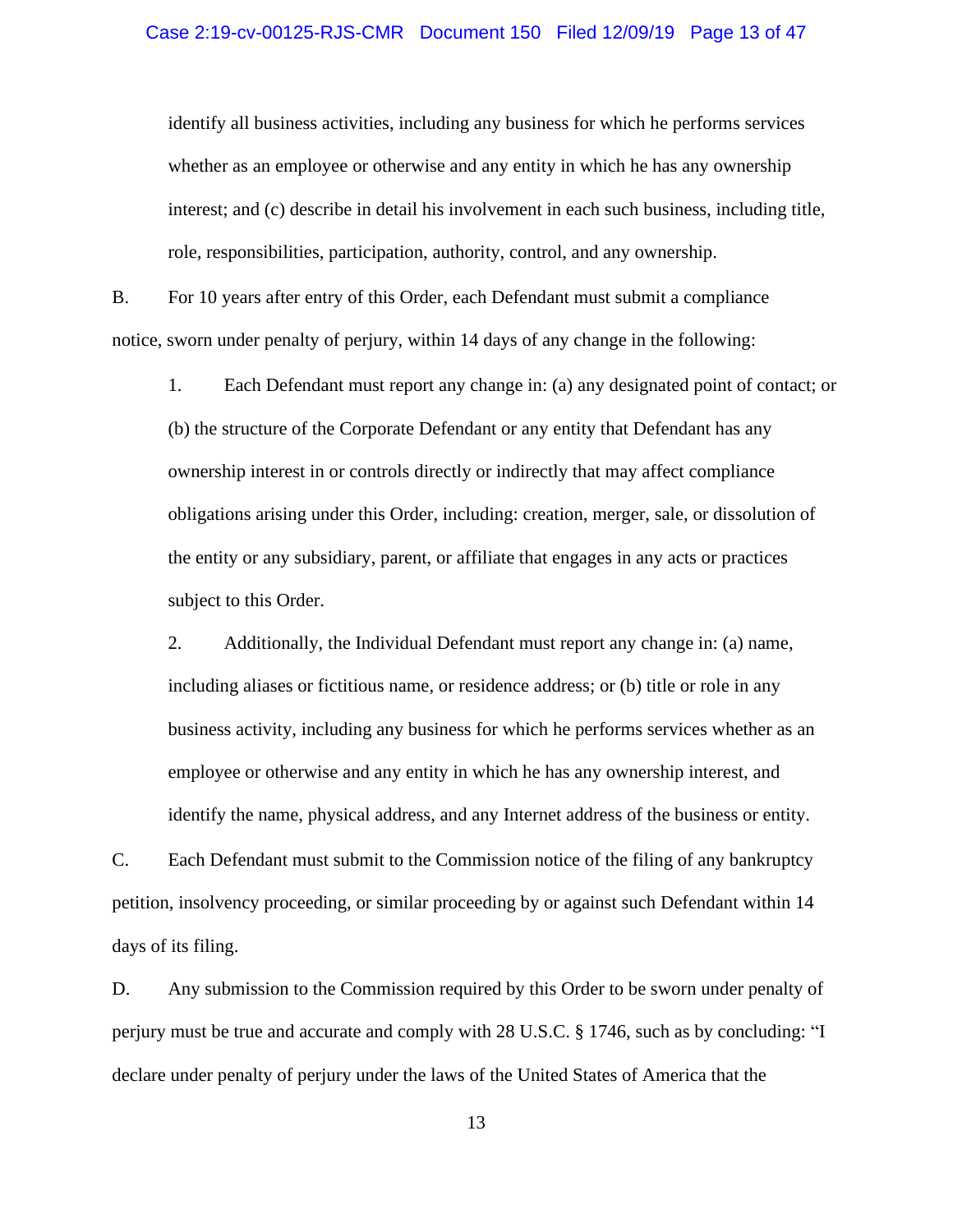#### Case 2:19-cv-00125-RJS-CMR Document 150 Filed 12/09/19 Page 14 of 47

foregoing is true and correct. Executed on: \_\_\_\_\_" and supplying the date, signatory's full name, title (if applicable), and signature.

E. Unless otherwise directed by a Commission representative in writing, all submissions to the Commission pursuant to this Order must be emailed to DEbrief@ftc.gov or sent by overnight courier (not the U.S. Postal Service) to: Associate Director for Enforcement, Bureau of Consumer Protection, Federal Trade Commission, 600 Pennsylvania Avenue NW, Washington, DC 20580. The subject line must begin: FTC v. Elite IT Partners, Inc., et al.

### **XIV. RECORDKEEPING**

IT IS FURTHER ORDERED that Defendants must create certain records for 10 years after entry of the Order, and retain each such record for 5 years. Specifically, Corporate Defendant and the Individual Defendant for any business that such Defendant, individually or collectively with any other Defendants, is a majority owner or controls directly or indirectly, must create and retain the following records:

A. accounting records showing the revenues from all goods or services sold;

B. personnel records showing, for each person providing services, whether as an employee or otherwise, that person's: name, addresses, telephone numbers, job title or position, dates of service, and (if applicable) the reason for termination;

C. records of all consumer complaints and refund requests, whether received directly or indirectly, such as through a third party, and any response;

D. all records necessary to demonstrate full compliance with each provision of this Order, including all submissions to the Commission; and

E. a copy of each unique advertisement or other marketing material.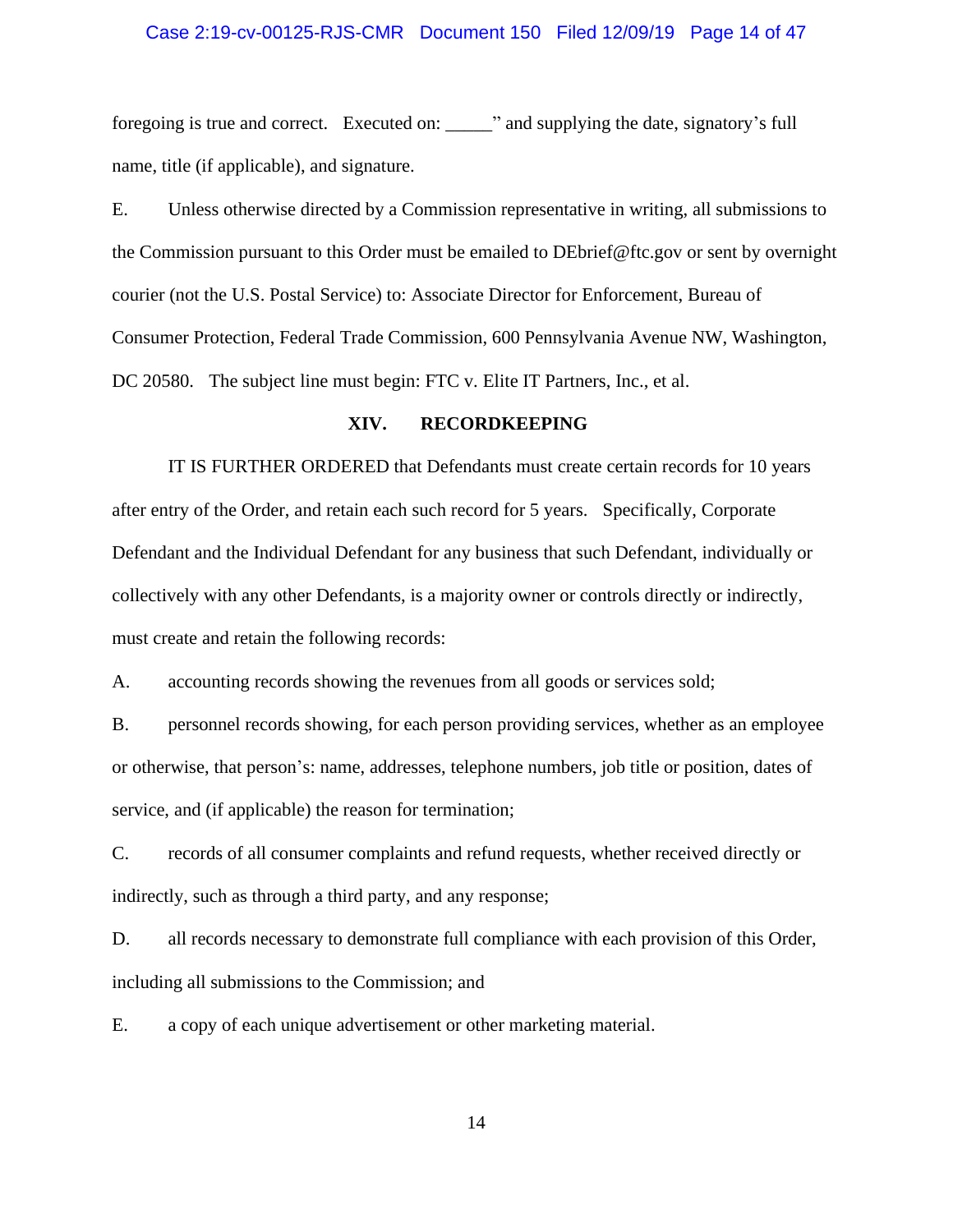# **XV. COMPLIANCE MONITORING**

IT IS FURTHER ORDERED that, for the purpose of monitoring Defendants' compliance with this Order, including the financial representations upon which part of the judgment was suspended and any failure to transfer any assets as required by this Order:

A. Within 14 days of receipt of a written request from a representative of the Commission, each Defendant must: submit additional compliance reports or other requested information, which must be sworn under penalty of perjury; appear for depositions; and produce documents for inspection and copying. The Commission is also authorized to obtain discovery, without further leave of court, using any of the procedures prescribed by Federal Rules of Civil Procedure 29, 30 (including telephonic depositions), 31, 33, 34, 36, 45, and 69.

B. For matters concerning this Order, the Commission is authorized to communicate directly with each Defendant. Defendant must permit representatives of the Commission to interview any employee or other person affiliated with any Defendant who has agreed to such an interview. The person interviewed may have counsel present.

C. The Commission may use all other lawful means, including posing, through its representatives as consumers, suppliers, or other individuals or entities, to Defendants or any individual or entity affiliated with Defendants, without the necessity of identification or prior notice. Nothing in this Order limits the Commission's lawful use of compulsory process, pursuant to Sections 9 and 20 of the FTC Act, 15 U.S.C. §§ 49, 57b-1.

D. Upon written request from a representative of the Commission, any consumer reporting agency must furnish consumer reports concerning Individual Defendant, pursuant to Section 604(1) of the Fair Credit Reporting Act, 15 U.S.C. § 1681b(a)(1).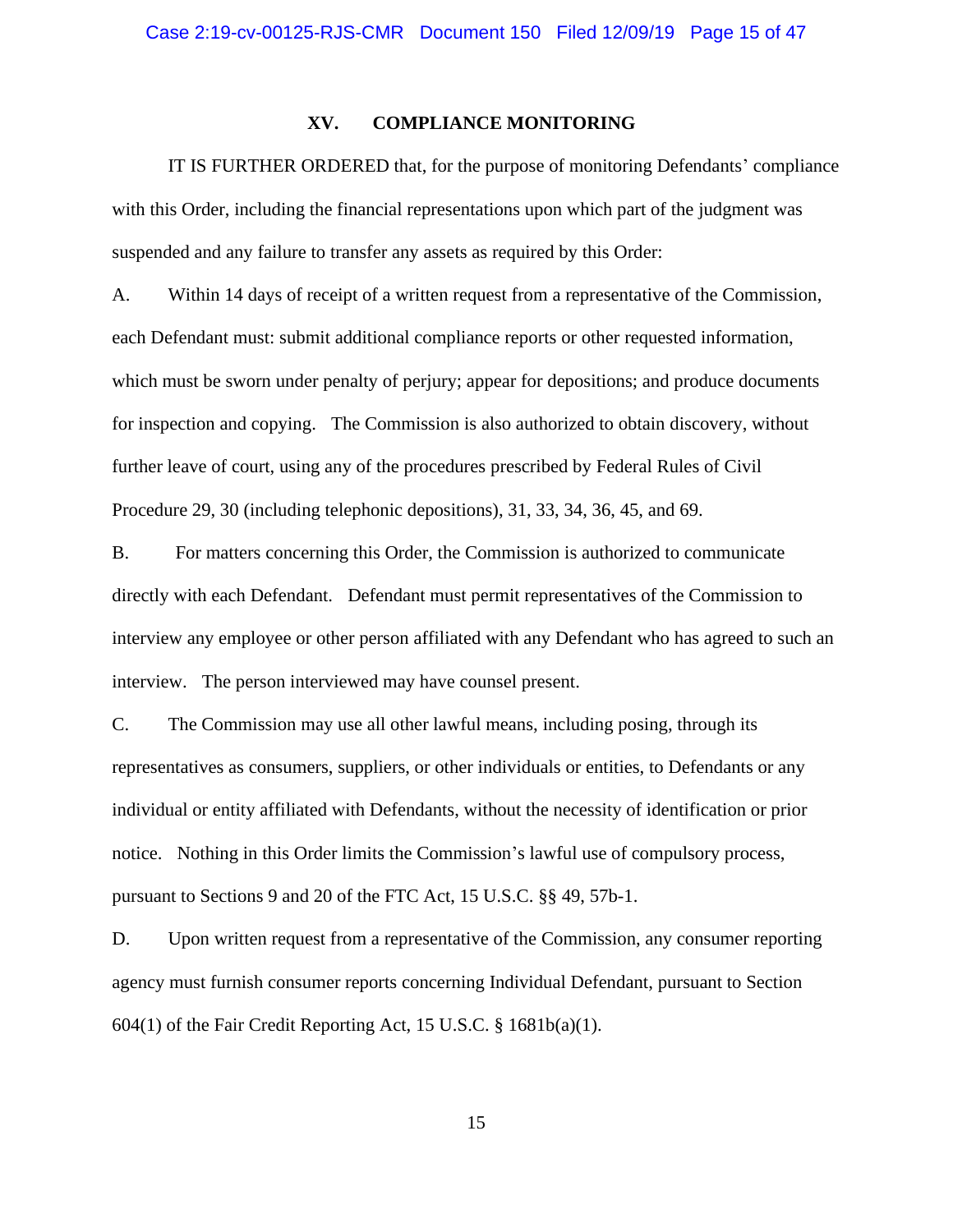Case 2:19-cv-00125-RJS-CMR Document 150 Filed 12/09/19 Page 16 of 47

# **XVI. RETENTION OF JURISDICTION**

IT IS FURTHER ORDERED that this Court retains jurisdiction of this matter for

purposes of construction, modification, and enforcement of this Order.

SO ORDERED this 9th day of December 2019.

BY THE COURT:

 $\overline{\phantom{a}}$ 

ROBERT JAHELBY United States Chief District Judge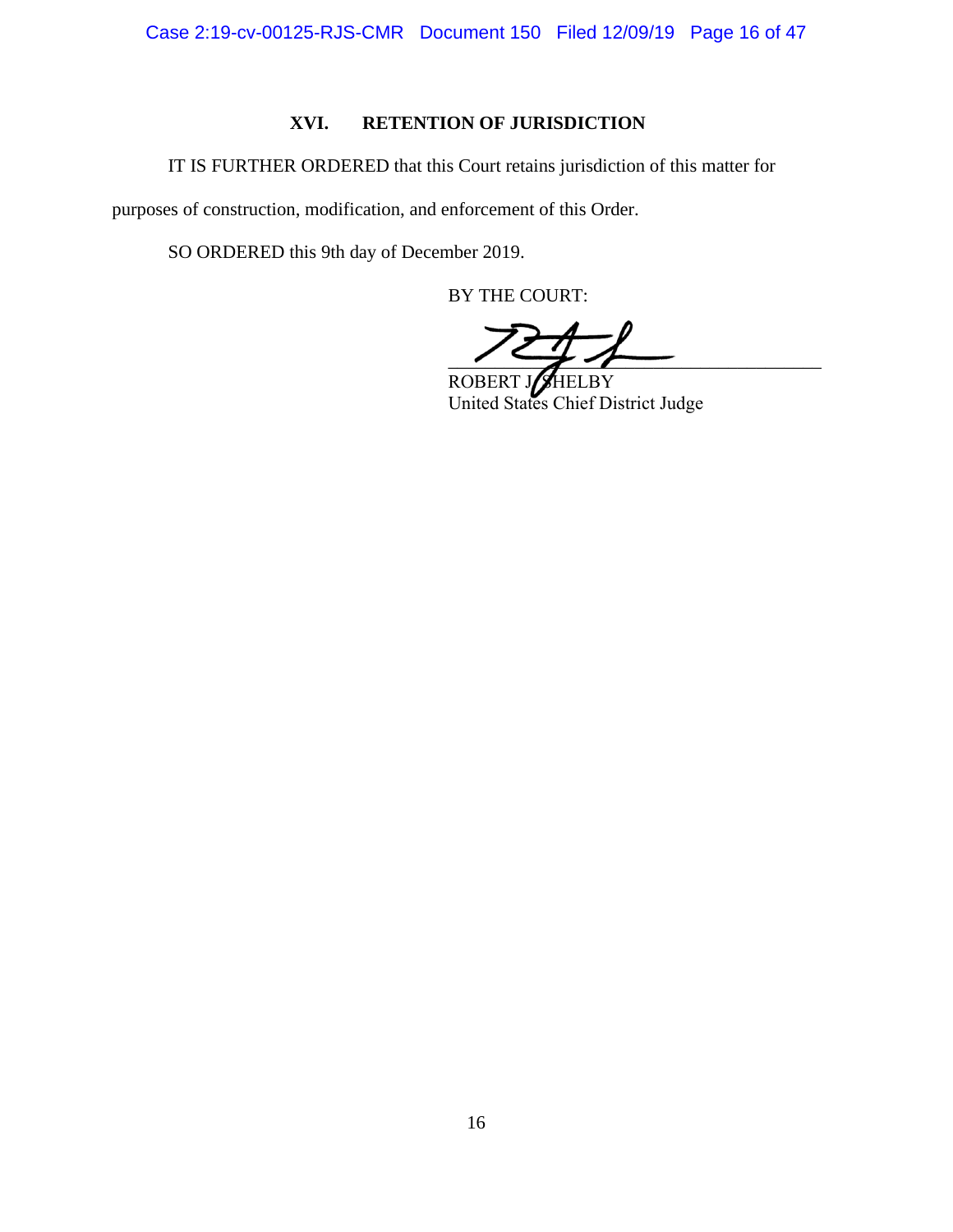# Attachment A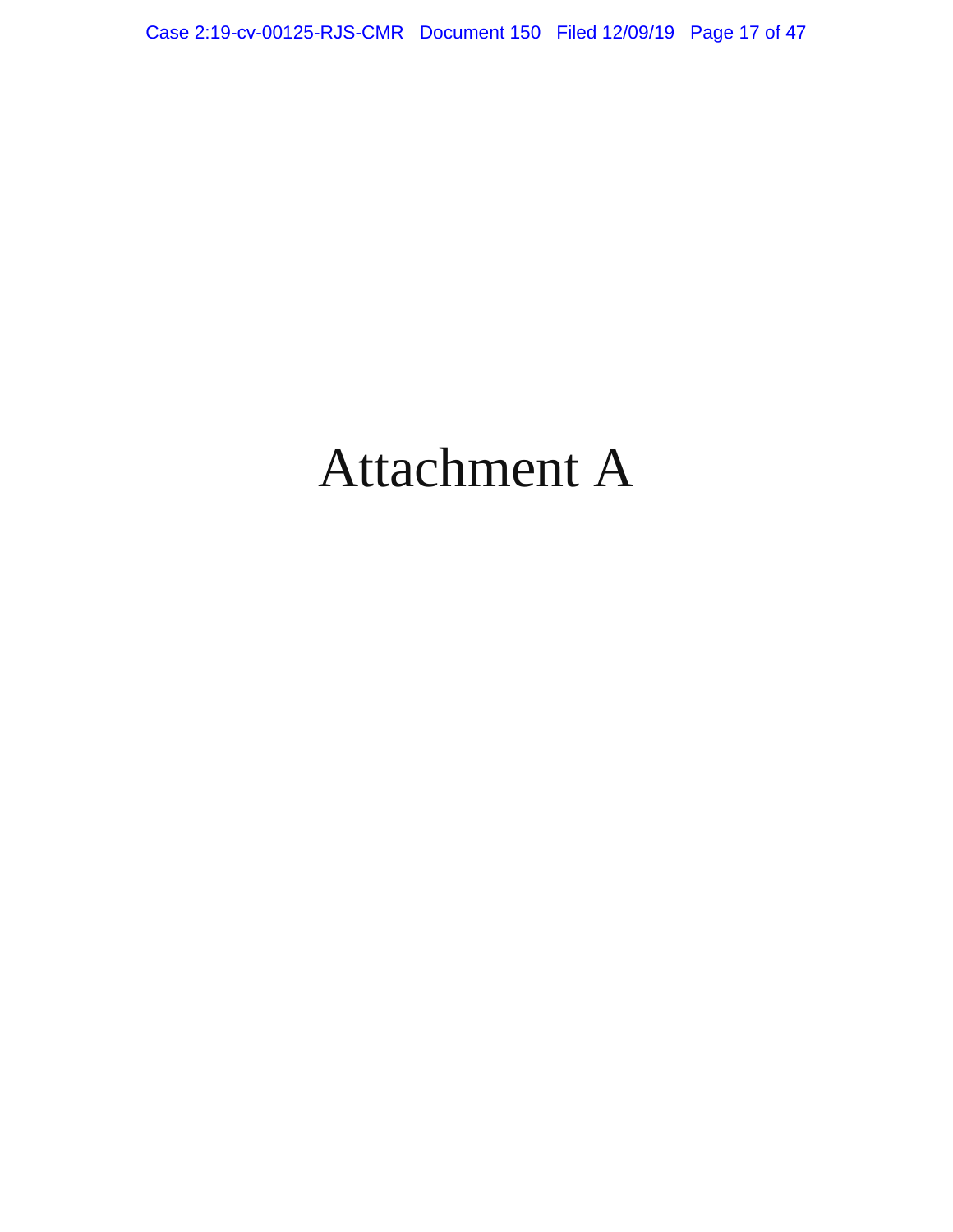**§ 310.1 Scope of regulations in this part., 16 C.F.R. § 310.1** 

| <b>Code of Federal Regulations</b>                               |
|------------------------------------------------------------------|
| <b>Title 16. Commercial Practices</b>                            |
| <b>Chapter I. Federal Trade Commission</b>                       |
| <b>Subchapter C. Regulations Under Specific Acts of Congress</b> |
| Part 310. Telemarketing Sales Rule (Refs & Annos)                |

# 16 C.F.R. § 310.1

# § 310.1 Scope of regulations in this part.

Effective: September 27, 2010

**Currentness** 

This part implements the Telemarketing and Consumer Fraud and Abuse Prevention Act, 15 U.S.C. 6101–6108, as amended.

AUTHORITY: 15 U.S.C. 6101–6108.

Notes of Decisions (50)

Current through Feb. 14, 2019; 84 FR 4250

**End of Document** © 2019 Thomson Reuters. No claim to original U.S. Government Works.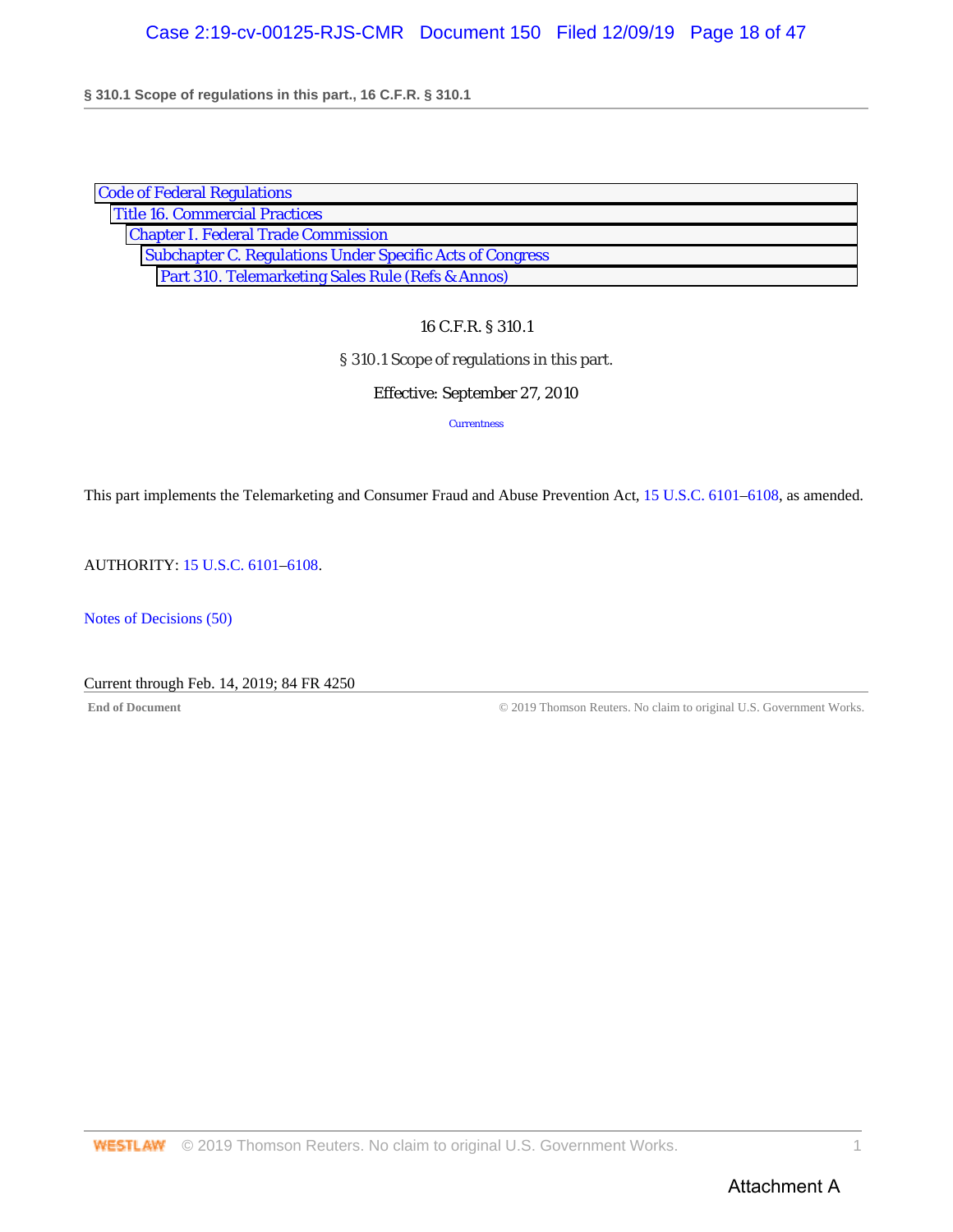| <b>Code of Federal Regulations</b>                               |
|------------------------------------------------------------------|
| <b>Title 16. Commercial Practices</b>                            |
| <b>Chapter I. Federal Trade Commission</b>                       |
| <b>Subchapter C. Regulations Under Specific Acts of Congress</b> |
| Part 310. Telemarketing Sales Rule (Refs & Annos)                |

# 16 C.F.R. § 310.2

#### § 310.2 Definitions.

# Effective: February 12, 2016

**Currentness** 

(a) Acquirer means a business organization, financial institution, or an agent of a business organization or financial institution that has authority from an organization that operates or licenses a credit card system to authorize merchants to accept, transmit, or process payment by credit card through the credit card system for money, goods or services, or anything else of value.

(b) Attorney General means the chief legal officer of a state.

(c) Billing information means any data that enables any person to access a customer's or donor's account, such as a credit card, checking, savings, share or similar account, utility bill, mortgage loan account, or debit card.

(d) Caller identification service means a service that allows a telephone subscriber to have the telephone number, and, where available, name of the calling party transmitted contemporaneously with the telephone call, and displayed on a device in or connected to the subscriber's telephone.

(e) Cardholder means a person to whom a credit card is issued or who is authorized to use a credit card on behalf of or in addition to the person to whom the credit card is issued.

(f) Cash-to-cash money transfer means the electronic (as defined in section 106(2) of the Electronic Signatures in Global and National Commerce Act (15 U.S.C. 7006(2)) transfer of the value of cash received from one person to another person in a different location that is sent by a money transfer provider and received in the form of cash. For purposes of this definition, money transfer provider means any person or financial institution that provides cash-to-cash money transfers for a person in the normal course of its business, whether or not the person holds an account with such person or financial institution. The term cash-to-cash money transfer includes a remittance transfer, as defined in section  $919(g)(2)$  of the Electronic Fund Transfer Act ("EFTA"), 15 U.S.C. 1693a, that is a cash-to-cash transaction; however it does not include any transaction that is: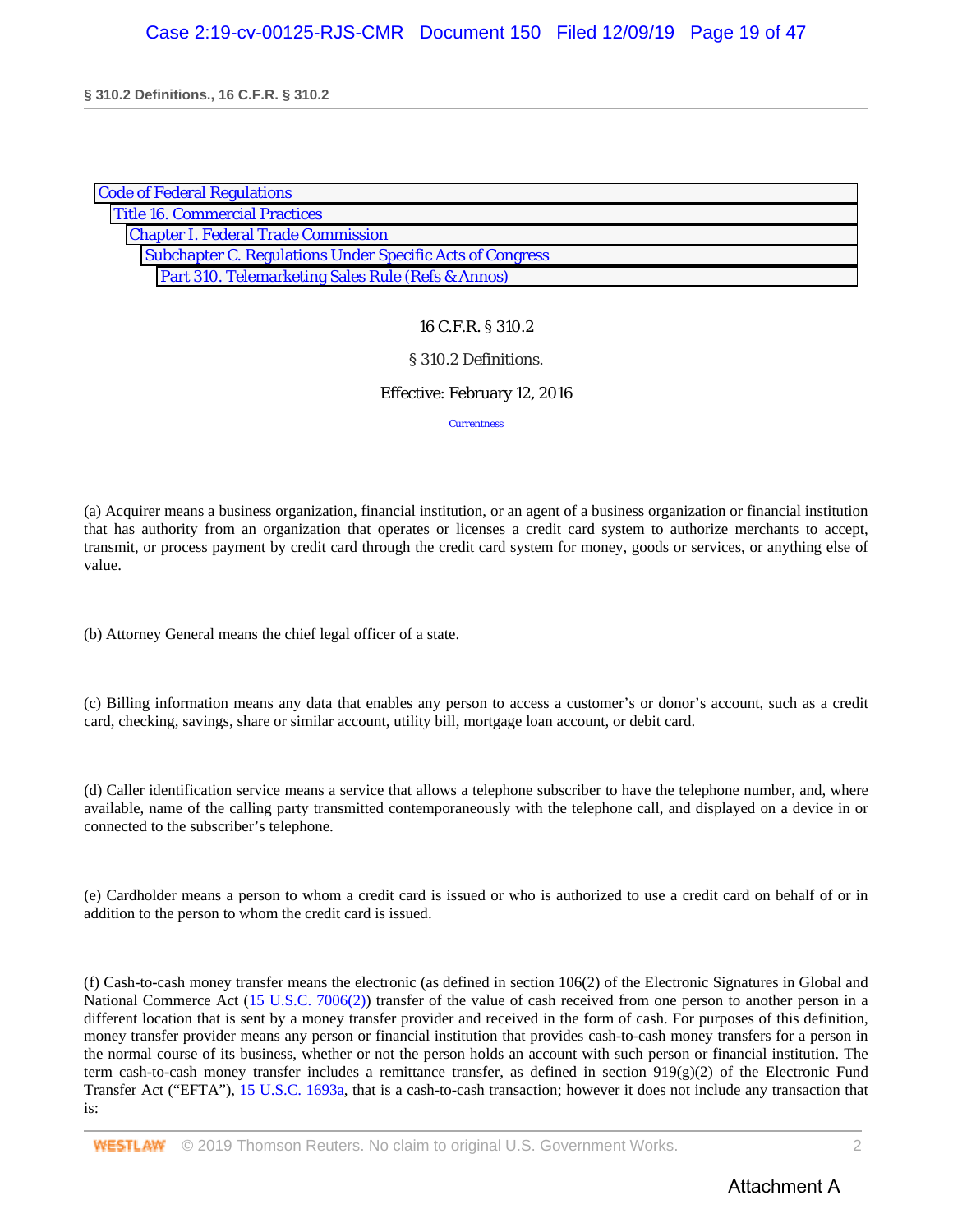(1) An electronic fund transfer as defined in section 903 of the EFTA;

(2) Covered by Regulation E, 12 CFR 1005.20, pertaining to gift cards; or

(3) Subject to the Truth in Lending Act, 15 U.S.C. 1601 et seq.

(g) Cash reload mechanism is a device, authorization code, personal identification number, or other security measure that makes it possible for a person to convert cash into an electronic (as defined in section 106(2) of the Electronic Signatures in Global and National Commerce Act (15 U.S.C. 7006(2)) form that can be used to add funds to a general-use prepaid card, as defined in Regulation E, 12 CFR 1005.2, or an account with a payment intermediary. For purposes of this definition, a cash reload mechanism is not itself a general-use prepaid debit card or a swipe reload process or similar method in which funds are added directly onto a person's own general-use prepaid card or account with a payment intermediary.

(h) Charitable contribution means any donation or gift of money or any other thing of value.

(i) Commission means the Federal Trade Commission.

(j) Credit means the right granted by a creditor to a debtor to defer payment of debt or to incur debt and defer its payment.

(k) Credit card means any card, plate, coupon book, or other credit device existing for the purpose of obtaining money, property, labor, or services on credit.

(l) Credit card sales draft means any record or evidence of a credit card transaction.

(m) Credit card system means any method or procedure used to process credit card transactions involving credit cards issued or licensed by the operator of that system.

(n) Customer means any person who is or may be required to pay for goods or services offered through telemarketing.

(o) Debt relief service means any program or service represented, directly or by implication, to renegotiate, settle, or in any way alter the terms of payment or other terms of the debt between a person and one or more unsecured creditors or debt collectors, including, but not limited to, a reduction in the balance, interest rate, or fees owed by a person to an unsecured

Attachment A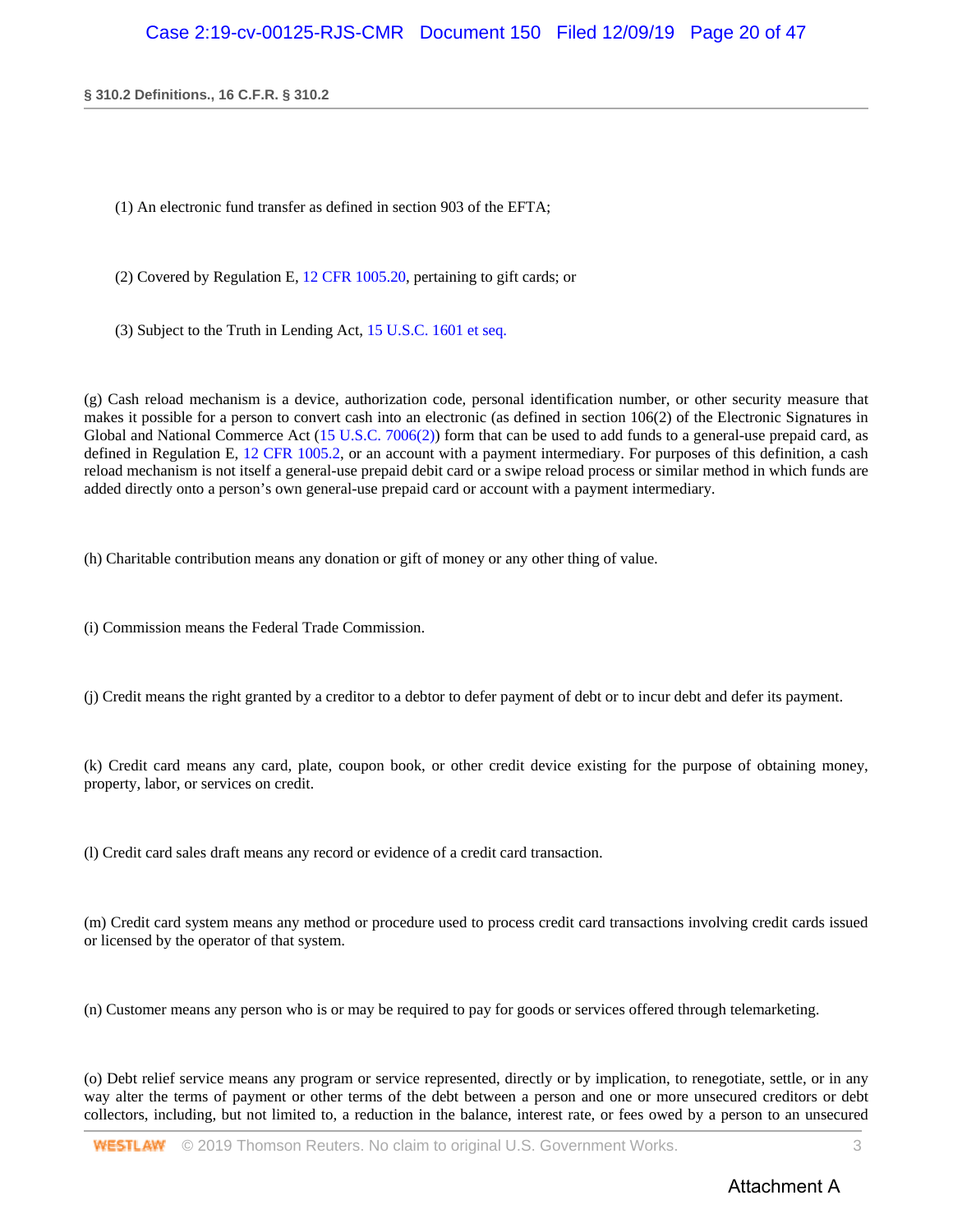creditor or debt collector.

(p) Donor means any person solicited to make a charitable contribution.

(q) Established business relationship means a relationship between a seller and a consumer based on:

(1) the consumer's purchase, rental, or lease of the seller's goods or services or a financial transaction between the consumer and seller, within the eighteen (18) months immediately preceding the date of a telemarketing call; or

(2) the consumer's inquiry or application regarding a product or service offered by the seller, within the three (3) months immediately preceding the date of a telemarketing call.

(r) Free-to-pay conversion means, in an offer or agreement to sell or provide any goods or services, a provision under which a customer receives a product or service for free for an initial period and will incur an obligation to pay for the product or service if he or she does not take affirmative action to cancel before the end of that period.

(s) Investment opportunity means anything, tangible or intangible, that is offered, offered for sale, sold, or traded based wholly or in part on representations, either express or implied, about past, present, or future income, profit, or appreciation.

(t) Material means likely to affect a person's choice of, or conduct regarding, goods or services or a charitable contribution.

(u) Merchant means a person who is authorized under a written contract with an acquirer to honor or accept credit cards, or to transmit or process for payment credit card payments, for the purchase of goods or services or a charitable contribution.

(v) Merchant agreement means a written contract between a merchant and an acquirer to honor or accept credit cards, or to transmit or process for payment credit card payments, for the purchase of goods or services or a charitable contribution.

(w) Negative option feature means, in an offer or agreement to sell or provide any goods or services, a provision under which the customer's silence or failure to take an affirmative action to reject goods or services or to cancel the agreement is interpreted by the seller as acceptance of the offer.

(x) Outbound telephone call means a telephone call initiated by a telemarketer to induce the purchase of goods or services or to solicit a charitable contribution.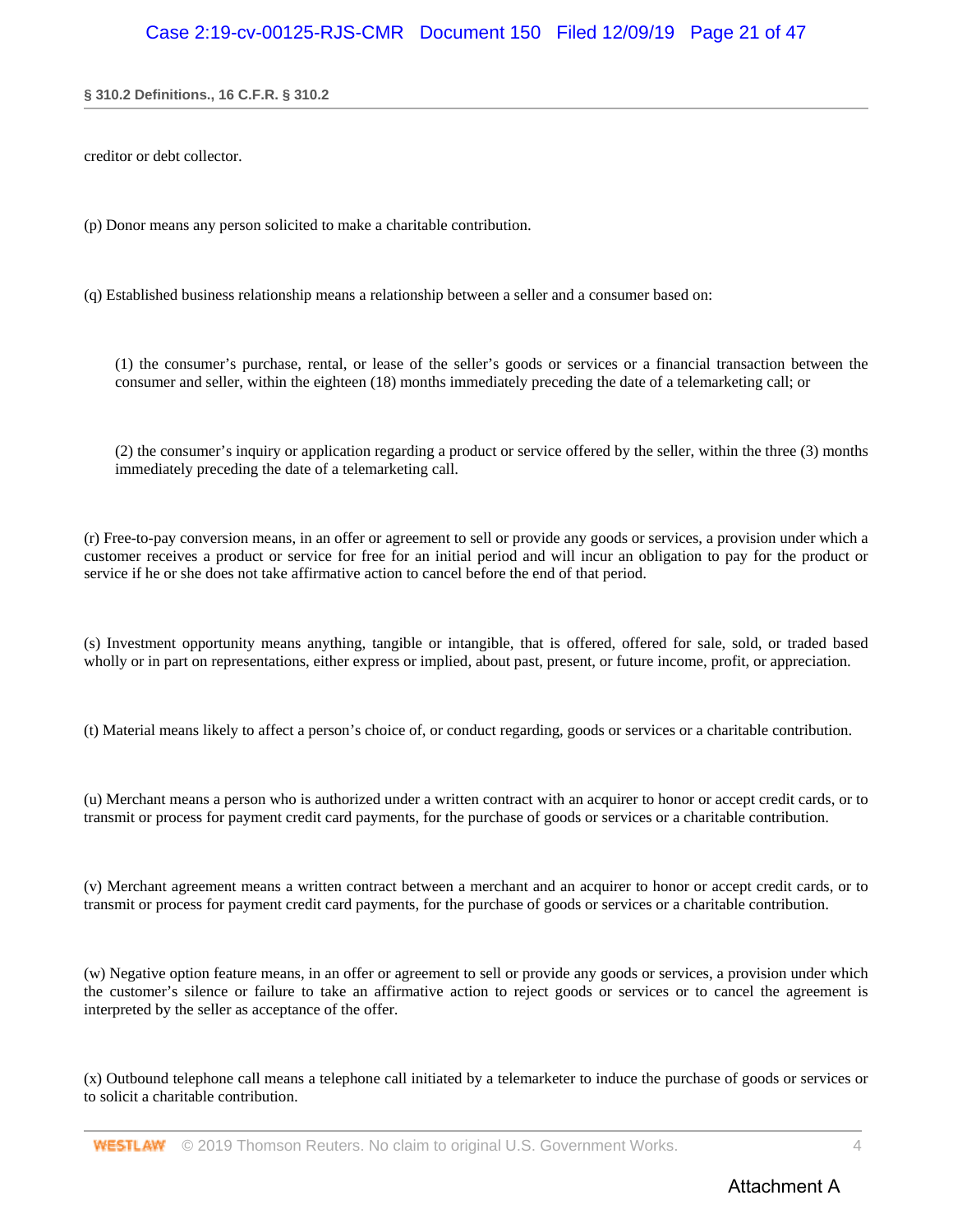(y) Person means any individual, group, unincorporated association, limited or general partnership, corporation, or other business entity.

(z) Preacquired account information means any information that enables a seller or telemarketer to cause a charge to be placed against a customer's or donor's account without obtaining the account number directly from the customer or donor during the telemarketing transaction pursuant to which the account will be charged.

(aa) Prize means anything offered, or purportedly offered, and given, or purportedly given, to a person by chance. For purposes of this definition, chance exists if a person is guaranteed to receive an item and, at the time of the offer or purported offer, the telemarketer does not identify the specific item that the person will receive.

(bb) Prize promotion means:

(1) A sweepstakes or other game of chance; or

(2) An oral or written express or implied representation that a person has won, has been selected to receive, or may be eligible to receive a prize or purported prize.

(cc) Remotely created payment order means any payment instruction or order drawn on a person's account that is created by the payee or the payee's agent and deposited into or cleared through the check clearing system. The term includes, without limitation, a "remotely created check," as defined in Regulation CC, Availability of Funds and Collection of Checks, 12 CFR 229.2(fff), but does not include a payment order cleared through an Automated Clearinghouse (ACH) Network or subject to the Truth in Lending Act, 15 U.S.C. 1601 et seq., and Regulation Z, 12 CFR part 1026.

(dd) Seller means any person who, in connection with a telemarketing transaction, provides, offers to provide, or arranges for others to provide goods or services to the customer in exchange for consideration.

(ee) State means any state of the United States, the District of Columbia, Puerto Rico, the Northern Mariana Islands, and any territory or possession of the United States.

(ff) Telemarketer means any person who, in connection with telemarketing, initiates or receives telephone calls to or from a customer or donor.

(gg) Telemarketing means a plan, program, or campaign which is conducted to induce the purchase of goods or services or a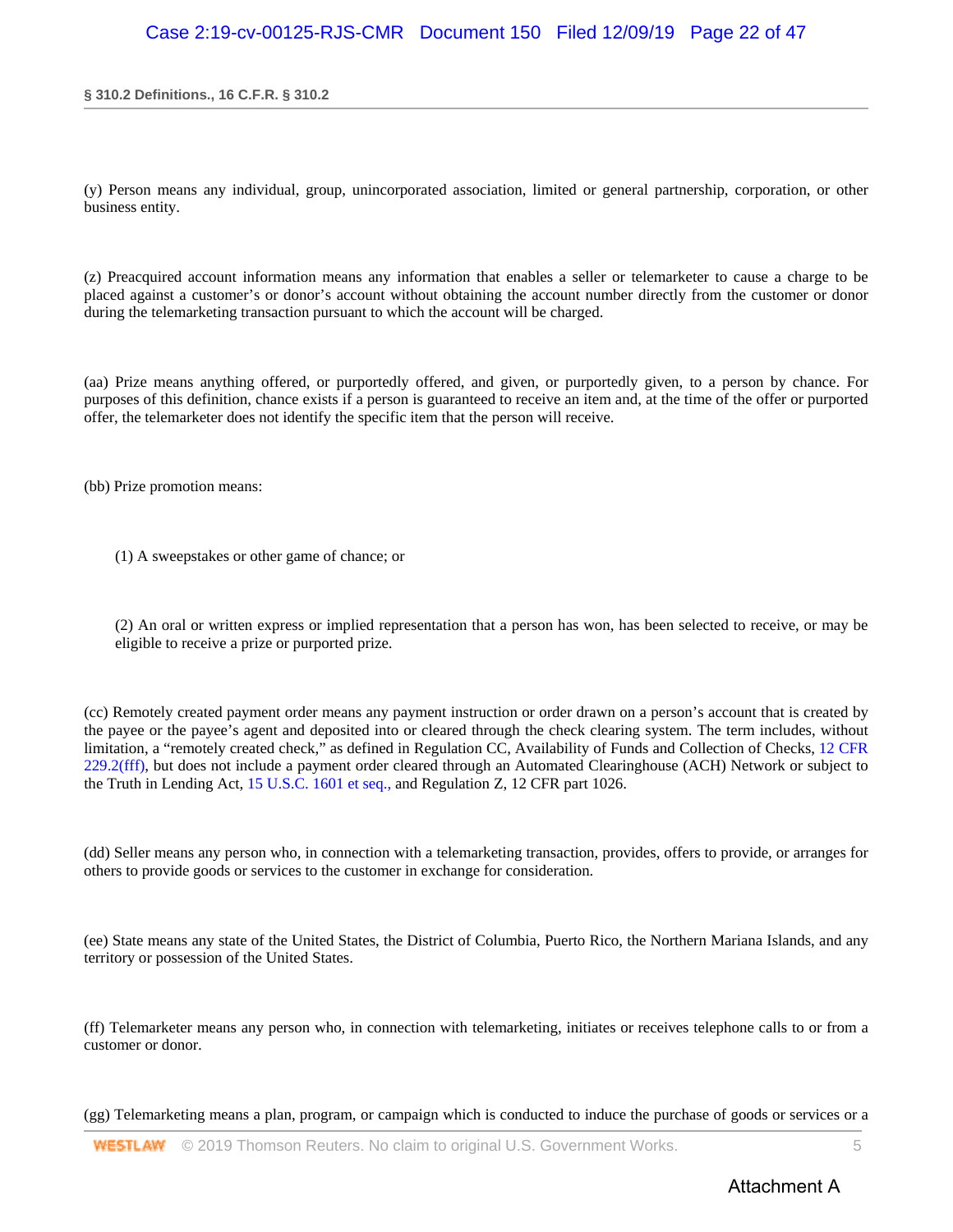charitable contribution, by use of one or more telephones and which involves more than one interstate telephone call. The term does not include the solicitation of sales through the mailing of a catalog which: contains a written description or illustration of the goods or services offered for sale; includes the business address of the seller; includes multiple pages of written material or illustrations; and has been issued not less frequently than once a year, when the person making the solicitation does not solicit customers by telephone but only receives calls initiated by customers in response to the catalog and during those calls takes orders only without further solicitation. For purposes of the previous sentence, the term "further solicitation" does not include providing the customer with information about, or attempting to sell, any other item included in the same catalog which prompted the customer's call or in a substantially similar catalog.

(hh) Upselling means soliciting the purchase of goods or services following an initial transaction during a single telephone call. The upsell is a separate telemarketing transaction, not a continuation of the initial transaction. An "external upsell" is a solicitation made by or on behalf of a seller different from the seller in the initial transaction, regardless of whether the initial transaction and the subsequent solicitation are made by the same telemarketer. An "internal upsell" is a solicitation made by or on behalf of the same seller as in the initial transaction, regardless of whether the initial transaction and subsequent solicitation are made by the same telemarketer.

**Credits** 

[80 FR 77558, Dec. 14, 2015]

AUTHORITY: 15 U.S.C. 6101–6108.

Notes of Decisions (36)

#### Current through Feb. 14, 2019; 84 FR 4250

**End of Document** © 2019 Thomson Reuters. No claim to original U.S. Government Works.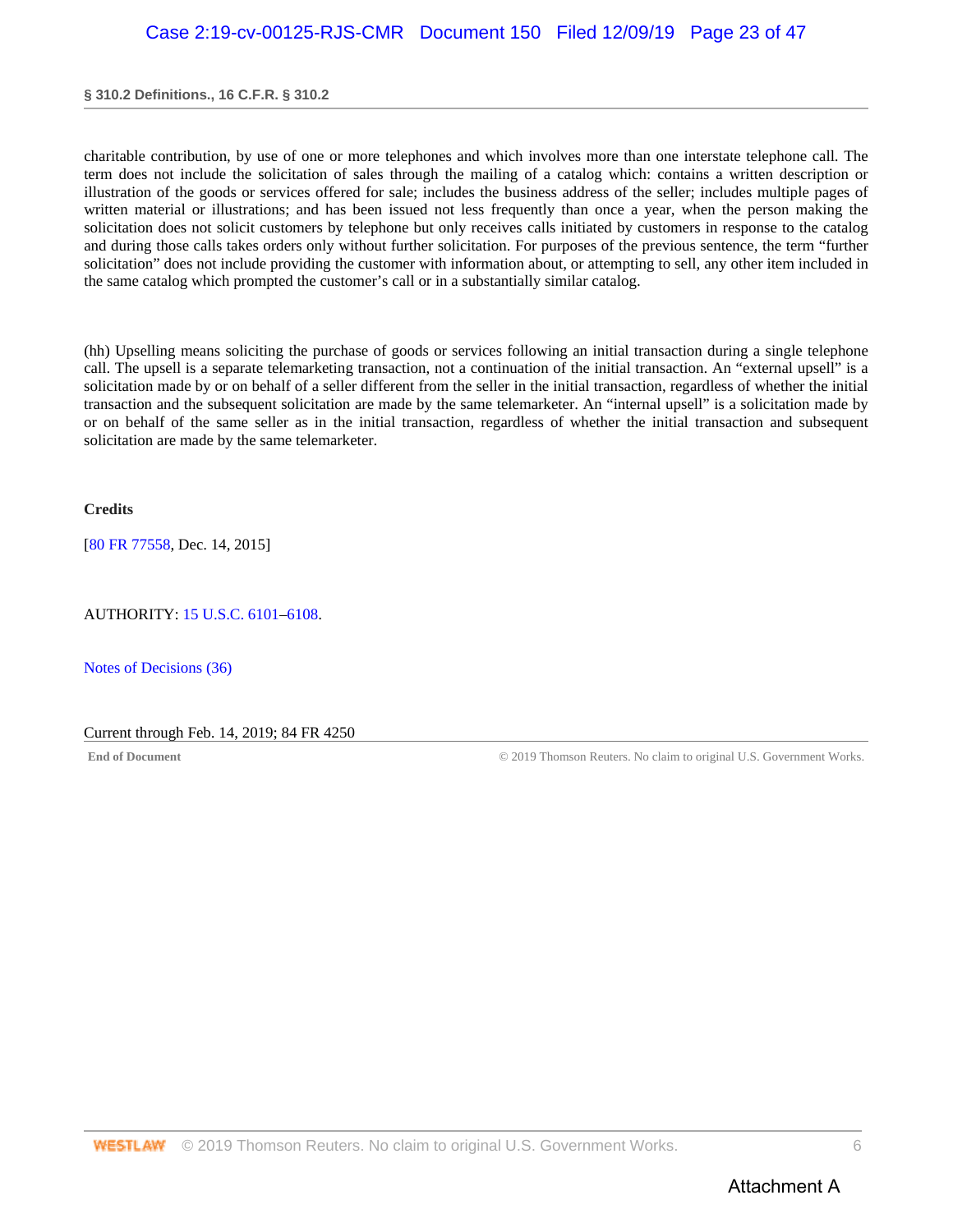| <b>Code of Federal Regulations</b>                               |
|------------------------------------------------------------------|
| <b>Title 16. Commercial Practices</b>                            |
| <b>Chapter I. Federal Trade Commission</b>                       |
| <b>Subchapter C. Regulations Under Specific Acts of Congress</b> |
| Part 310. Telemarketing Sales Rule (Refs & Annos)                |

# 16 C.F.R. § 310.3

#### § 310.3 Deceptive telemarketing acts or practices.

Effective: February 12, 2016

#### **Currentness**

(a) Prohibited deceptive telemarketing acts or practices. It is a deceptive telemarketing act or practice and a violation of this Rule for any seller or telemarketer to engage in the following conduct:

(1) Before a customer consents to pay <sup>659</sup> for goods or services offered, failing to disclose truthfully, in a clear and conspicuous manner, the following material information:

(i) The total costs to purchase, receive, or use, and the quantity of, any goods or services that are the subject of the sales offer:<sup>660</sup>

(ii) All material restrictions, limitations, or conditions to purchase, receive, or use the goods or services that are the subject of the sales offer;

(iii) If the seller has a policy of not making refunds, cancellations, exchanges, or repurchases, a statement informing the customer that this is the seller's policy; or, if the seller or telemarketer makes a representation about a refund, cancellation, exchange, or repurchase policy, a statement of all material terms and conditions of such policy;

(iv) In any prize promotion, the odds of being able to receive the prize, and, if the odds are not calculable in advance, the factors used in calculating the odds; that no purchase or payment is required to win a prize or to participate in a prize promotion and that any purchase or payment will not increase the person's chances of winning; and the no-purchase/no-payment method of participating in the prize promotion with either instructions on how to participate or an address or local or toll-free telephone number to which customers may write or call for information on how to participate;

(v) All material costs or conditions to receive or redeem a prize that is the subject of the prize promotion;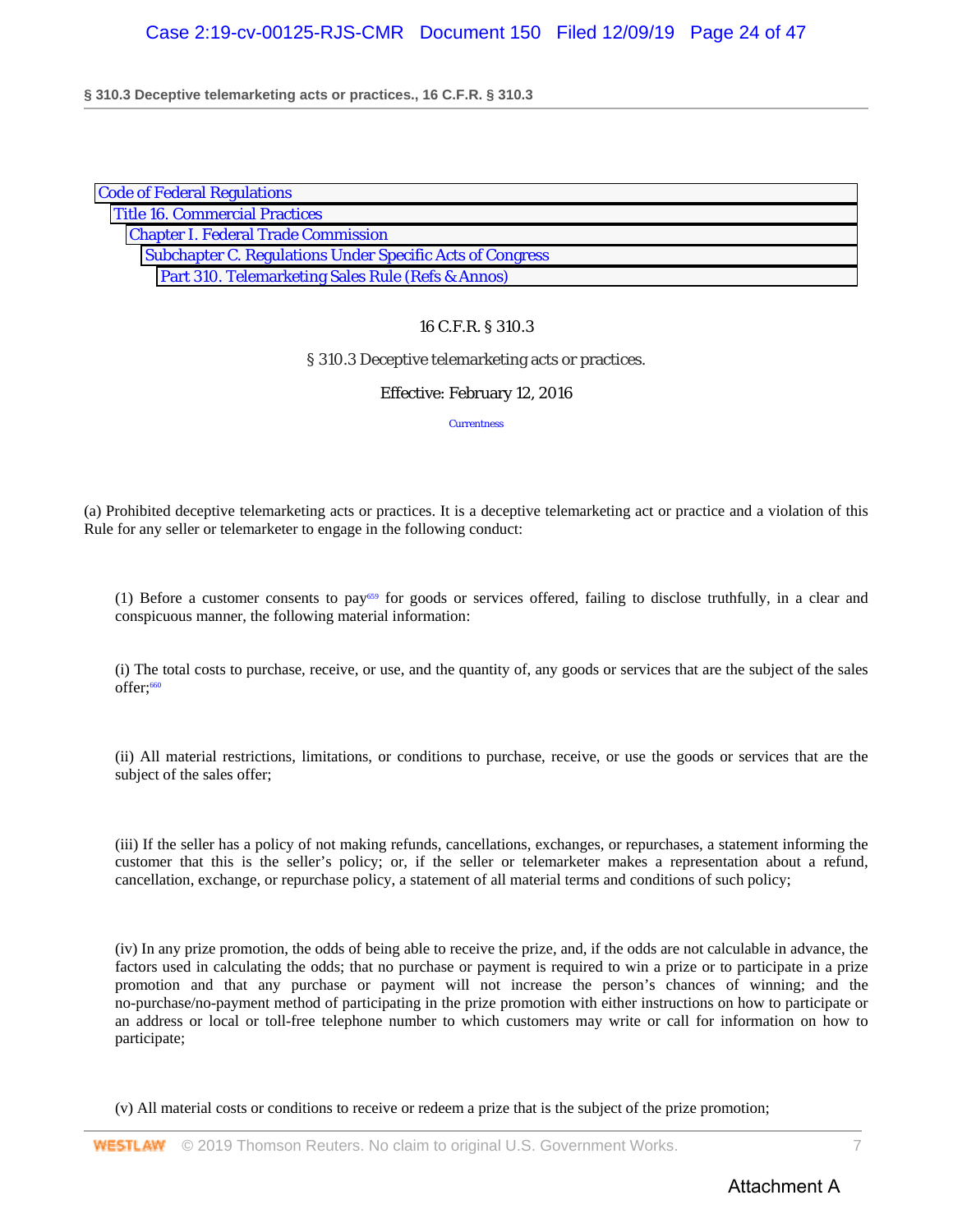(vi) In the sale of any goods or services represented to protect, insure, or otherwise limit a customer's liability in the event of unauthorized use of the customer's credit card, the limits on a cardholder's liability for unauthorized use of a credit card pursuant to 15 U.S.C. 1643;

(vii) If the offer includes a negative option feature, all material terms and conditions of the negative option feature, including, but not limited to, the fact that the customer's account will be charged unless the customer takes an affirmative action to avoid the charge(s), the date(s) the charge(s) will be submitted for payment, and the specific steps the customer must take to avoid the charge(s); and

(viii) In the sale of any debt relief service:

(A) the amount of time necessary to achieve the represented results, and to the extent that the service may include a settlement offer to any of the customer's creditors or debt collectors, the time by which the debt relief service provider will make a bona fide settlement offer to each of them;

(B) to the extent that the service may include a settlement offer to any of the customer's creditors or debt collectors, the amount of money or the percentage of each outstanding debt that the customer must accumulate before the debt relief service provider will make a bona fide settlement offer to each of them;

(C) to the extent that any aspect of the debt relief service relies upon or results in the customer's failure to make timely payments to creditors or debt collectors, that the use of the debt relief service will likely adversely affect the customer's creditworthiness, may result in the customer being subject to collections or sued by creditors or debt collectors, and may increase the amount of money the customer owes due to the accrual of fees and interest; and

(D) to the extent that the debt relief service requests or requires the customer to place funds in an account at an insured financial institution, that the customer owns the funds held in the account, the customer may withdraw from the debt relief service at any time without penalty, and, if the customer withdraws, the customer must receive all funds in the account, other than funds earned by the debt relief service in compliance with §  $310.4(a)(5)(i)(A)$ through (C).

(2) Misrepresenting, directly or by implication, in the sale of goods or services any of the following material information:

(i) The total costs to purchase, receive, or use, and the quantity of, any goods or services that are the subject of a sales offer;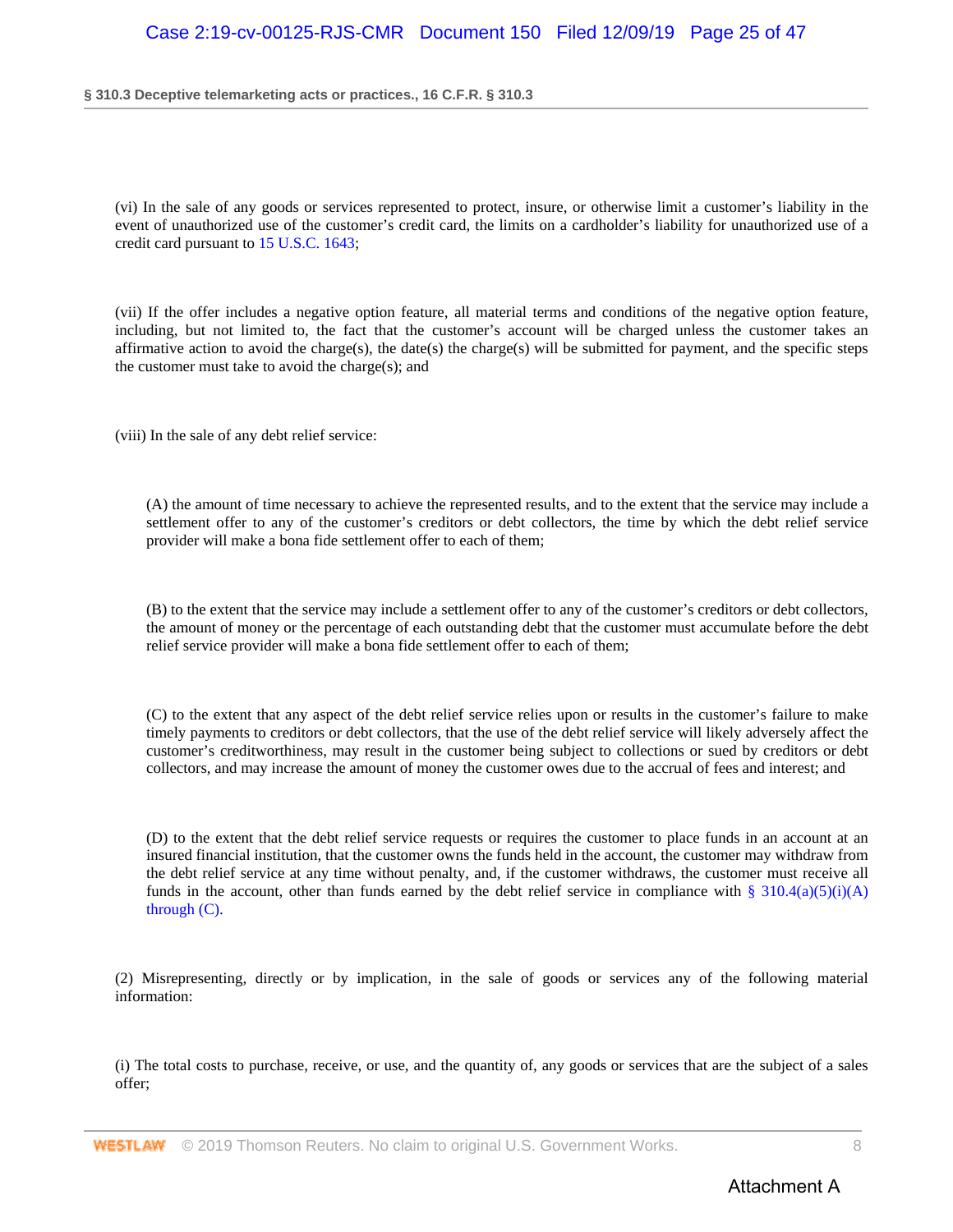(ii) Any material restriction, limitation, or condition to purchase, receive, or use goods or services that are the subject of a sales offer;

(iii) Any material aspect of the performance, efficacy, nature, or central characteristics of goods or services that are the subject of a sales offer;

(iv) Any material aspect of the nature or terms of the seller's refund, cancellation, exchange, or repurchase policies;

(v) Any material aspect of a prize promotion including, but not limited to, the odds of being able to receive a prize, the nature or value of a prize, or that a purchase or payment is required to win a prize or to participate in a prize promotion;

(vi) Any material aspect of an investment opportunity including, but not limited to, risk, liquidity, earnings potential, or profitability;

(vii) A seller's or telemarketer's affiliation with, or endorsement or sponsorship by, any person or government entity;

(viii) That any customer needs offered goods or services to provide protections a customer already has pursuant to 15 U.S.C. 1643;

(ix) Any material aspect of a negative option feature including, but not limited to, the fact that the customer's account will be charged unless the customer takes an affirmative action to avoid the charge(s), the date(s) the charge(s) will be submitted for payment, and the specific steps the customer must take to avoid the charge(s); or

(x) Any material aspect of any debt relief service, including, but not limited to, the amount of money or the percentage of the debt amount that a customer may save by using such service; the amount of time necessary to achieve the represented results; the amount of money or the percentage of each outstanding debt that the customer must accumulate before the provider of the debt relief service will initiate attempts with the customer's creditors or debt collectors or make a bona fide offer to negotiate, settle, or modify the terms of the customer's debt; the effect of the service on a customer's creditworthiness; the effect of the service on collection efforts of the customer's creditors or debt collectors; the percentage or number of customers who attain the represented results; and whether a debt relief service is offered or provided by a non-profit entity.

(3) Causing billing information to be submitted for payment, or collecting or attempting to collect payment for goods or services or a charitable contribution, directly or indirectly, without the customer's or donor's express verifiable authorization, except when the method of payment used is a credit card subject to protections of the Truth in Lending Act and Regulation  $Z<sub>661</sub>$  or a debit card subject to the protections of the Electronic Fund Transfer Act and Regulation E.662 Such authorization shall be deemed verifiable if any of the following means is employed: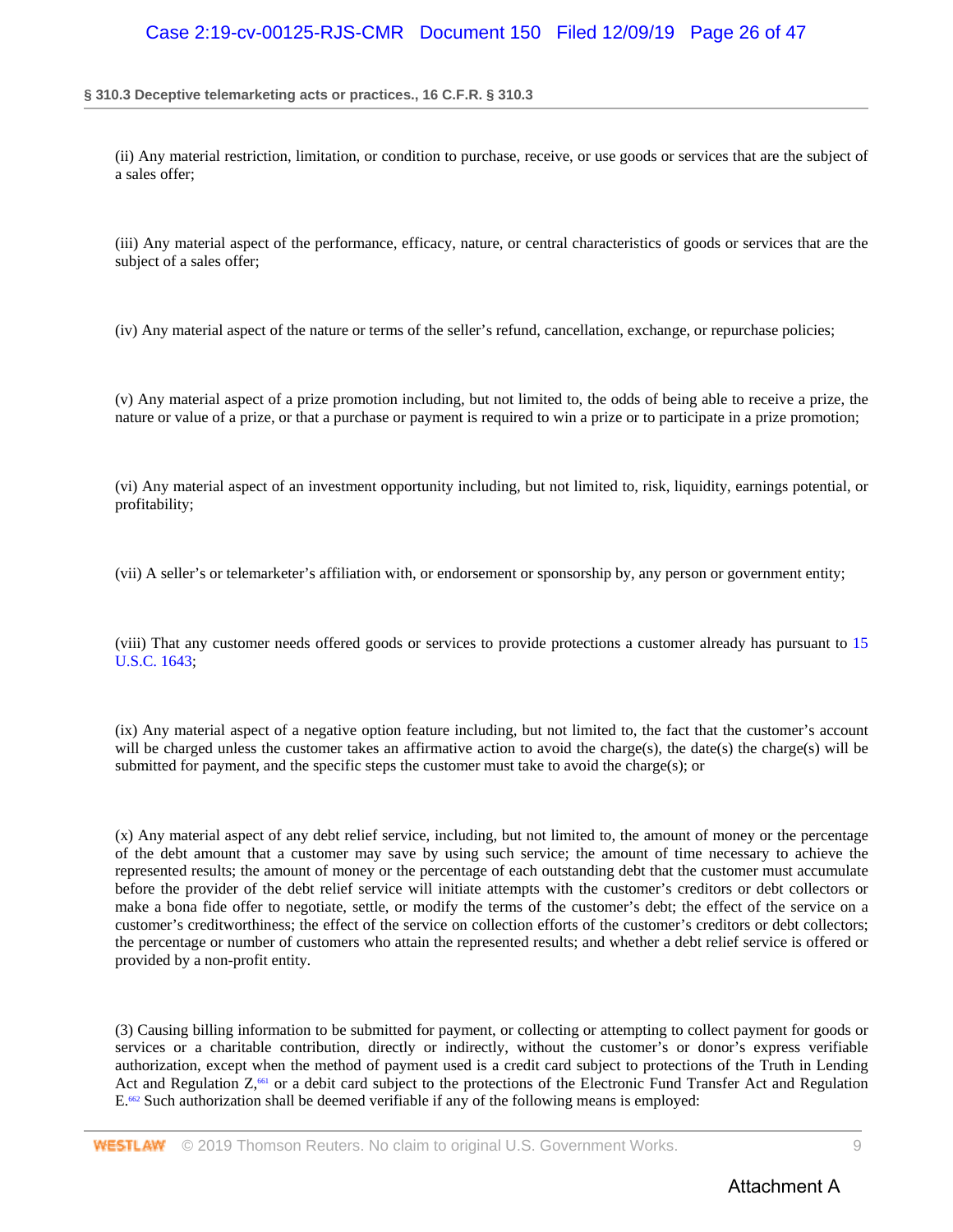(i) Express written authorization by the customer or donor, which includes the customer's or donor's signature; $663$ 

(ii) Express oral authorization which is audio-recorded and made available upon request to the customer or donor, and the customer's or donor's bank or other billing entity, and which evidences clearly both the customer's or donor's authorization of payment for the goods or services or charitable contribution that are the subject of the telemarketing transaction and the customer's or donor's receipt of all of the following information:

(A) An accurate description, clearly and conspicuously stated, of the goods or services or charitable contribution for which payment authorization is sought;

(B) The number of debits, charges, or payments (if more than one);

(C) The date(s) the debit(s), charge(s), or payment(s) will be submitted for payment;

(D) The amount(s) of the debit(s), charge(s), or payment(s);

(E) The customer's or donor's name;

(F) The customer's or donor's billing information, identified with sufficient specificity such that the customer or donor understands what account will be used to collect payment for the goods or services or charitable contribution that are the subject of the telemarketing transaction;

(G) A telephone number for customer or donor inquiry that is answered during normal business hours; and

(H) The date of the customer's or donor's oral authorization; or

(iii) Written confirmation of the transaction, identified in a clear and conspicuous manner as such on the outside of the envelope, sent to the customer or donor via first class mail prior to the submission for payment of the customer's or donor's billing information, and that includes all of the information contained in §§ 310.3(a)(3)(ii)(A)-(G) and a clear and conspicuous statement of the procedures by which the customer or donor can obtain a refund from the seller or telemarketer or charitable organization in the event the confirmation is inaccurate; provided, however, that this means of authorization shall not be deemed verifiable in instances in which goods or services are offered in a transaction involving a free-to-pay conversion and preacquired account information.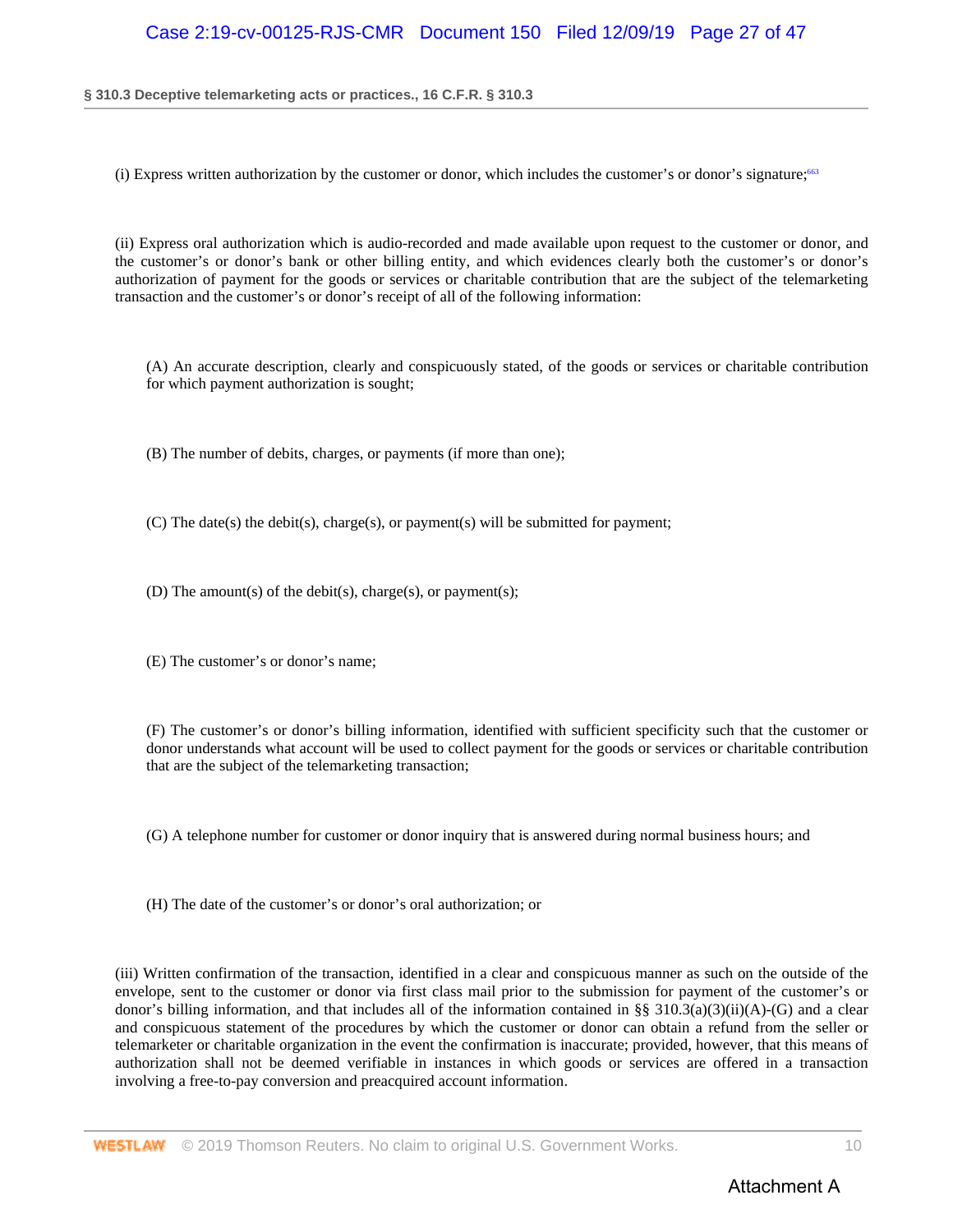(4) Making a false or misleading statement to induce any person to pay for goods or services or to induce a charitable contribution.

(b) Assisting and facilitating. It is a deceptive telemarketing act or practice and a violation of this Rule for a person to provide substantial assistance or support to any seller or telemarketer when that person knows or consciously avoids knowing that the seller or telemarketer is engaged in any act or practice that violates §§ 310.3(a), (c) or (d), or § 310.4 of this Rule.

(c) Credit card laundering. Except as expressly permitted by the applicable credit card system, it is a deceptive telemarketing act or practice and a violation of this Rule for:

(1) A merchant to present to or deposit into, or cause another to present to or deposit into, the credit card system for payment, a credit card sales draft generated by a telemarketing transaction that is not the result of a telemarketing credit card transaction between the cardholder and the merchant;

(2) Any person to employ, solicit, or otherwise cause a merchant, or an employee, representative, or agent of the merchant, to present to or deposit into the credit card system for payment, a credit card sales draft generated by a telemarketing transaction that is not the result of a telemarketing credit card transaction between the cardholder and the merchant; or

(3) Any person to obtain access to the credit card system through the use of a business relationship or an affiliation with a merchant, when such access is not authorized by the merchant agreement or the applicable credit card system.

(d) Prohibited deceptive acts or practices in the solicitation of charitable contributions. It is a fraudulent charitable solicitation, a deceptive telemarketing act or practice, and a violation of this Rule for any telemarketer soliciting charitable contributions to misrepresent, directly or by implication, any of the following material information:

(1) The nature, purpose, or mission of any entity on behalf of which a charitable contribution is being requested;

(2) That any charitable contribution is tax deductible in whole or in part;

(3) The purpose for which any charitable contribution will be used;

(4) The percentage or amount of any charitable contribution that will go to a charitable organization or to any particular charitable program;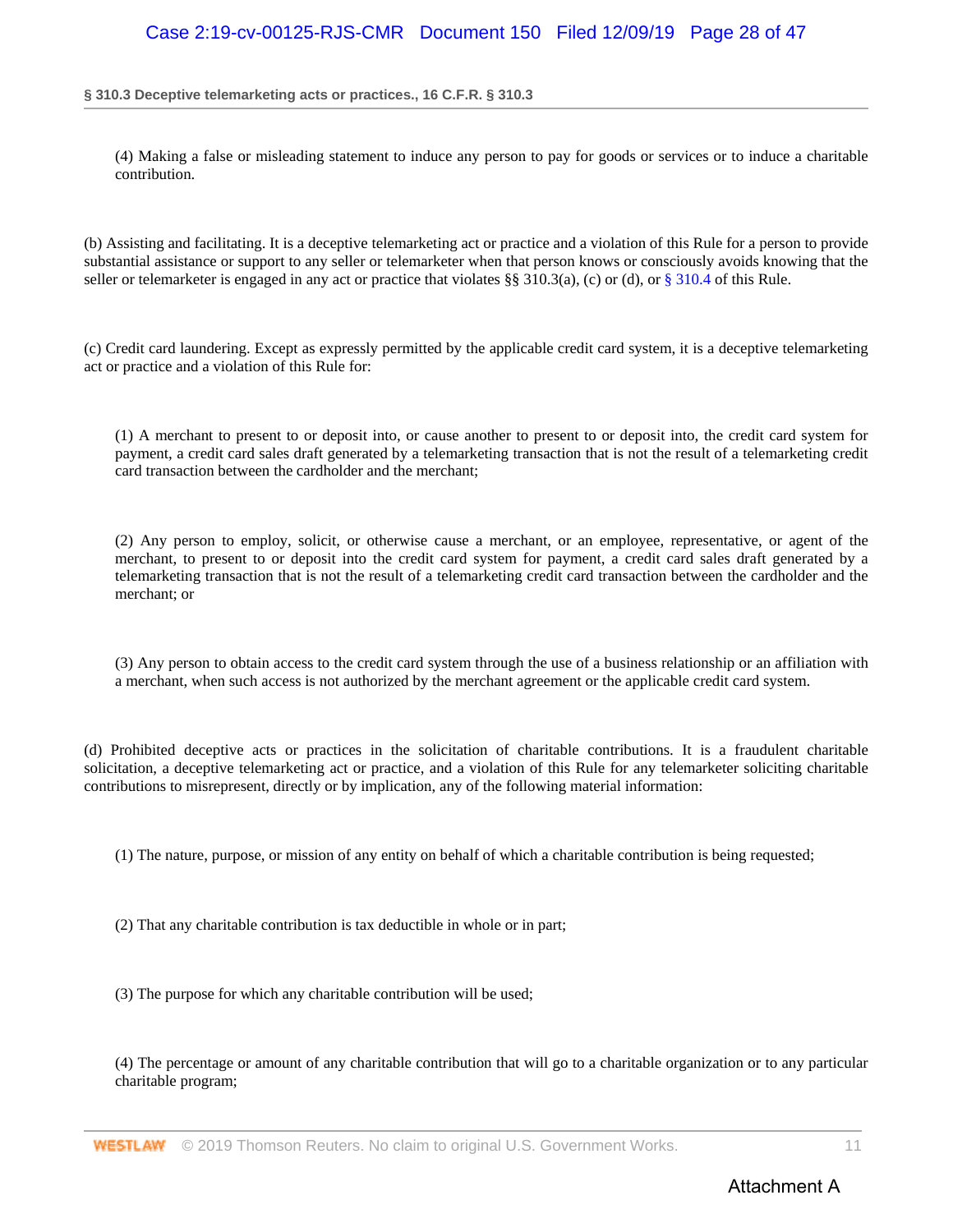(5) Any material aspect of a prize promotion including, but not limited to: the odds of being able to receive a prize; the nature or value of a prize; or that a charitable contribution is required to win a prize or to participate in a prize promotion; or

(6) A charitable organization's or telemarketer's affiliation with, or endorsement or sponsorship by, any person or government entity.

#### **Credits**

[80 FR 77558, Dec. 14, 2015]

#### AUTHORITY: 15 U.S.C. 6101–6108.

#### Notes of Decisions (105)

Current through Feb. 14, 2019; 84 FR 4250

#### Footnotes

659

When a seller or telemarketer uses, or directs a customer to use, a courier to transport payment, the seller or telemarketer must make the disclosures required by § 310.3(a)(1) before sending a courier to pick up payment or authorization for payment, or directing a customer to have a courier pick up payment or authorization for payment. In the case of debt relief services, the seller or telemarketer must make the disclosures required by § 310.3(a)(1) before the consumer enrolls in an offered program.

#### 660

For offers of consumer credit products subject to the Truth in Lending Act, 15 U.S.C. 1601 et seq., and Regulation Z, 12 CFR 226, compliance with the disclosure requirements under the Truth in Lending Act and Regulation Z shall constitute compliance with §  $310.3(a)(1)(i)$  of this Rule.

#### 661

Truth in Lending Act, 15 U.S.C. 1601 et seq., and Regulation Z, 12 CFR part 226.

#### 662

Electronic Fund Transfer Act, 15 U.S.C. 1693 et seq., and Regulation E, 12 CFR part 205.

#### 663

For purposes of this Rule, the term "signature" shall include an electronic or digital form of signature, to the extent that such form of signature is recognized as a valid signature under applicable federal law or state contract law.

**End of Document** © 2019 Thomson Reuters. No claim to original U.S. Government Works.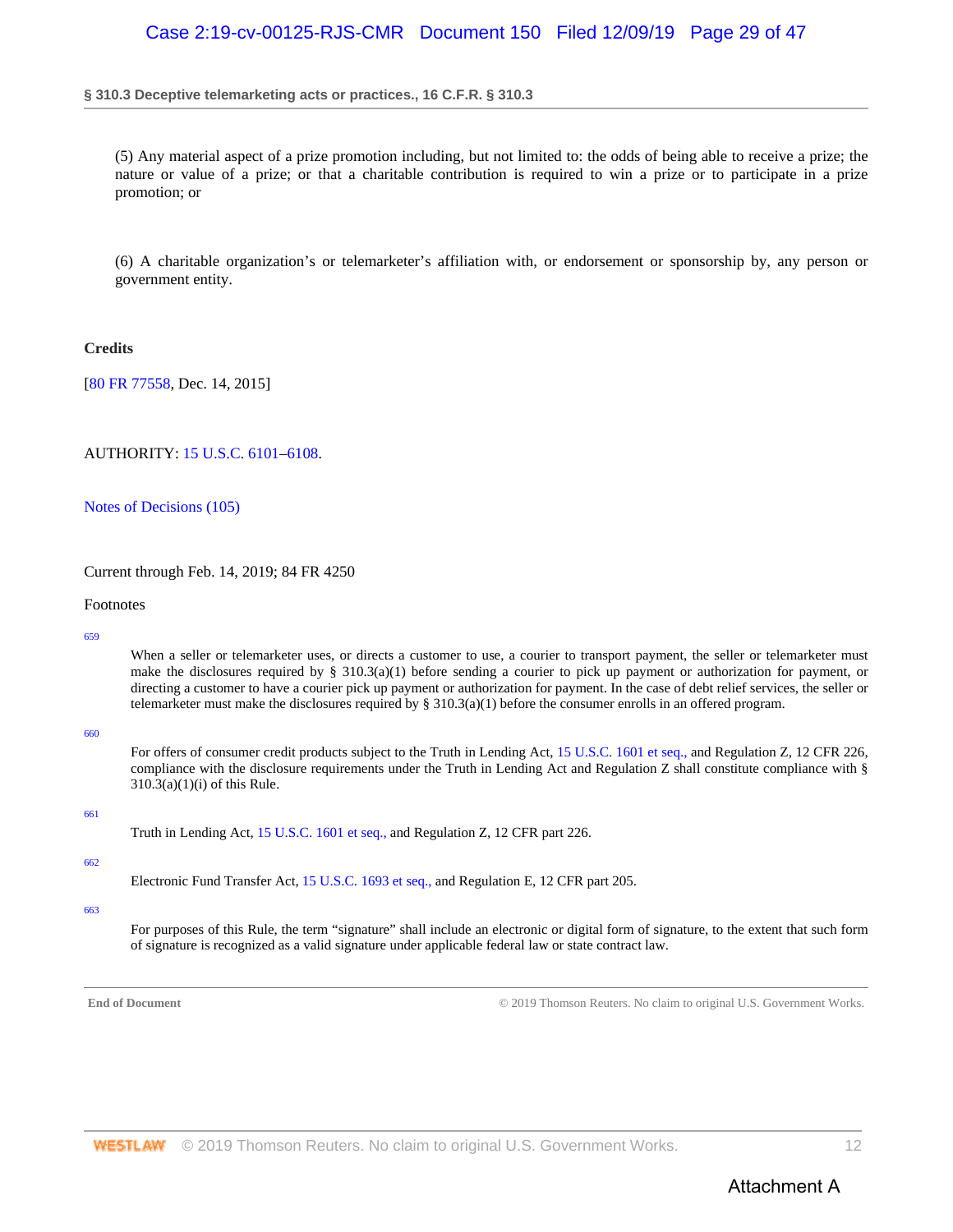KeyCite Yellow Flag - Negative Treatment Unconstitutional or PreemptedNegative Treatment Reconsidered by Mainstream Marketing Services, Inc. v. F.T.C., 10th Cir.(Colo.), Feb. 17, 2004 I Title 16. Commercial Practices I Chapter I. Federal Trade Commission I Subchapter C. Regulations Under Specific Acts of Congress I Part 310. Telemarketing Sales Rule (Refs & Annos)

# 16 C.F.R. § 310.4

§ 310.4 Abusive telemarketing acts or practices.

Effective: June 13, 2016

**Currentness** 

(a) Abusive conduct generally. It is an abusive telemarketing act or practice and a violation of this Rule for any seller or telemarketer to engage in the following conduct:

(1) Threats, intimidation, or the use of profane or obscene language;

(2) Requesting or receiving payment of any fee or consideration for goods or services represented to remove derogatory information from, or improve, a person's credit history, credit record, or credit rating until:

(i) The time frame in which the seller has represented all of the goods or services will be provided to that person has expired; and

(ii) The seller has provided the person with documentation in the form of a consumer report from a consumer reporting agency demonstrating that the promised results have been achieved, such report having been issued more than six months after the results were achieved. Nothing in this Rule should be construed to affect the requirement in the Fair Credit Reporting Act, 15 U.S.C. 1681, that a consumer report may only be obtained for a specified permissible purpose;

(3) Requesting or receiving payment of any fee or consideration from a person for goods or services represented to recover or otherwise assist in the return of money or any other item of value paid for by, or promised to, that person in a previous transaction, until seven (7) business days after such money or other item is delivered to that person. This provision shall not apply to goods or services provided to a person by a licensed attorney;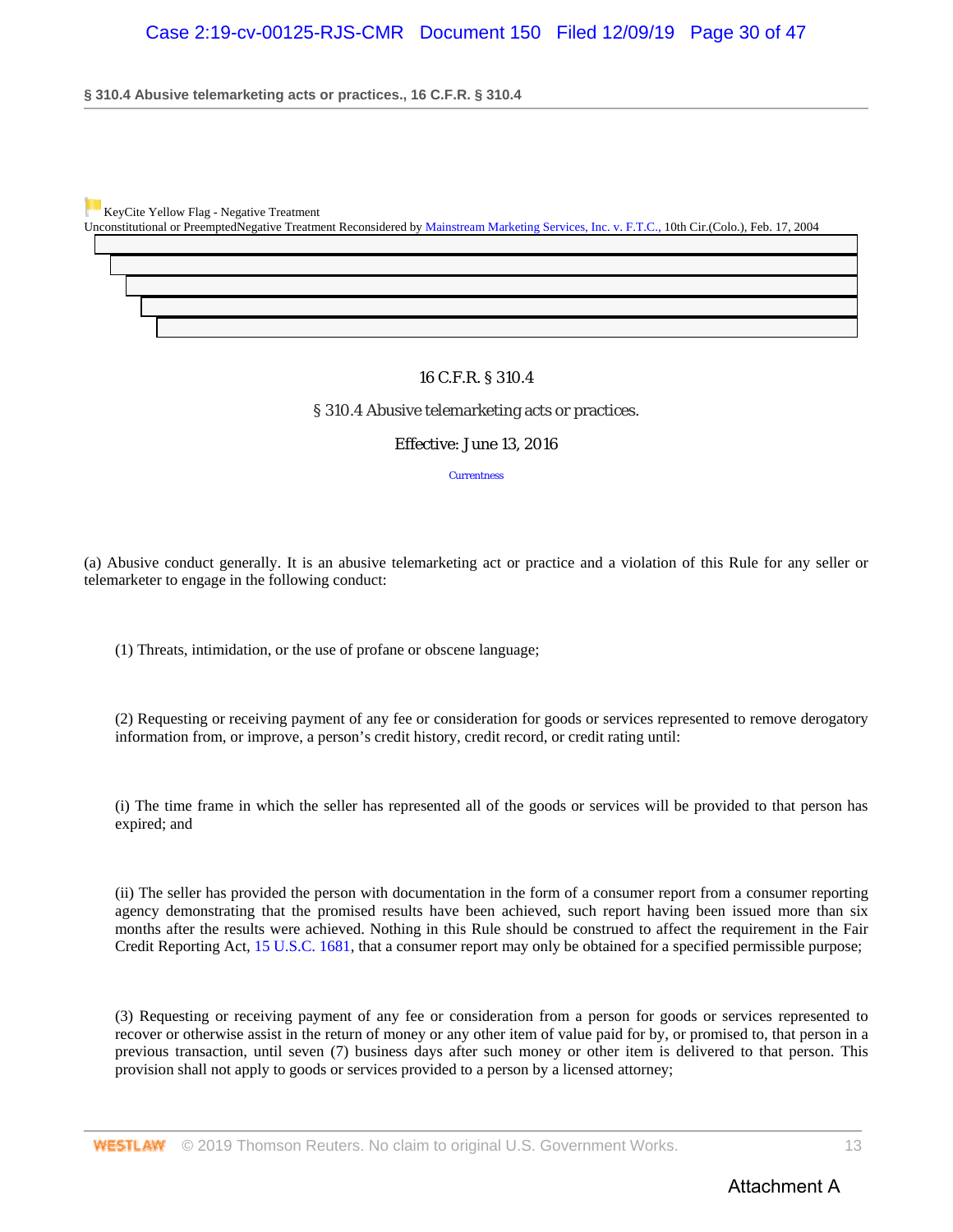(4) Requesting or receiving payment of any fee or consideration in advance of obtaining a loan or other extension of credit when the seller or telemarketer has guaranteed or represented a high likelihood of success in obtaining or arranging a loan or other extension of credit for a person;

(5) (i) Requesting or receiving payment of any fee or consideration for any debt relief service until and unless:

(A) The seller or telemarketer has renegotiated, settled, reduced, or otherwise altered the terms of at least one debt pursuant to a settlement agreement, debt management plan, or other such valid contractual agreement executed by the customer;

(B) The customer has made at least one payment pursuant to that settlement agreement, debt management plan, or other valid contractual agreement between the customer and the creditor or debt collector; and

(C) To the extent that debts enrolled in a service are renegotiated, settled, reduced, or otherwise altered individually, the fee or consideration either:

(1) Bears the same proportional relationship to the total fee for renegotiating, settling, reducing, or altering the terms of the entire debt balance as the individual debt amount bears to the entire debt amount. The individual debt amount and the entire debt amount are those owed at the time the debt was enrolled in the service; or

(2) Is a percentage of the amount saved as a result of the renegotiation, settlement, reduction, or alteration. The percentage charged cannot change from one individual debt to another. The amount saved is the difference between the amount owed at the time the debt was enrolled in the service and the amount actually paid to satisfy the debt.

(ii) Nothing in § 310.4(a)(5)(i) prohibits requesting or requiring the customer to place funds in an account to be used for the debt relief provider's fees and for payments to creditors or debt collectors in connection with the renegotiation, settlement, reduction, or other alteration of the terms of payment or other terms of a debt, provided that:

(A) The funds are held in an account at an insured financial institution;

(B) The customer owns the funds held in the account and is paid accrued interest on the account, if any;

(C) The entity administering the account is not owned or controlled by, or in any way affiliated with, the debt relief service;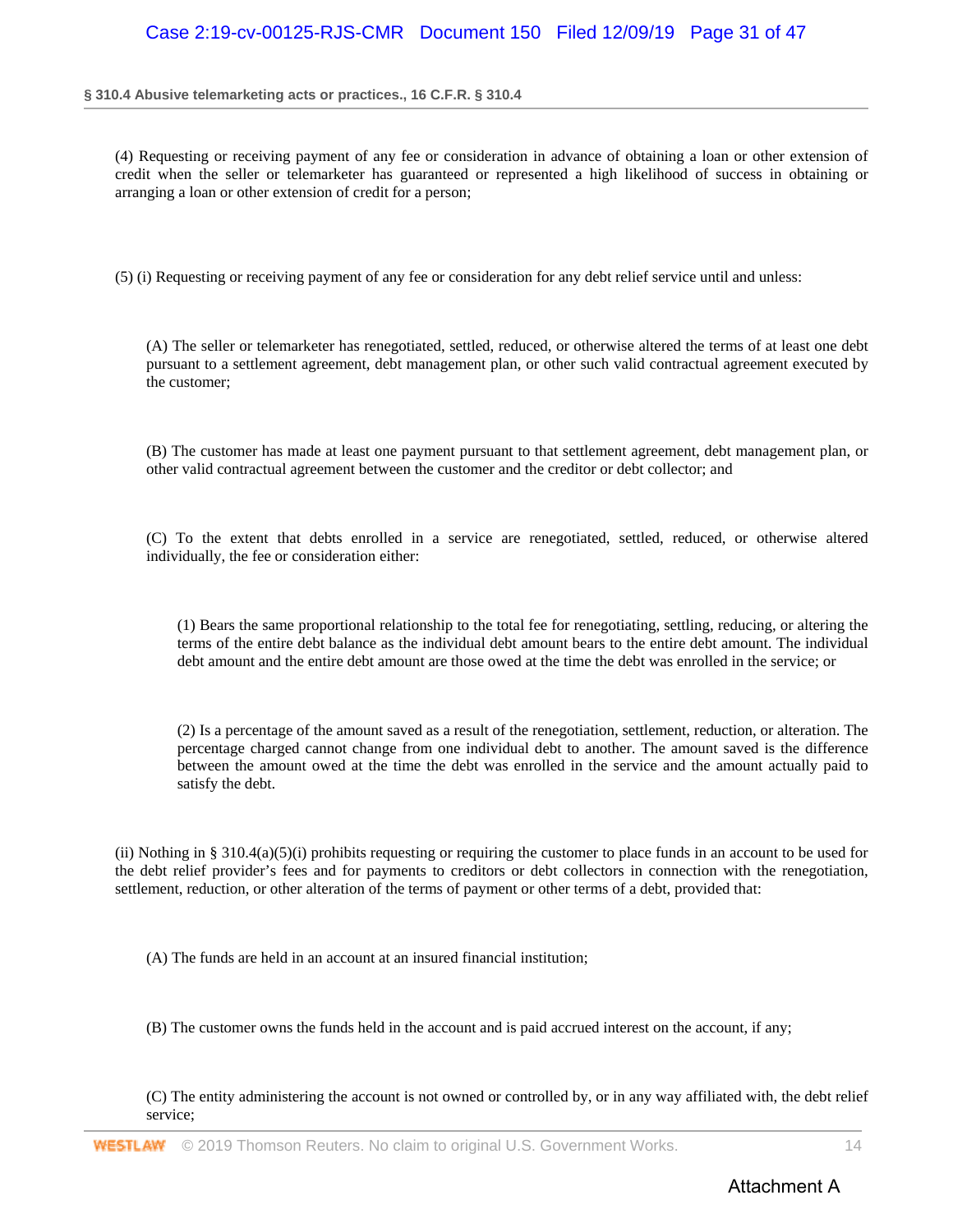(D) The entity administering the account does not give or accept any money or other compensation in exchange for referrals of business involving the debt relief service; and

(E) The customer may withdraw from the debt relief service at any time without penalty, and must receive all funds in the account, other than funds earned by the debt relief service in compliance with  $\S 310.4(a)(5)(i)(A)$  through (C), within seven (7) business days of the customer's request.

(6) Disclosing or receiving, for consideration, unencrypted consumer account numbers for use in telemarketing; provided, however, that this paragraph shall not apply to the disclosure or receipt of a customer's or donor's billing information to process a payment for goods or services or a charitable contribution pursuant to a transaction;

(7) Causing billing information to be submitted for payment, directly or indirectly, without the express informed consent of the customer or donor. In any telemarketing transaction, the seller or telemarketer must obtain the express informed consent of the customer or donor to be charged for the goods or services or charitable contribution and to be charged using the identified account. In any telemarketing transaction involving preacquired account information, the requirements in paragraphs  $(a)(7)(i)$  through (ii) of this section must be met to evidence express informed consent.

(i) In any telemarketing transaction involving preacquired account information and a free-to-pay conversion feature, the seller or telemarketer must:

(A) Obtain from the customer, at a minimum, the last four (4) digits of the account number to be charged;

(B) Obtain from the customer his or her express agreement to be charged for the goods or services and to be charged using the account number pursuant to paragraph  $(a)(7)(i)(A)$  of this section; and,

(C) Make and maintain an audio recording of the entire telemarketing transaction.

(ii) In any other telemarketing transaction involving preacquired account information not described in paragraph (a)(7)(i) of this section, the seller or telemarketer must:

(A) At a minimum, identify the account to be charged with sufficient specificity for the customer or donor to understand what account will be charged; and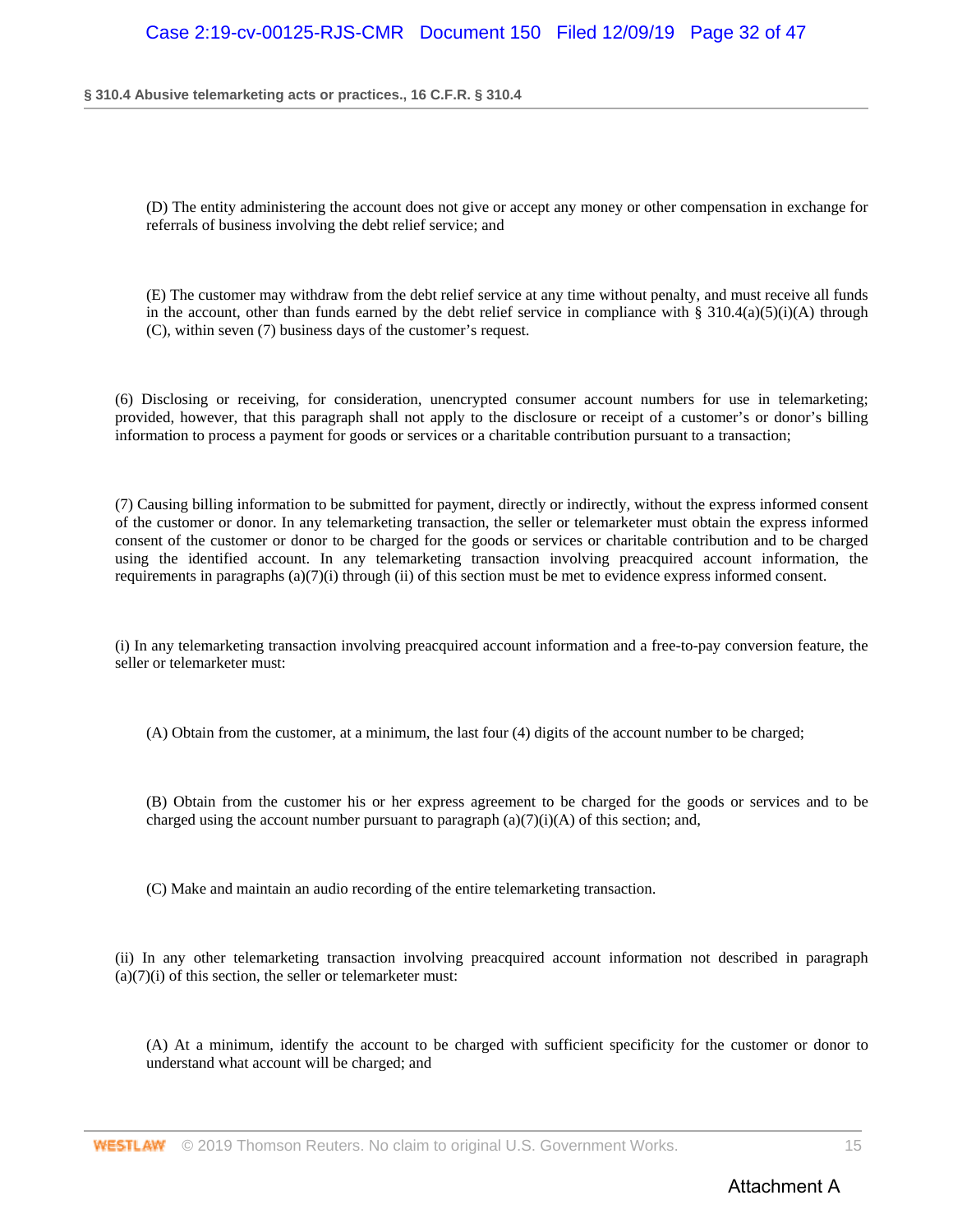(B) Obtain from the customer or donor his or her express agreement to be charged for the goods or services and to be charged using the account number identified pursuant to paragraph  $(a)(7)(ii)(A)$  of this section;

(8) Failing to transmit or cause to be transmitted the telephone number, and, when made available by the telemarketer's carrier, the name of the telemarketer, to any caller identification service in use by a recipient of a telemarketing call; provided that it shall not be a violation to substitute (for the name and phone number used in, or billed for, making the call) the name of the seller or charitable organization on behalf of which a telemarketing call is placed, and the seller's or charitable organization's customer or donor service telephone number, which is answered during regular business hours;

(9) Creating or causing to be created, directly or indirectly, a remotely created payment order as payment for goods or services offered or sold through telemarketing or as a charitable contribution solicited or sought through telemarketing; or

(10) Accepting from a customer or donor, directly or indirectly, a cash-to-cash money transfer or cash reload mechanism as payment for goods or services offered or sold through telemarketing or as a charitable contribution solicited or sought through telemarketing.

(b) Pattern of calls.

(1) It is an abusive telemarketing act or practice and a violation of this Rule for a telemarketer to engage in, or for a seller to cause a telemarketer to engage in, the following conduct:

(i) Causing any telephone to ring, or engaging any person in telephone conversation, repeatedly or continuously with intent to annoy, abuse, or harass any person at the called number;

(ii) Denying or interfering in any way, directly or indirectly, with a person's right to be placed on any registry of names and/or telephone numbers of persons who do not wish to receive outbound telephone calls established to comply with paragraph (b)(1)(iii)(A) of this section, including, but not limited to, harassing any person who makes such a request; hanging up on that person; failing to honor the request; requiring the person to listen to a sales pitch before accepting the request; assessing a charge or fee for honoring the request; requiring a person to call a different number to submit the request; and requiring the person to identify the seller making the call or on whose behalf the call is made;

(iii) Initiating any outbound telephone call to a person when:

(A) That person previously has stated that he or she does not wish to receive an outbound telephone call made by or on behalf of the seller whose goods or services are being offered or made on behalf of the charitable organization for which a charitable contribution is being solicited; or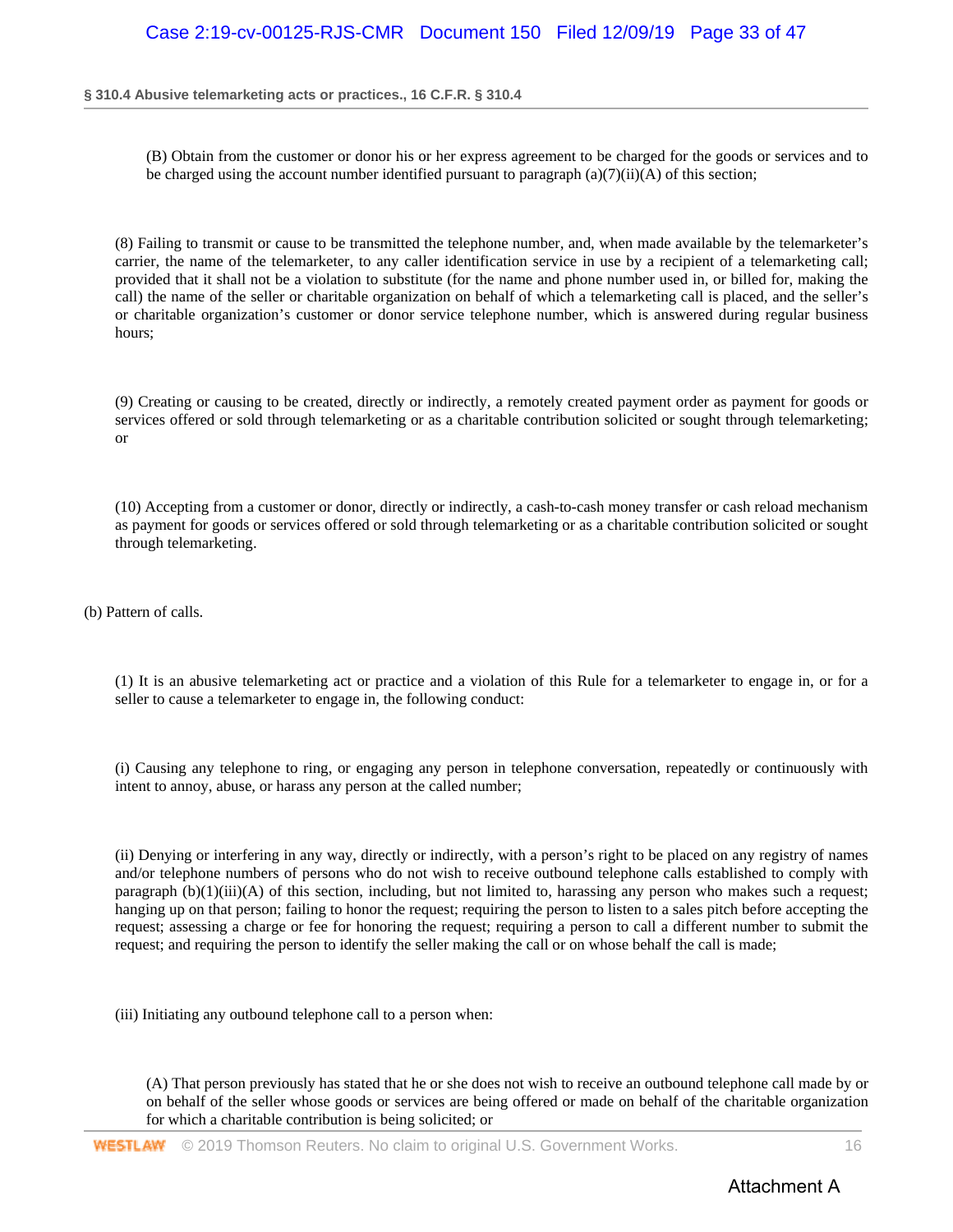(B) That person's telephone number is on the "do-not-call" registry, maintained by the Commission, of persons who do not wish to receive outbound telephone calls to induce the purchase of goods or services unless the seller or telemarketer:

(1) Can demonstrate that the seller has obtained the express agreement, in writing, of such person to place calls to that person. Such written agreement shall clearly evidence such person's authorization that calls made by or on behalf of a specific party may be placed to that person, and shall include the telephone number to which the calls may be placed and the signature<sup>664</sup> of that person; or

(2) Can demonstrate that the seller has an established business relationship with such person, and that person has not stated that he or she does not wish to receive outbound telephone calls under paragraph  $(b)(1)(iii)(A)$ of this section; or

(iv) Abandoning any outbound telephone call. An outbound telephone call is "abandoned" under this section if a person answers it and the telemarketer does not connect the call to a sales representative within two (2) seconds of the person's completed greeting.

(v) Initiating any outbound telephone call that delivers a prerecorded message, other than a prerecorded message permitted for compliance with the call abandonment safe harbor in § 310.4(b)(4)(iii), unless:

(A) In any such call to induce the purchase of any good or service, the seller has obtained from the recipient of the call an express agreement, in writing, that:

(i) The seller obtained only after a clear and conspicuous disclosure that the purpose of the agreement is to authorize the seller to place prerecorded calls to such person;

(ii) The seller obtained without requiring, directly or indirectly, that the agreement be executed as a condition of purchasing any good or service;

(iii) Evidences the willingness of the recipient of the call to receive calls that deliver prerecorded messages by or on behalf of a specific seller; and

(iv) Includes such person's telephone number and signature;<sup>665</sup> and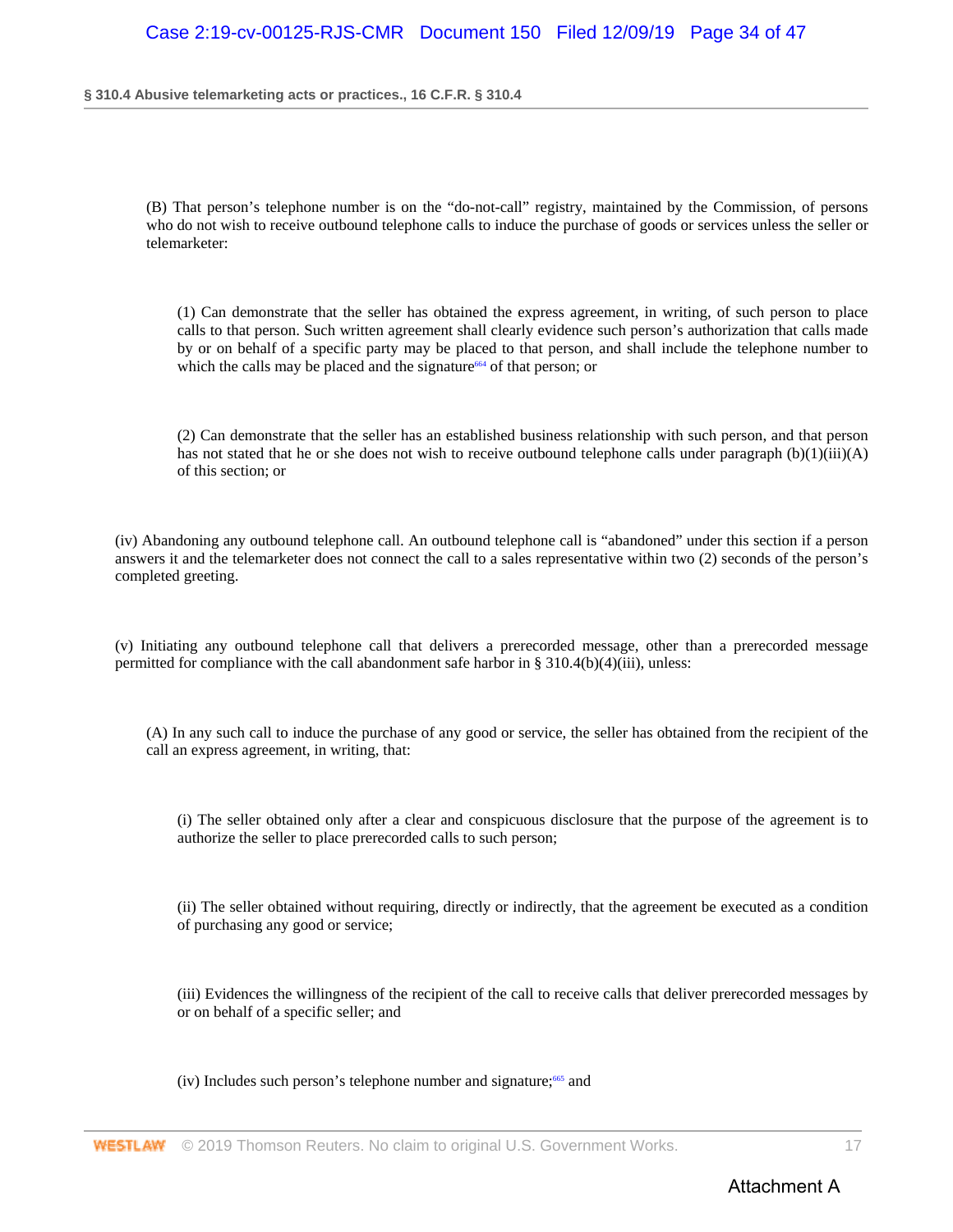(B) In any such call to induce the purchase of any good or service, or to induce a charitable contribution from a member of, or previous donor to, a non-profit charitable organization on whose behalf the call is made, the seller or telemarketer:

(i) Allows the telephone to ring for at least fifteen (15) seconds or four (4) rings before disconnecting an unanswered call; and

(ii) Within two (2) seconds after the completed greeting of the person called, plays a prerecorded message that promptly provides the disclosures required by  $\S 310.4(d)$  or (e), followed immediately by a disclosure of one or both of the following:

(A) In the case of a call that could be answered in person by a consumer, that the person called can use an automated interactive voice and/or keypress-activated opt-out mechanism to assert a Do Not Call request pursuant to  $\S 310.4(b)(1)(iii)(A)$  at any time during the message. The mechanism must:

(1) Automatically add the number called to the seller's entity-specific Do Not Call list;

(2) Once invoked, immediately disconnect the call; and

(3) Be available for use at any time during the message; and

(B) In the case of a call that could be answered by an answering machine or voicemail service, that the person called can use a toll-free telephone number to assert a Do Not Call request pursuant to § 310.4(b)(1)(iii)(A). The number provided must connect directly to an automated interactive voice or keypress-activated opt-out mechanism that:

(1) Automatically adds the number called to the seller's entity-specific Do Not Call list;

(2) Immediately thereafter disconnects the call; and

(3) Is accessible at any time throughout the duration of the telemarketing campaign; and

(iii) Complies with all other requirements of this part and other applicable federal and state laws.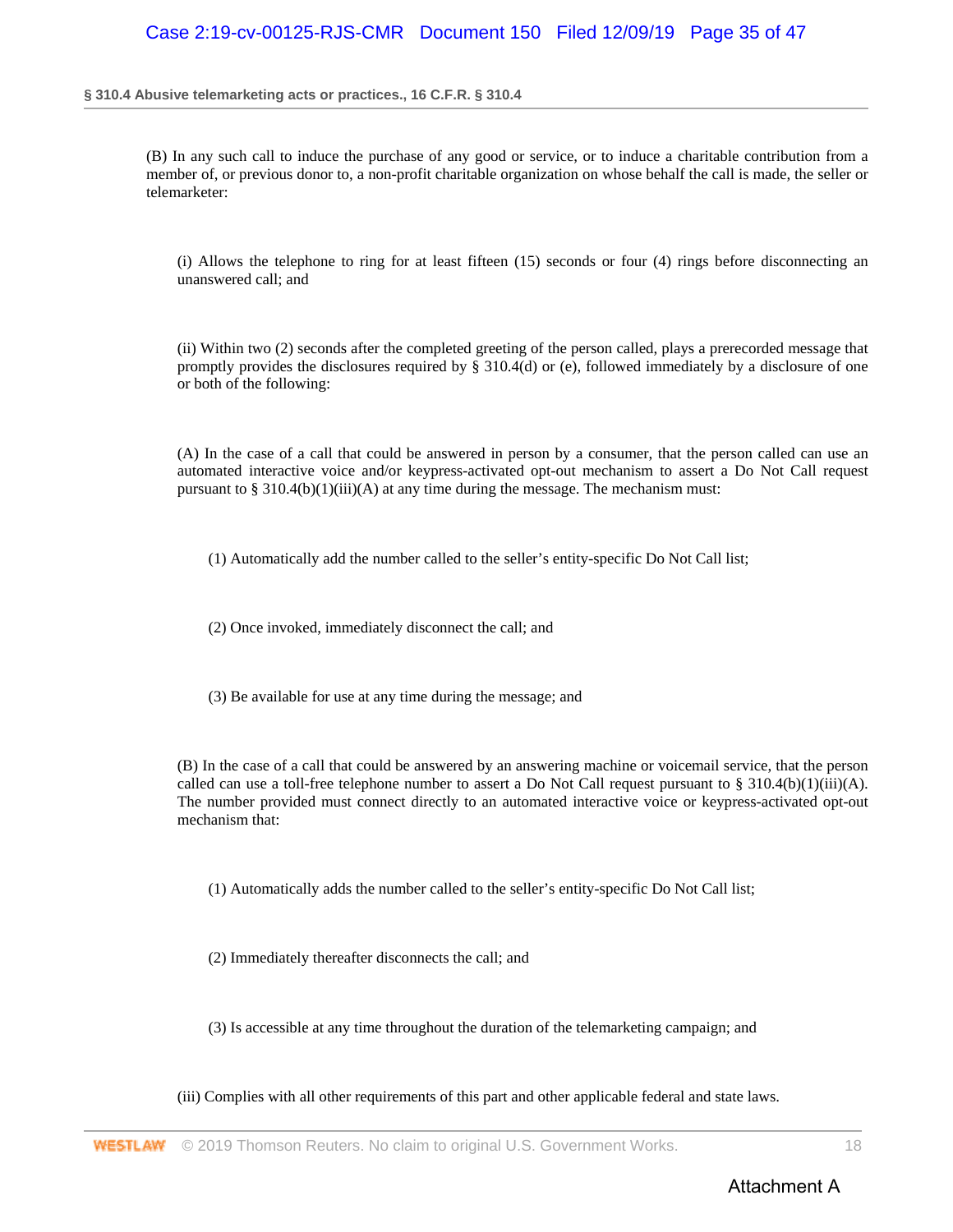(C) Any call that complies with all applicable requirements of this paragraph (v) shall not be deemed to violate  $\S$  $310.4(b)(1)(iv)$  of this part.

(D) This paragraph (v) shall not apply to any outbound telephone call that delivers a prerecorded healthcare message made by, or on behalf of, a covered entity or its business associate, as those terms are defined in the HIPAA Privacy Rule, 45 CFR 160.103.

(2) It is an abusive telemarketing act or practice and a violation of this Rule for any person to sell, rent, lease, purchase, or use any list established to comply with § 310.4(b)(1)(iii)(A), or maintained by the Commission pursuant to § 310.4(b)(1)(iii)(B), for any purpose except compliance with the provisions of this Rule or otherwise to prevent telephone calls to telephone numbers on such lists.

(3) A seller or telemarketer will not be liable for violating § 310.4(b)(1)(ii) and (iii) if it can demonstrate that, as part of the seller's or telemarketer's routine business practice:

(i) It has established and implemented written procedures to comply with  $\S 310.4(b)(1)(ii)$  and (iii);

(ii) It has trained its personnel, and any entity assisting in its compliance, in the procedures established pursuant to  $\S$ 310.4(b)(3)(i);

(iii) The seller, or a telemarketer or another person acting on behalf of the seller or charitable organization, has maintained and recorded a list of telephone numbers the seller or charitable organization may not contact, in compliance with § 310.4(b)(1)(iii)(A);

(iv) The seller or a telemarketer uses a process to prevent telemarketing to any telephone number on any list established pursuant to § 310.4(b)(3)(iii) or 310.4(b)(1)(iii)(B), employing a version of the "do-not-call" registry obtained from the Commission no more than thirty-one (31) days prior to the date any call is made, and maintains records documenting this process;

(v) The seller or a telemarketer or another person acting on behalf of the seller or charitable organization, monitors and enforces compliance with the procedures established pursuant to § 310.4(b)(3)(i); and

(vi) Any subsequent call otherwise violating paragraph  $(b)(1)(ii)$  or (iii) of this section is the result of error and not of failure to obtain any information necessary to comply with a request pursuant to paragraph  $(b)(1)(iii)(A)$  of this section not to receive further calls by or on behalf of a seller or charitable organization.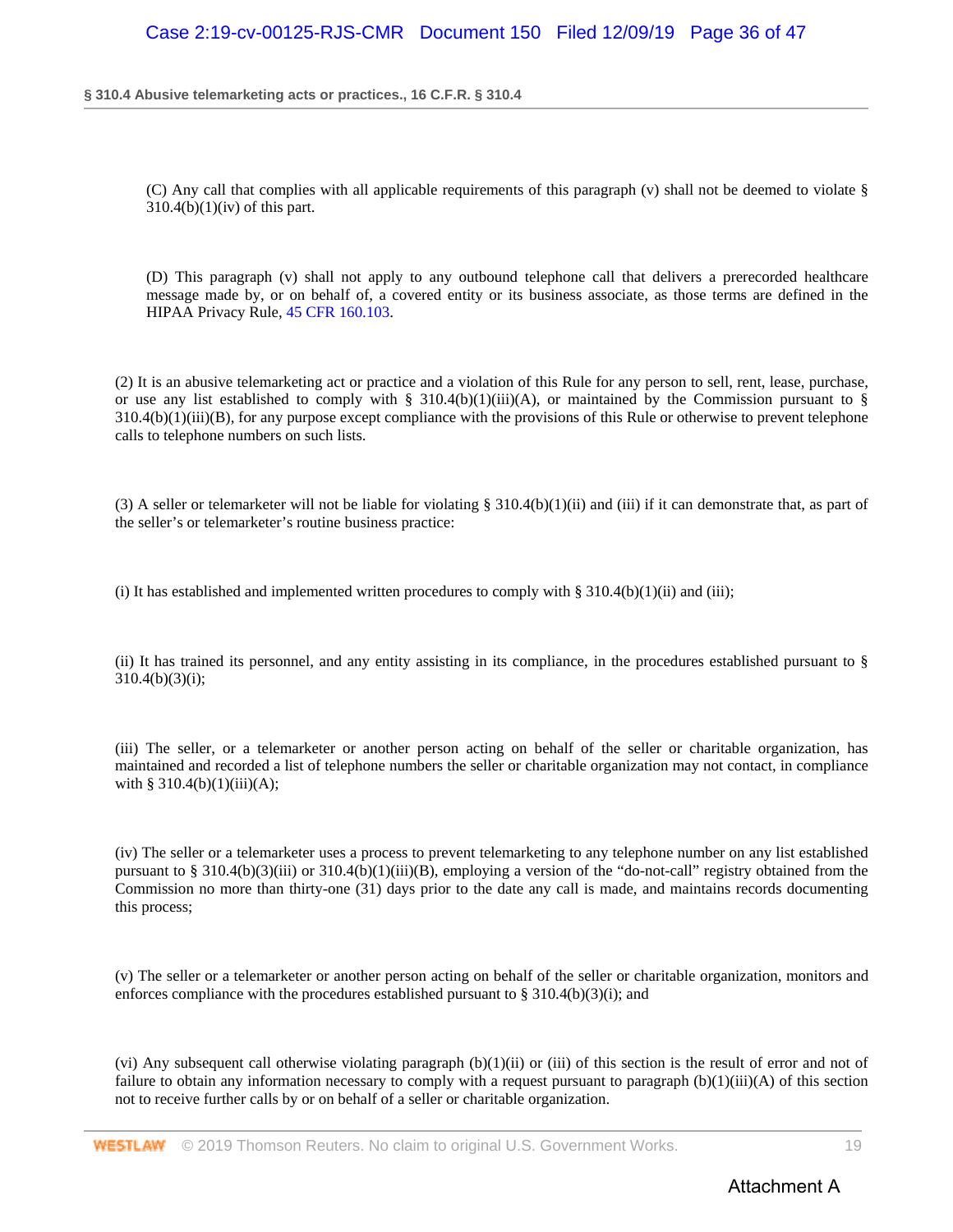(4) A seller or telemarketer will not be liable for violating  $\S 310.4(b)(1)(iv)$  if:

(i) The seller or telemarketer employs technology that ensures abandonment of no more than three (3) percent of all calls answered by a person, measured over the duration of a single calling campaign, if less than 30 days, or separately over each successive 30–day period or portion thereof that the campaign continues.

(ii) The seller or telemarketer, for each telemarketing call placed, allows the telephone to ring for at least fifteen (15) seconds or four (4) rings before disconnecting an unanswered call;

(iii) Whenever a sales representative is not available to speak with the person answering the call within two (2) seconds after the person's completed greeting, the seller or telemarketer promptly plays a recorded message that states the name and telephone number of the seller on whose behalf the call was placed<sup>666</sup>; and

(iv) The seller or telemarketer, in accordance with § 310.5(b)-(d), retains records establishing compliance with §  $310.4(b)(4)(i)$ -(iii).

(c) Calling time restrictions. Without the prior consent of a person, it is an abusive telemarketing act or practice and a violation of this Rule for a telemarketer to engage in outbound telephone calls to a person's residence at any time other than between 8:00 a.m. and 9:00 p.m. local time at the called person's location.

(d) Required oral disclosures in the sale of goods or services. It is an abusive telemarketing act or practice and a violation of this Rule for a telemarketer in an outbound telephone call or internal or external upsell to induce the purchase of goods or services to fail to disclose truthfully, promptly, and in a clear and conspicuous manner to the person receiving the call, the following information:

- (1) The identity of the seller;
- (2) That the purpose of the call is to sell goods or services;
- (3) The nature of the goods or services; and

(4) That no purchase or payment is necessary to be able to win a prize or participate in a prize promotion if a prize promotion is offered and that any purchase or payment will not increase the person's chances of winning. This disclosure must be made before or in conjunction with the description of the prize to the person called. If requested by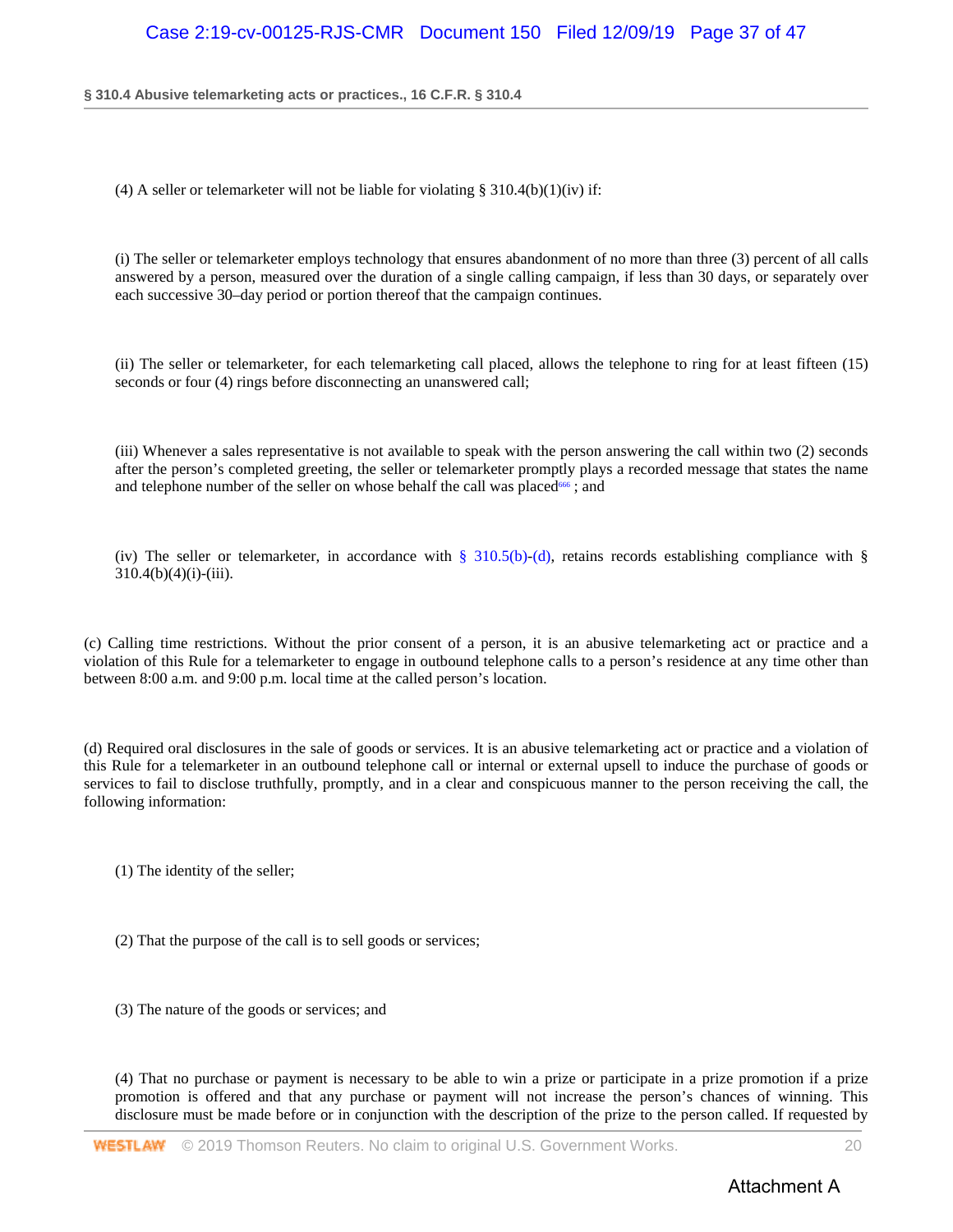that person, the telemarketer must disclose the no-purchase/no-payment entry method for the prize promotion; provided, however, that, in any internal upsell for the sale of goods or services, the seller or telemarketer must provide the disclosures listed in this section only to the extent that the information in the upsell differs from the disclosures provided in the initial telemarketing transaction.

(e) Required oral disclosures in charitable solicitations. It is an abusive telemarketing act or practice and a violation of this Rule for a telemarketer, in an outbound telephone call to induce a charitable contribution, to fail to disclose truthfully, promptly, and in a clear and conspicuous manner to the person receiving the call, the following information:

(1) The identity of the charitable organization on behalf of which the request is being made; and

(2) That the purpose of the call is to solicit a charitable contribution.

#### **Credits**

[76 FR 58716, Sept. 22, 2011; 80 FR 77559, Dec. 14, 2015]

AUTHORITY: 15 U.S.C. 6101–6108.

#### Notes of Decisions (107)

Current through Feb. 14, 2019; 84 FR 4250

#### Footnotes

#### 664

For purposes of this Rule, the term "signature" shall include an electronic or digital form of signature, to the extent that such form of signature is recognized as a valid signature under applicable federal law or state contract law.

#### 665

For purposes of this Rule, the term "signature" shall include an electronic or digital form of signature, to the extent that such form of signature is recognized as a valid signature under applicable federal law or state contract law.

#### 666

This provision does not affect any seller's or telemarketer's obligation to comply with relevant state and federal laws, including but not limited to the TCPA, 47 U.S.C. 227, and 47 CFR part 64.1200.

**End of Document** © 2019 Thomson Reuters. No claim to original U.S. Government Works.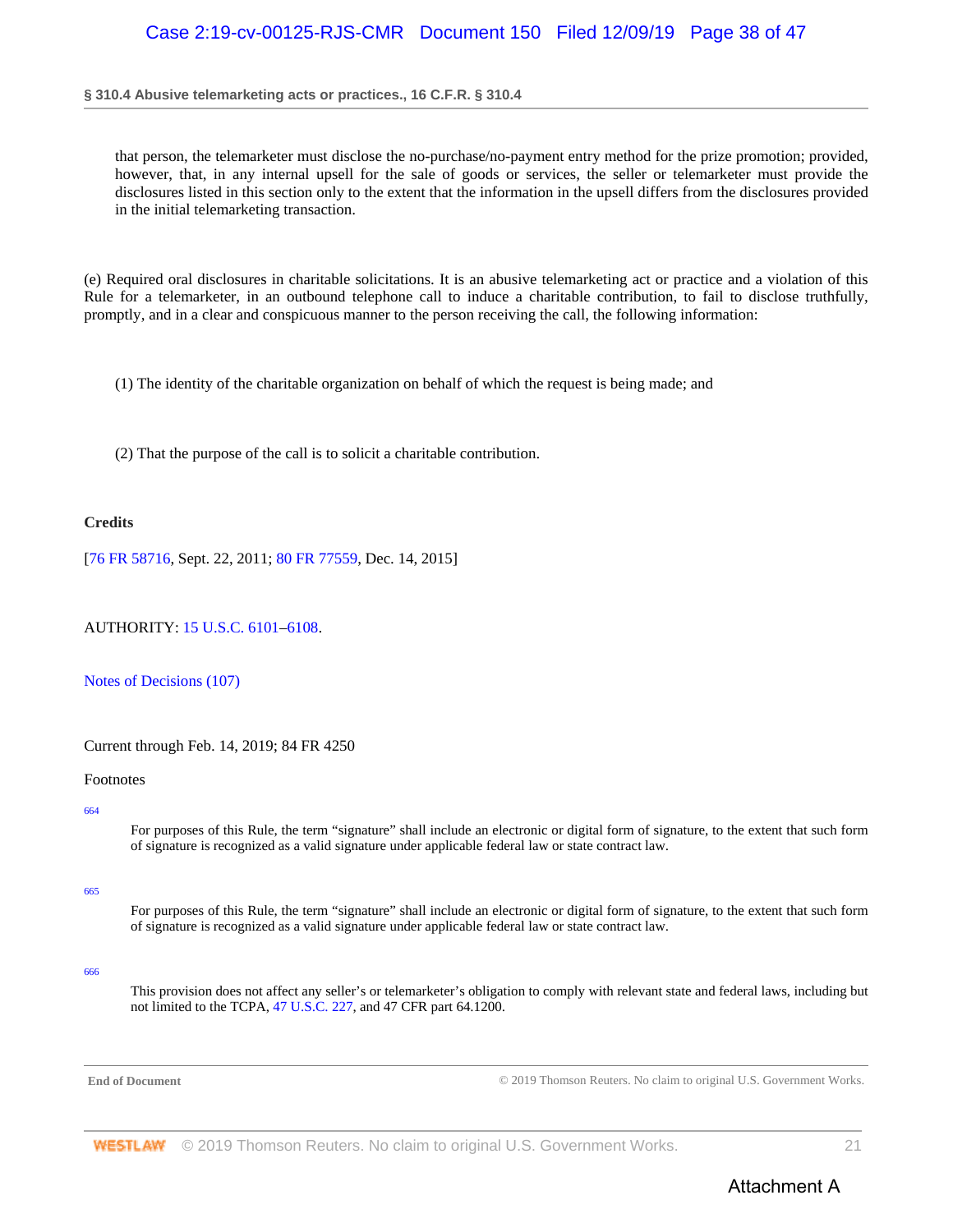**§ 310.5 Recordkeeping requirements., 16 C.F.R. § 310.5** 

| <b>Code of Federal Regulations</b>                               |
|------------------------------------------------------------------|
| <b>Title 16. Commercial Practices</b>                            |
| <b>Chapter I. Federal Trade Commission</b>                       |
| <b>Subchapter C. Regulations Under Specific Acts of Congress</b> |
| Part 310. Telemarketing Sales Rule (Refs & Annos)                |

# 16 C.F.R. § 310.5

#### § 310.5 Recordkeeping requirements.

# Effective: September 27, 2010

#### **Currentness**

(a) Any seller or telemarketer shall keep, for a period of 24 months from the date the record is produced, the following records relating to its telemarketing activities:

(1) All substantially different advertising, brochures, telemarketing scripts, and promotional materials;

(2) The name and last known address of each prize recipient and the prize awarded for prizes that are represented, directly or by implication, to have a value of \$25.00 or more;

(3) The name and last known address of each customer, the goods or services purchased, the date such goods or services were shipped or provided, and the amount paid by the customer for the goods or services; $667$ 

(4) The name, any fictitious name used, the last known home address and telephone number, and the job title(s) for all current and former employees directly involved in telephone sales or solicitations; provided, however, that if the seller or telemarketer permits fictitious names to be used by employees, each fictitious name must be traceable to only one specific employee; and

(5) All verifiable authorizations or records of express informed consent or express agreement required to be provided or received under this Rule.

(b) A seller or telemarketer may keep the records required by § 310.5(a) in any form, and in the same manner, format, or place as they keep such records in the ordinary course of business. Failure to keep all records required by § 310.5(a) shall be a violation of this Rule.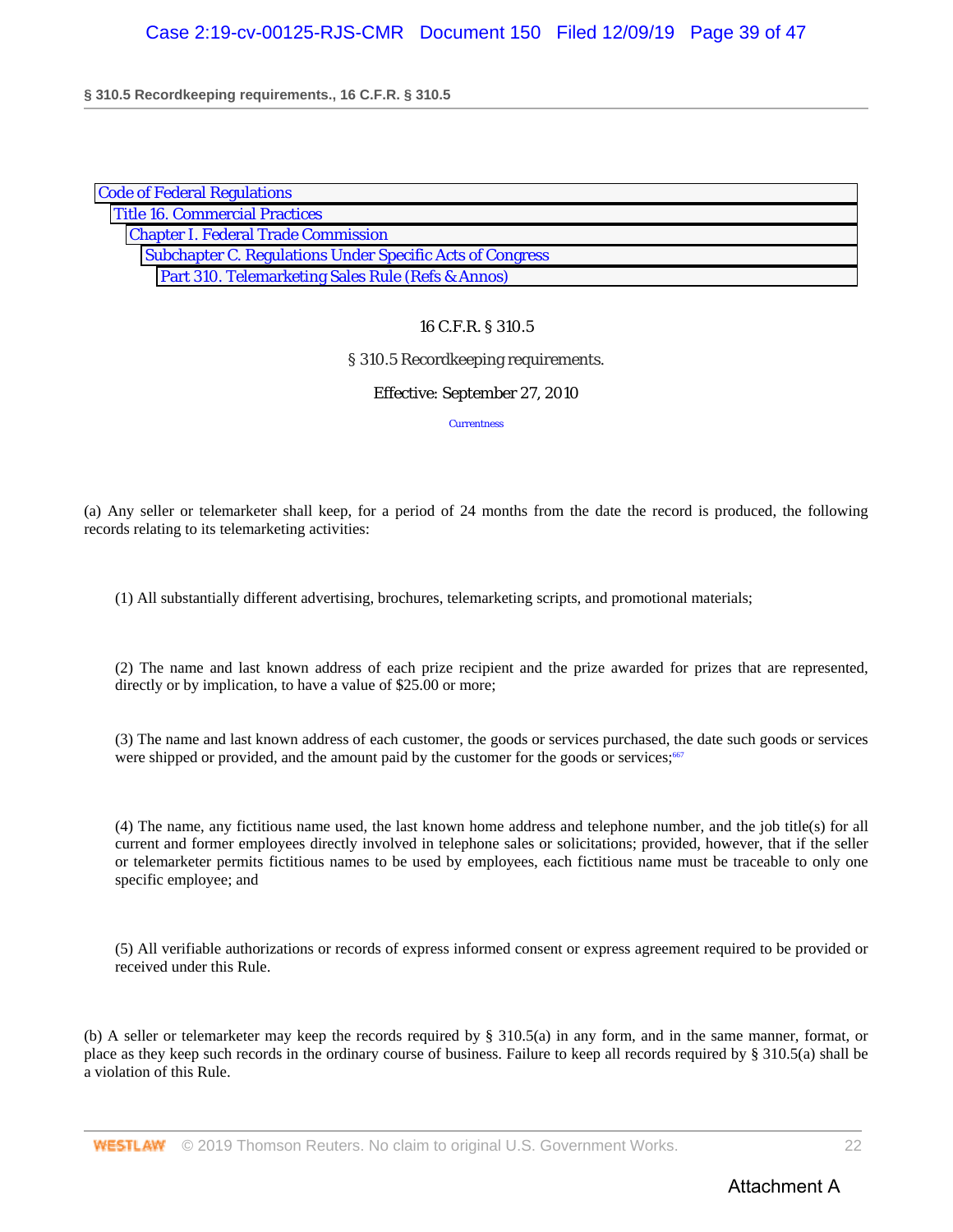#### **§ 310.5 Recordkeeping requirements., 16 C.F.R. § 310.5**

(c) The seller and the telemarketer calling on behalf of the seller may, by written agreement, allocate responsibility between themselves for the recordkeeping required by this Section. When a seller and telemarketer have entered into such an agreement, the terms of that agreement shall govern, and the seller or telemarketer, as the case may be, need not keep records that duplicate those of the other. If the agreement is unclear as to who must maintain any required record(s), or if no such agreement exists, the seller shall be responsible for complying with  $\S$  310.5(a)(1)-(3) and (5); the telemarketer shall be responsible for complying with § 310.5(a)(4).

(d) In the event of any dissolution or termination of the seller's or telemarketer's business, the principal of that seller or telemarketer shall maintain all records as required under this section. In the event of any sale, assignment, or other change in ownership of the seller's or telemarketer's business, the successor business shall maintain all records required under this section.

AUTHORITY: 15 U.S.C. 6101–6108.

Current through Feb. 14, 2019; 84 FR 4250

Footnotes

667

For offers of consumer credit products subject to the Truth in Lending Act, 15 U.S.C. 1601 et seq., and Regulation Z, 12 CFR 226, compliance with the recordkeeping requirements under the Truth in Lending Act, and Regulation Z, shall constitute compliance with  $§$  310.5(a)(3) of this Rule.

**End of Document Theorem 2019 Thomson Reuters. No claim to original U.S. Government Works.**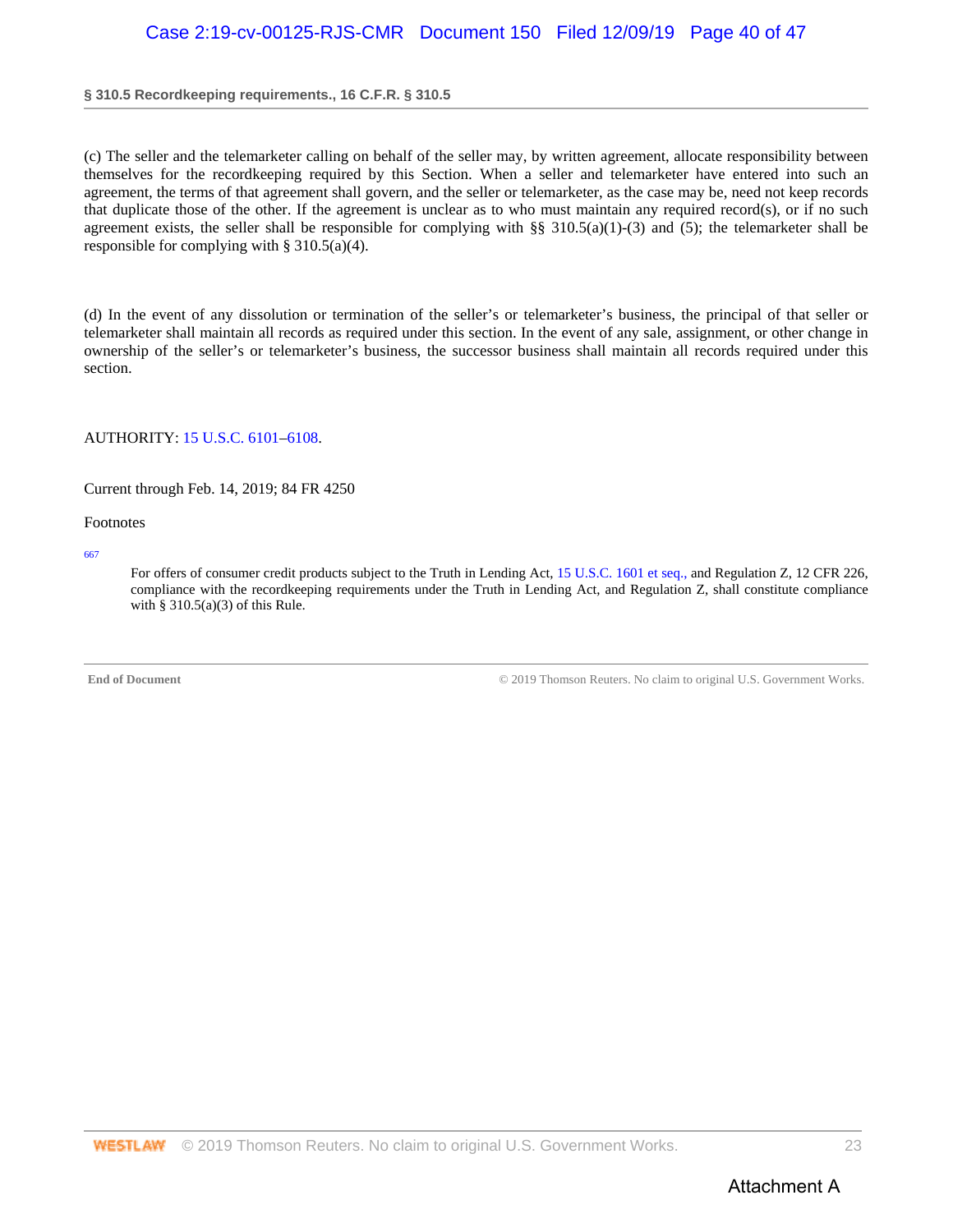**§ 310.6 Exemptions., 16 C.F.R. § 310.6** 

KeyCite Yellow Flag - Negative Treatment

Unconstitutional or PreemptedNegative Treatment Reconsidered by Mainstream Marketing Services, Inc. v. F.T.C., 10th Cir.(Colo.), Feb. 17, 2004 Code of Federal Regulations

**Title 16. Commercial Practices** 

**Chapter I. Federal Trade Commission** 

S<sub>2</sub> Part 310. Telemarketing Sales Rule (Refs & Annos) Subchapter C. Regulations Under Specific Acts of Congress

16 C.F.R. § 310.6

§ 310.6 Exemptions.

Effective: June 13, 2016

**Currentness** 

(a) Solicitations to induce charitable contributions via outbound telephone calls are not covered by  $\S 310.4(b)(1)(iii)(B)$  of this Rule.

(b) The following acts or practices are exempt from this Rule:

(1) The sale of pay-per-call services subject to the Commission's Rule entitled "Trade Regulation Rule Pursuant to the Telephone Disclosure and Dispute Resolution Act of 1992," 16 CFR part 308, provided, however, that this exemption does not apply to the requirements of  $\S$ § 310.4(a)(1), (a)(7), (b), and (c);

(2) The sale of franchises subject to the Commission's Rule entitled "Disclosure Requirements and Prohibitions Concerning Franchising," ("Franchise Rule") 16 CFR part 436, and the sale of business opportunities subject to the Commission's Rule entitled "Disclosure Requirements and Prohibitions Concerning Business Opportunities," ("Business Opportunity Rule") 16 CFR part 437, provided, however, that this exemption does not apply to the requirements of §§ 310.4(a)(1), (a)(7), (b), and (c);

(3) Telephone calls in which the sale of goods or services or charitable solicitation is not completed, and payment or authorization of payment is not required, until after a face-to-face sales or donation presentation by the seller or charitable organization, provided, however, that this exemption does not apply to the requirements of §§ 310.4(a)(1),  $(a)(7)$ ,  $(b)$ , and  $(c)$ ;

(4) Telephone calls initiated by a customer or donor that are not the result of any solicitation by a seller, charitable organization, or telemarketer, provided, however, that this exemption does not apply to any instances of upselling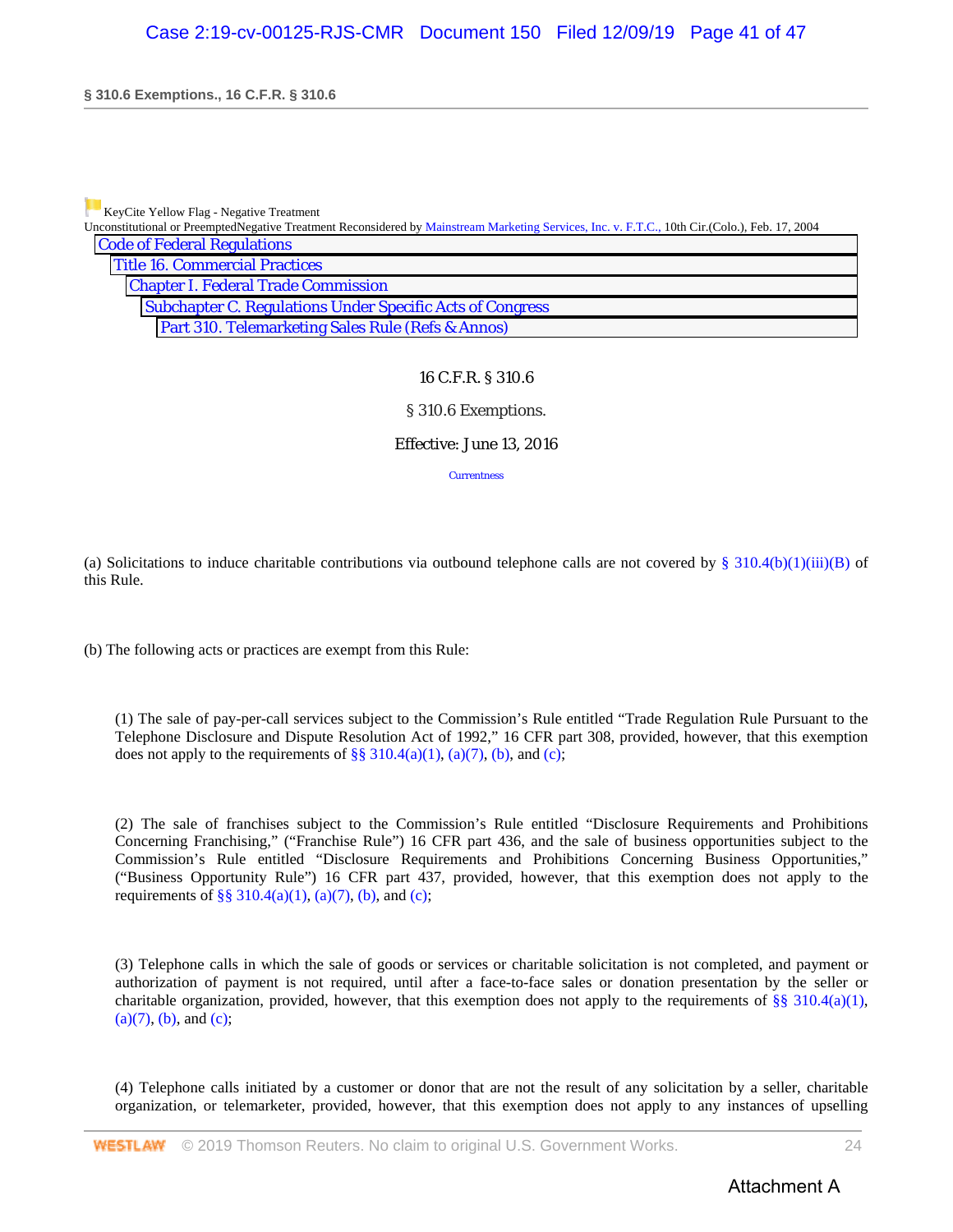**§ 310.6 Exemptions., 16 C.F.R. § 310.6** 

included in such telephone calls;

(5) Telephone calls initiated by a customer or donor in response to an advertisement through any medium, other than direct mail solicitation, provided, however, that this exemption does not apply to:

(i) Calls initiated by a customer or donor in response to an advertisement relating to investment opportunities, debt relief services, business opportunities other than business arrangements covered by the Franchise Rule or Business Opportunity Rule, or advertisements involving offers for goods or services described in § 310.3(a)(1)(vi) or §  $310.4(a)(2)$  through  $(4)$ ;

(ii) The requirements of  $\S$  310.4(a)(9) or (10); or

(iii) Any instances of upselling included in such telephone calls;

(6) Telephone calls initiated by a customer or donor in response to a direct mail solicitation, including solicitations via the U.S. Postal Service, facsimile transmission, electronic mail, and other similar methods of delivery in which a solicitation is directed to specific address(es) or person(s), that clearly, conspicuously, and truthfully discloses all material information listed in §  $310.3(a)(1)$ , for any goods or services offered in the direct mail solicitation, and that contains no material misrepresentation regarding any item contained in § 310.3(d) for any requested charitable contribution; *provided*, however, that this exemption does not apply to:

(i) Calls initiated by a customer in response to a direct mail solicitation relating to prize promotions, investment opportunities, debt relief services, business opportunities other than business arrangements covered by the Franchise Rule or Business Opportunity Rule, or goods or services described in §  $310.3(a)(1)(vi)$  or §  $310.4(a)(2)$  through (4);

(ii) The requirements of  $\S$  310.4(a)(9) or (10); or

(iii) Any instances of upselling included in such telephone calls; and

(7) Telephone calls between a telemarketer and any business to induce the purchase of goods or services or a charitable contribution by the business, except calls to induce the retail sale of nondurable office or cleaning supplies; provided, however, that §§ 310.4(b)(1)(iii)(B) and 310.5 shall not apply to sellers or telemarketers of nondurable office or cleaning supplies.

#### **Credits**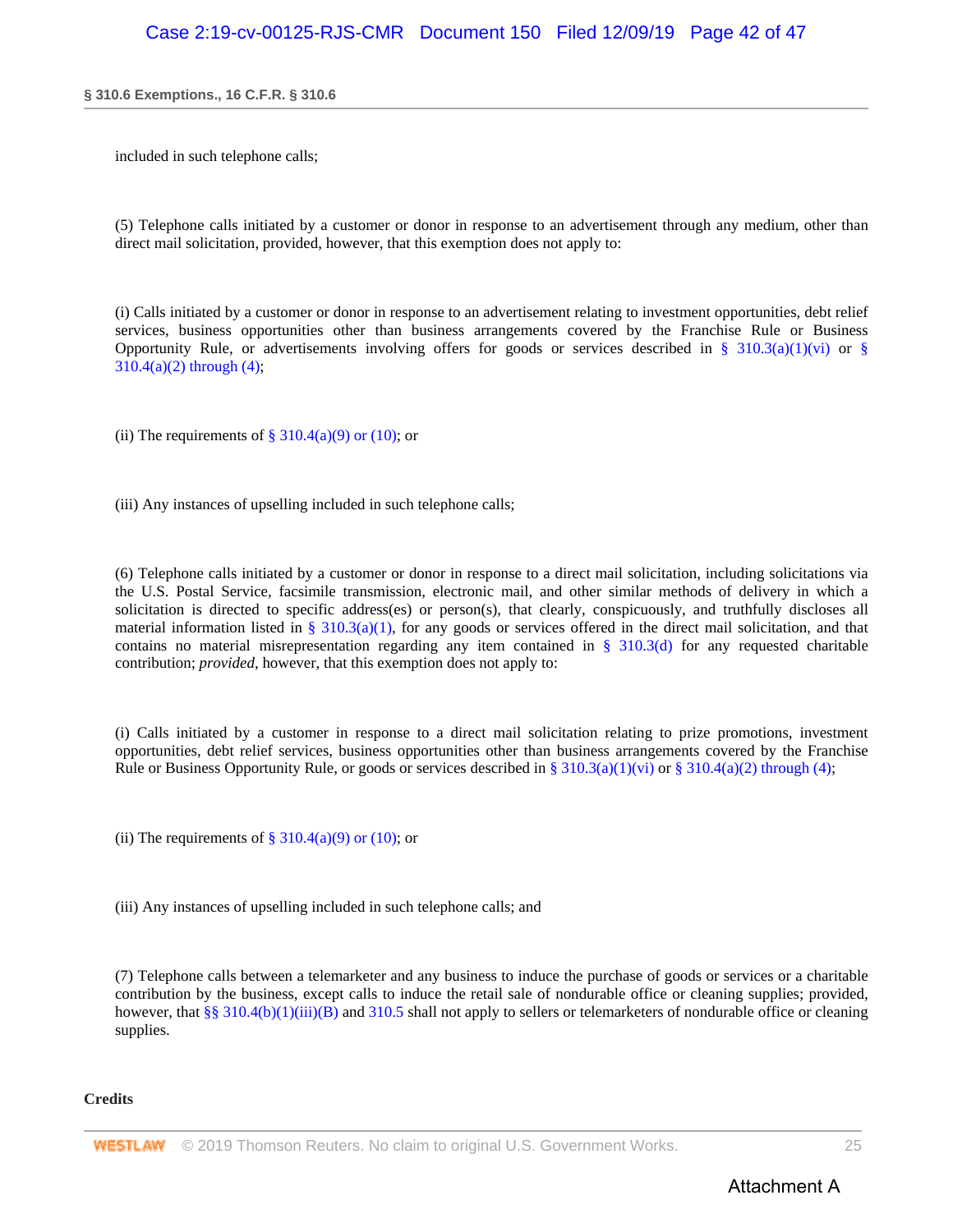**§ 310.6 Exemptions., 16 C.F.R. § 310.6** 

[80 FR 77559, Dec. 14, 2015]

AUTHORITY: 15 U.S.C. 6101–6108.

Notes of Decisions (11)

Current through Feb. 14, 2019; 84 FR 4250

**End of Document** © 2019 Thomson Reuters. No claim to original U.S. Government Works.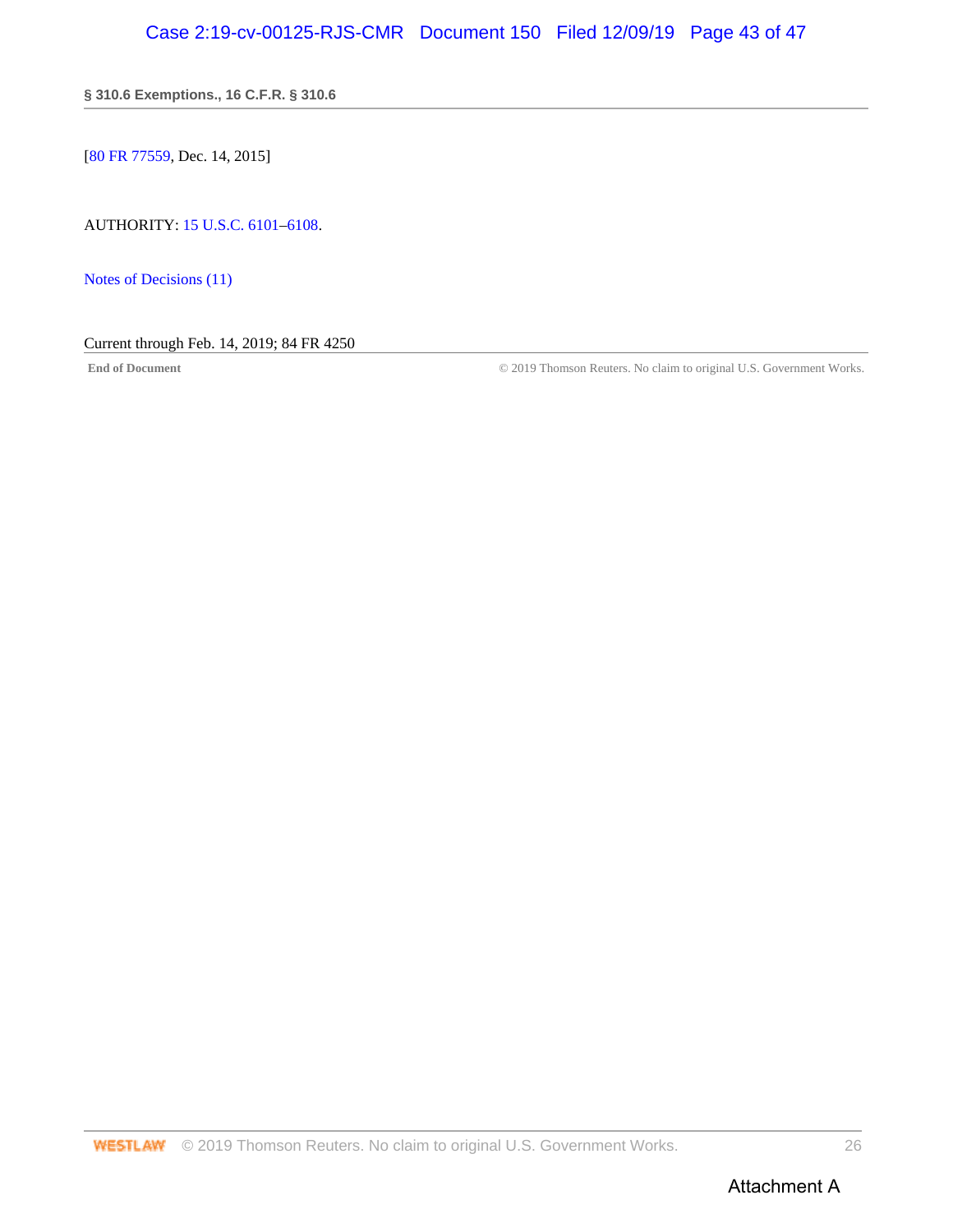**§ 310.7 Actions by states and private persons., 16 C.F.R. § 310.7** 

| <b>Code of Federal Regulations</b>                               |
|------------------------------------------------------------------|
| <b>Title 16. Commercial Practices</b>                            |
| <b>Chapter I. Federal Trade Commission</b>                       |
| <b>Subchapter C. Regulations Under Specific Acts of Congress</b> |
| Part 310. Telemarketing Sales Rule (Refs & Annos)                |

# 16 C.F.R. § 310.7

#### § 310.7 Actions by states and private persons.

Effective: September 27, 2010

**Currentness** 

(a) Any attorney general or other officer of a state authorized by the state to bring an action under the Telemarketing and Consumer Fraud and Abuse Prevention Act, and any private person who brings an action under that Act, shall serve written notice of its action on the Commission, if feasible, prior to its initiating an action under this Rule. The notice shall be sent to the Office of the Director, Bureau of Consumer Protection, Federal Trade Commission, Washington, DC 20580, and shall include a copy of the state's or private person's complaint and any other pleadings to be filed with the court. If prior notice is not feasible, the state or private person shall serve the Commission with the required notice immediately upon instituting its action.

(b) Nothing contained in this Section shall prohibit any attorney general or other authorized state official from proceeding in state court on the basis of an alleged violation of any civil or criminal statute of such state.

AUTHORITY: 15 U.S.C. 6101–6108.

Notes of Decisions (12)

Current through Feb. 14, 2019; 84 FR 4250

**End of Document** © 2019 Thomson Reuters. No claim to original U.S. Government Works.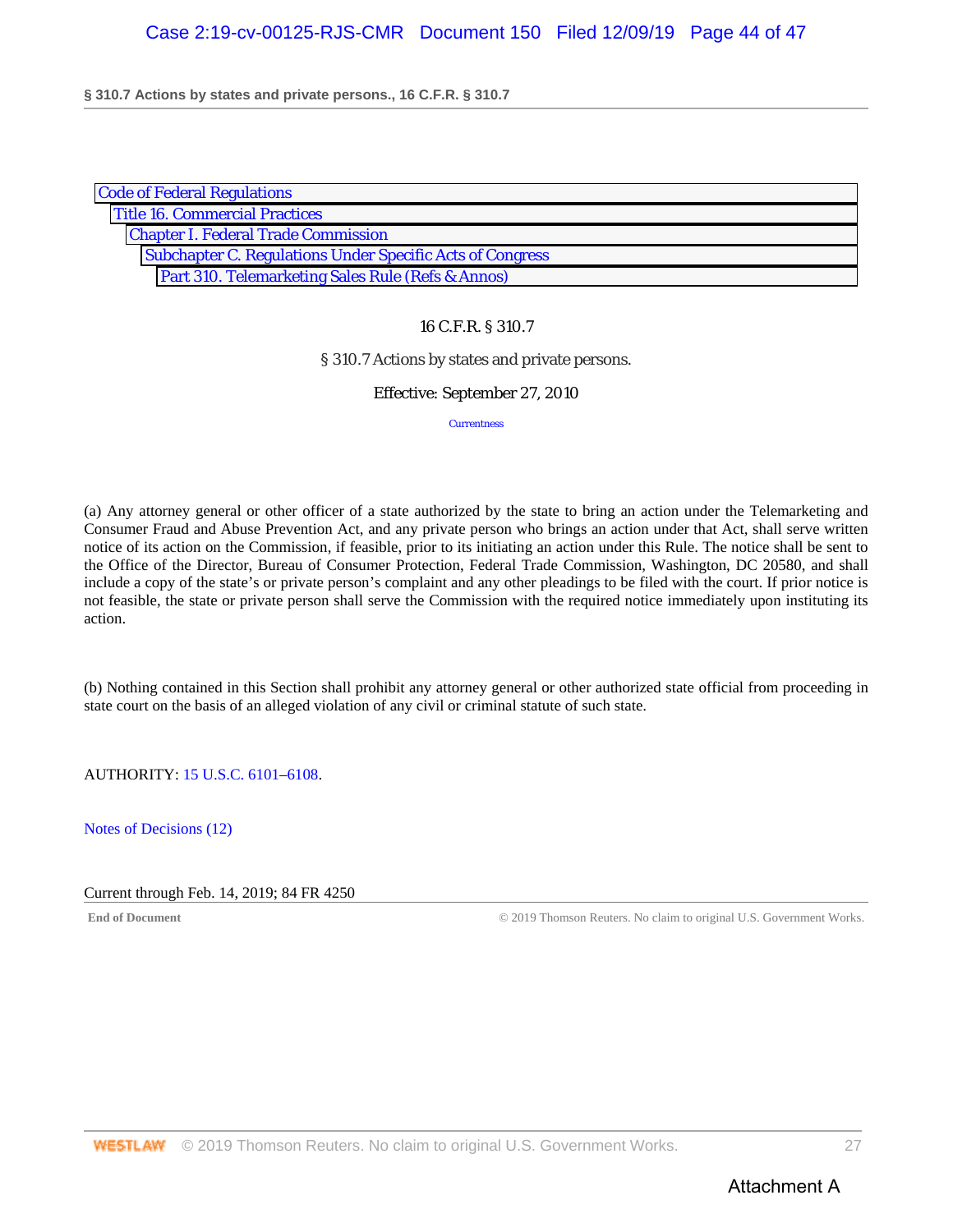**§ 310.8 Fee for access to the National Do Not Call Registry., 16 C.F.R. § 310.8** 

| KeyCite Yellow Flag - Negative Treatment                                                                                                       |
|------------------------------------------------------------------------------------------------------------------------------------------------|
| Unconstitutional or PreemptedNegative Treatment Reconsidered by Mainstream Marketing Services, Inc. v. F.T.C., 10th Cir.(Colo.), Feb. 17, 2004 |
| <b>Code of Federal Regulations</b>                                                                                                             |
| <b>Title 16. Commercial Practices</b>                                                                                                          |
| <b>Chapter I. Federal Trade Commission</b>                                                                                                     |
| <b>Subchapter C. Regulations Under Specific Acts of Congress</b>                                                                               |
| <b>Part 310. Telemarketing Sales Rule (Refs &amp; Annos)</b>                                                                                   |

# 16 C.F.R. § 310.8

§ 310.8 Fee for access to the National Do Not Call Registry.

Effective: October 1, 2018

**Currentness** 

(a) It is a violation of this Rule for any seller to initiate, or cause any telemarketer to initiate, an outbound telephone call to any person whose telephone number is within a given area code unless such seller, either directly or through another person, first has paid the annual fee, required by § 310.8(c), for access to telephone numbers within that area code that are included in the National Do Not Call Registry maintained by the Commission under  $\S 310.4(b)(1)(iii)(B)$ ; provided, however, that such payment is not necessary if the seller initiates, or causes a telemarketer to initiate, calls solely to persons pursuant to §§  $310.4(b)(1)(iii)(B)(i)$  or (ii), and the seller does not access the National Do Not Call Registry for any other purpose.

(b) It is a violation of this Rule for any telemarketer, on behalf of any seller, to initiate an outbound telephone call to any person whose telephone number is within a given area code unless that seller, either directly or through another person, first has paid the annual fee, required by § 310.8(c), for access to the telephone numbers within that area code that are included in the National Do Not Call Registry; provided, however, that such payment is not necessary if the seller initiates, or causes a telemarketer to initiate, calls solely to persons pursuant to  $\S$ § 310.4(b)(1)(iii)(B)(i) or (ii), and the seller does not access the National Do Not Call Registry for any other purpose.

(c) The annual fee, which must be paid by any person prior to obtaining access to the National Do Not Call Registry, is \$63 for each area code of data accessed, up to a maximum of \$17,406; *provided, however*, that there shall be no charge to any person for accessing the first five area codes of data, and *provided further*, that there shall be no charge to any person engaging in or causing others to engage in outbound telephone calls to consumers and who is accessing area codes of data in the National Do Not Call Registry if the person is permitted to access, but is not required to access, the National Do Not Call Registry under this Rule, 47 CFR 64.1200, or any other Federal regulation or law. No person may participate in any arrangement to share the cost of accessing the National Do Not Call Registry, including any arrangement with any telemarketer or service provider to divide the costs to access the registry among various clients of that telemarketer or service provider.

(d) Each person who pays, either directly or through another person, the annual fee set forth in paragraph (c) of this section, each person excepted under paragraph (c) from paying the annual fee, and each person excepted from paying an annual fee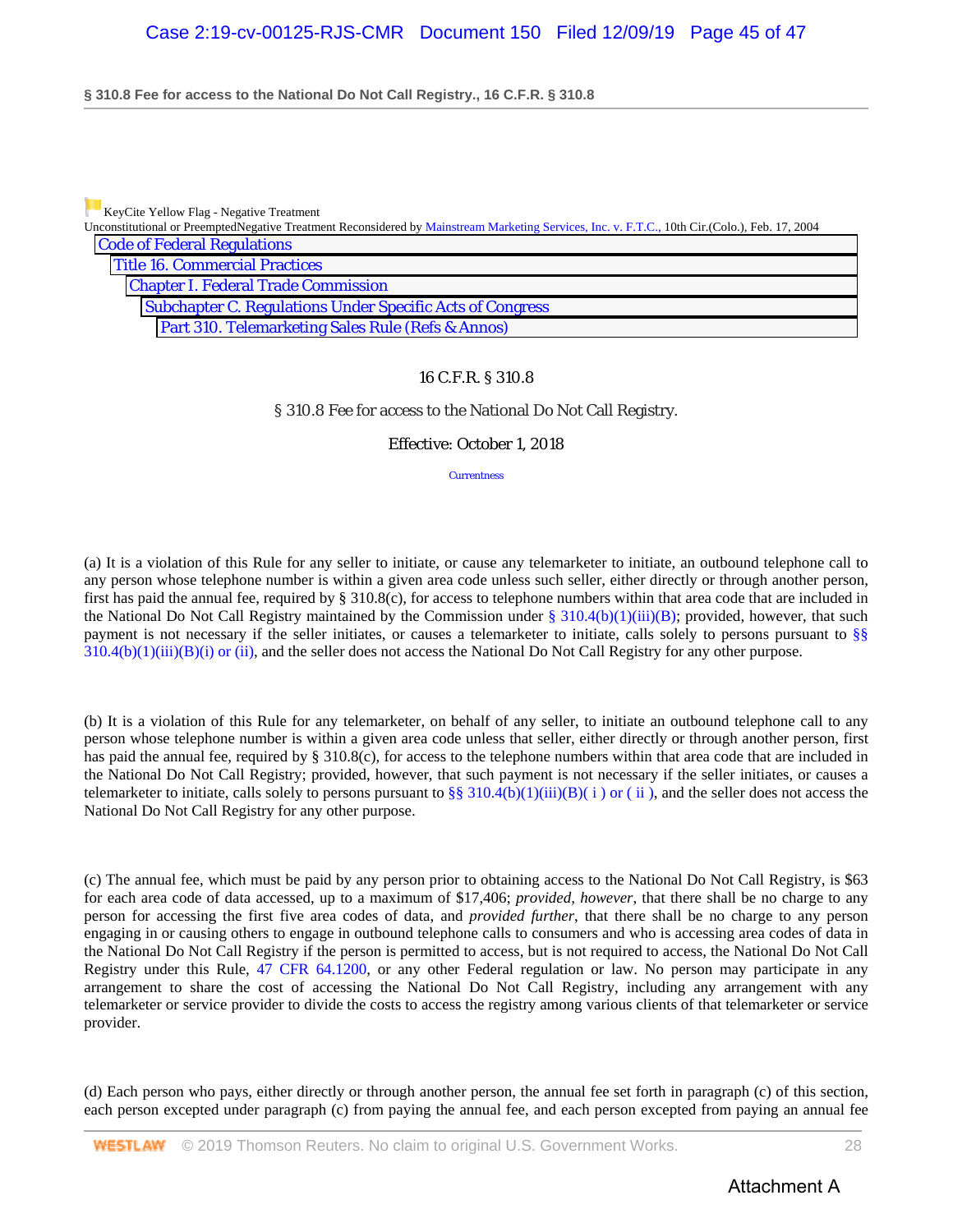**§ 310.8 Fee for access to the National Do Not Call Registry., 16 C.F.R. § 310.8** 

under § 310.4(b)(1)(iii)(B), will be provided a unique account number that will allow that person to access the registry data for the selected area codes at any time for the twelve month period beginning on the first day of the month in which the person paid the fee ("the annual period"). To obtain access to additional area codes of data during the first six months of the annual period, each person required to pay the fee under paragraph (c) of this section must first pay \$63 for each additional area code of data not initially selected. To obtain access to additional area codes of data during the second six months of the annual period, each person required to pay the fee under paragraph (c) of this section must first pay \$32 for each additional area code of data not initially selected. The payment of the additional fee will permit the person to access the additional area codes of data for the remainder of the annual period.

(e) Access to the National Do Not Call Registry is limited to telemarketers, sellers, others engaged in or causing others to engage in telephone calls to consumers, service providers acting on behalf of such persons, and any government agency that has law enforcement authority. Prior to accessing the National Do Not Call Registry, a person must provide the identifying information required by the operator of the registry to collect the fee, and must certify, under penalty of law, that the person is accessing the registry solely to comply with the provisions of this Rule or to otherwise prevent telephone calls to telephone numbers on the registry. If the person is accessing the registry on behalf of sellers, that person also must identify each of the sellers on whose behalf it is accessing the registry, must provide each seller's unique account number for access to the national registry, and must certify, under penalty of law, that the sellers will be using the information gathered from the registry solely to comply with the provisions of this Rule or otherwise to prevent telephone calls to telephone numbers on the registry.

#### **Credits**

[75 FR 51934, Aug. 24, 2010; 76 FR 53637, Aug. 29, 2011; 77 FR 51697, Aug. 27, 2012; 78 FR 53643, Aug. 30, 2013; 79 FR 51478, Aug. 29, 2014; 80 FR 77560, Dec. 14, 2015; 81 FR 59845, Aug. 31, 2016; 82 FR 39534, Aug. 21, 2017; 83 FR 46640, Sept. 14, 2018]

AUTHORITY: 15 U.S.C. 6101–6108.

Notes of Decisions (4)

Current through Feb. 14, 2019; 84 FR 4250

**End of Document Theorem 2019 Thomson Reuters. No claim to original U.S. Government Works.**